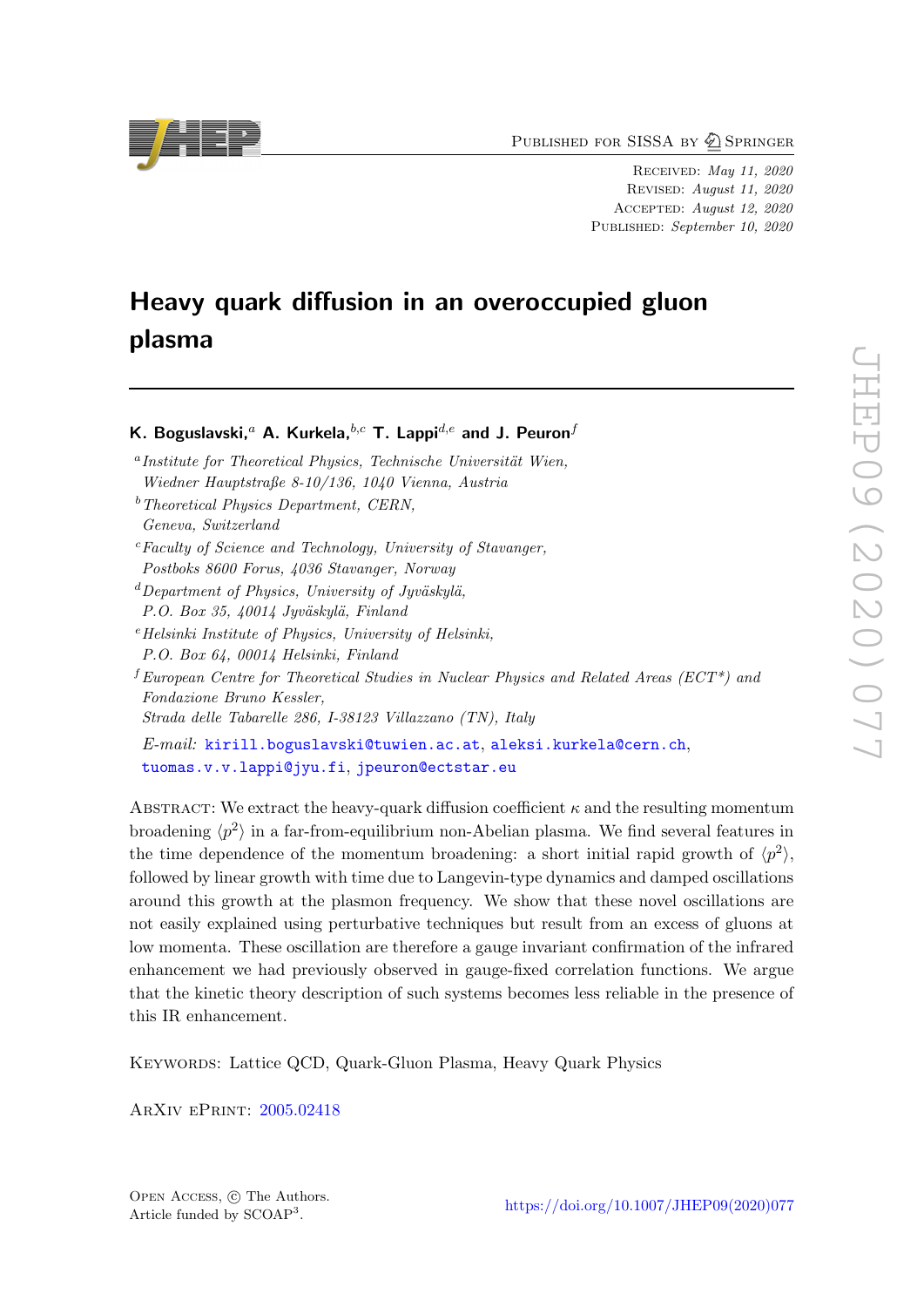# Contents

| $\mathbf{1}$     |                                                     | Introduction                                                     | $\mathbf{1}$   |
|------------------|-----------------------------------------------------|------------------------------------------------------------------|----------------|
| $\boldsymbol{2}$ |                                                     | Highly occupied non-Abelian plasma                               | 3              |
| 3                |                                                     | Heavy quark diffusion and momentum broadening                    | $\bf{5}$       |
|                  | 3.1                                                 | Heavy quark motion in a color field                              | $\overline{5}$ |
|                  | $3.2\,$                                             | Momentum broadening                                              | $\overline{7}$ |
|                  | 3.3                                                 | Heavy quark diffusion                                            | 10             |
|                  |                                                     | 3.4 Self-similar behavior of $\kappa(t, \Delta t)$               | <sup>12</sup>  |
| 4                | Understanding the time dependence of the correlator |                                                                  | 14             |
|                  | 4.1                                                 | Equal time electric field correlator                             | 14             |
|                  | 4.2                                                 | Spectral reconstruction (SR) method                              | 16             |
|                  | 4.3                                                 | Kinetic theory (KT) framework                                    | 20             |
| $\bf{5}$         | Results                                             |                                                                  | 23             |
|                  | 5.1                                                 | Time dependence of $\kappa_{\infty}(t)$                          | 23             |
|                  | 5.2                                                 | Understanding the $\Delta t$ dependence of $\kappa(t, \Delta t)$ | 27             |
| 6                | Conclusions                                         |                                                                  |                |
|                  | A Lattice checks                                    |                                                                  |                |
|                  | <b>B</b> HTL functions                              |                                                                  |                |

# <span id="page-1-0"></span>1 Introduction

Transport coefficients, such as viscosities, diffusion coefficients and conductivities contain information about microscopic properties of the medium. In the framework of QCD matter produced in ultrarelativistic heavy-ion collisions, the evaluation of such transport coefficients has been a longstanding problem. Perturbative evaluations at Leading Order (LO) have been available for a long time  $[1-3]$ . More recently perturbative calculations have been pushed to next-to-leading order (NLO) accuracy [\[4](#page-35-2)[–8\]](#page-35-3). In equilibrium, there have been attempts to extract transport coefficients also using nonperturbative lattice QCD methods  $[9-11]$ .

Heavy quarks are unique probes of the transport properties of the quark gluon plasma (QGP) because of their large mass compared to the other scales of the medium. Pair production and annihilation processes are negligible, and all the heavy quarks within the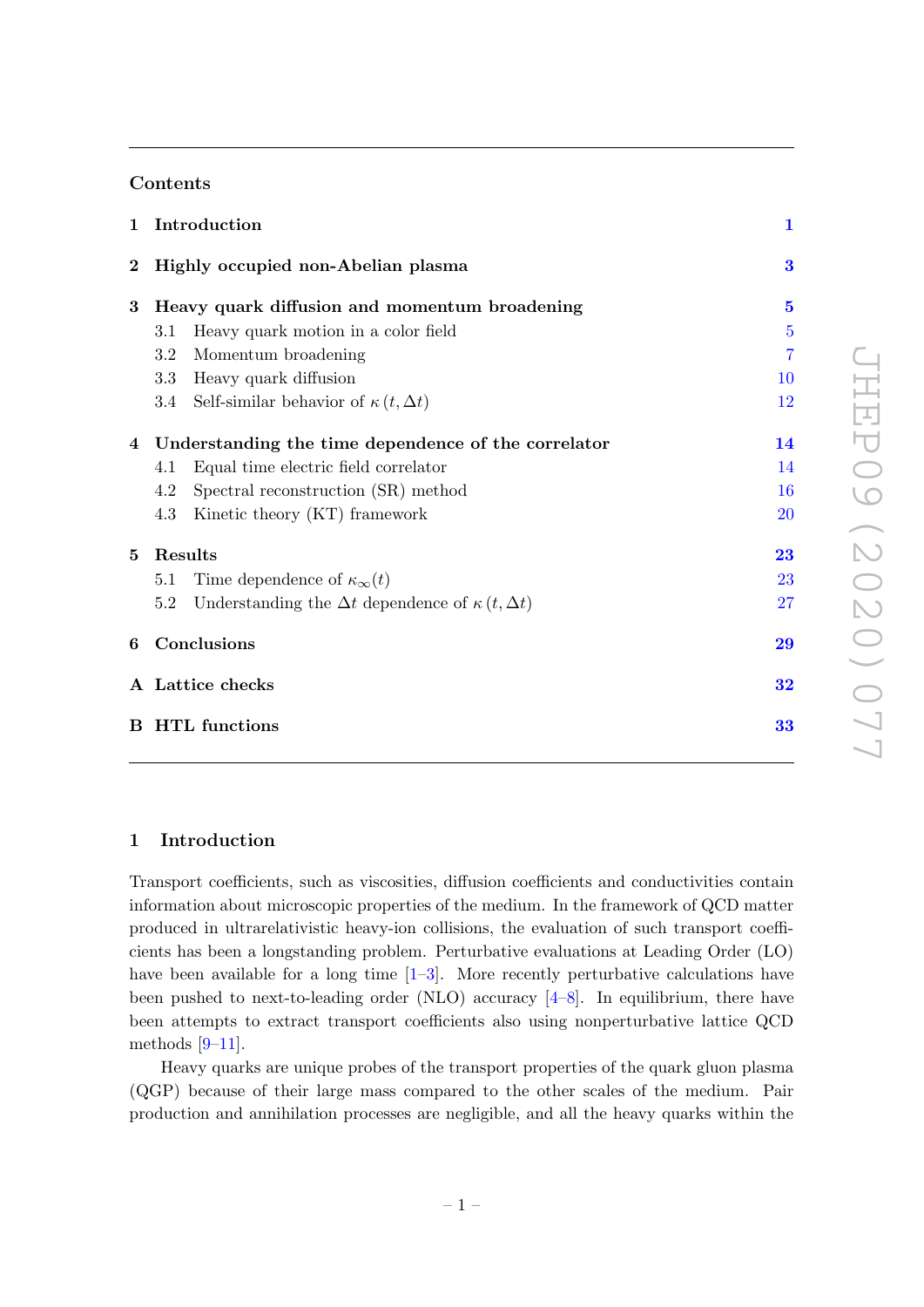medium are created in the hard processes preceding the formation of the QGP. Heavy quark observables carry information about the entire history of the medium.

In conventional transport approaches to heavy-ion collisions, the effects of early-time, nonequilibrium evolution are usually ignored. Only very recently studies have addressed the importance of the nonequilibrium evolution. For heavy quark diffusion specifically, a Fokker-Planck approach to the evolution of heavy quarks in a non-equilibrium gluon plasma or "glasma" present in the early stages of the evolution was used in [\[12,](#page-36-0) [13\]](#page-36-1). The authors find that the glasma phase can have a sizable contribution to momentum broadening and energy loss of heavy quarks. At later stages of the non-equilibrium evolution when the quasiparticle description is valid, recent studies have indicated that the pre-equilibrium effects can be important  $[14, 15]$  $[14, 15]$ . In  $[16]$  jet momentum broadening in the glasma was investigated. The main result is that a colored particle can accumulate sizable momentum broadening during the glasma phase  $(\langle p_{\perp}^2 \rangle = 1 - 4 \text{GeV}^2)$ . One might thus expect the pre-equilibrium phase to be important also for heavy quarks.

The heavy quark momentum diffusion coefficient  $\kappa$  can be studied in multiple ways. In thermal equilibrium, it has been calculated with perturbative methods [\[1,](#page-35-0) [2,](#page-35-6) [17–](#page-36-5)[20\]](#page-36-6) and studied with a standard lattice approach [\[21](#page-36-7)[–26\]](#page-36-8). Another possibility is to use lattice gauge theory in the classical approximation. This technique has been applied to the heavy quark diffusion coefficient  $\kappa_{\infty}$  and the jet quenching coefficient  $\hat{q}$  in thermal equilibrium systems [\[27](#page-36-9)[–29\]](#page-36-10). However, one of the benefits of the classical approach is that one can also study nonperturbative systems out of equilibrium, as we will do here. Once the heavy quark diffusion coefficient is known, one can use it to understand heavy quark flow and spectra by incorporating the diffusion process in a simulation of the heavy ion collision [\[18,](#page-36-11) [30–](#page-37-0)[32\]](#page-37-1).

The heavy quark diffusion coefficient  $\kappa$  is not only important for momentum broadening of heavy quarks, but it also has applications for quarkonia. Quarkonia can be modelled using an open quantum system approach  $[33-37]$ , and their time-evolution is governed by the Lindblad equation [\[38,](#page-37-4) [39\]](#page-37-5). The equation of motion needs two transport coefficients as an input, one of which is the heavy-quark diffusion coefficient.

Our aim in this paper is to understand momentum broadening  $\langle p^2 \rangle$  and the evolution of the momentum diffusion coefficient  $\kappa$  of heavy quarks in a far-from-equilibrium overoccupied system, with the main motivation coming from initial stages in ultrarelativistic heavy ion collisions. After the collision, occupation numbers of gluonic fields at the characteristic momentum scale Q are non-perturbatively large  $\sim 1/g^2$  [\[40,](#page-37-6) [41\]](#page-37-7) during initial stages in a weak-coupling thermalization picture. In this case, classical-statistical simulations are applicable and have been widely used [\[42–](#page-37-8)[64\]](#page-38-0) to understand the pre-equilibrium dynamics in the collision.

In this paper we simulate a highly occupied plasma in SU(2) Yang-Mills theory in a three dimensional fixed box in a self-similar regime [\[48,](#page-38-1) [56,](#page-38-2) [65](#page-38-3)[–67\]](#page-39-0). We extract the heavyquark diffusion coefficient  $\kappa$  and momentum broadening  $\langle p^2 \rangle$  in this far-from-equilibrium system using suitable definitions of these gauge-invariant observables for out-of-equilibrium dynamics. We explain how these generalized definitions can be used in quarkonium and diffusion studies and compare our results with perturbative calculations. Unlike e.g. in [\[68–](#page-39-1) [71\]](#page-39-2) we do not explicitly follow the motion of the quarks or quarkonia in the color field.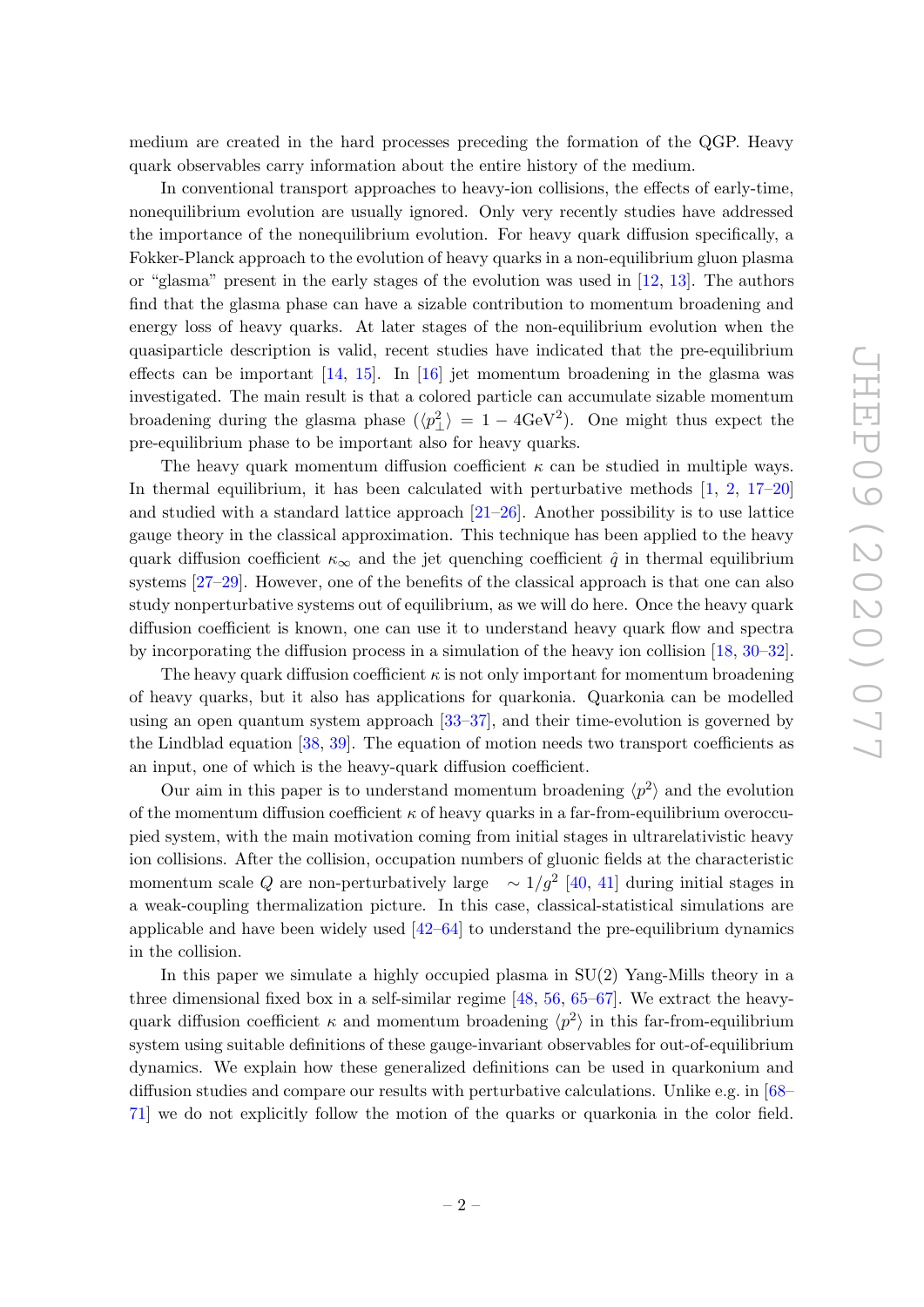Instead, we work in the infinite quark mass limit, where the quark is stationary, and measure the force acting on the quark from the chromoelectric field. More specifically, we will extract for the first time the heavy-quark diffusion coefficient in a classical nonequilibrium system. In addition to this, we find new features in the time-dependence of momentum broadening of a heavy quark. While we consider a self-similar regime, the explanation of the different features in terms of a perturbative calculation is more general. Therefore similar features could be found in gluonic plasmas with other initial conditions, e.g., in the Glasma state in the initial stage of a heavy ion collision. In particular, we observe modulations of the growing  $\langle p^2 \rangle$  with the plasmon frequency  $\omega_{\text{pl}}$ , which we are able to attribute to an excess of gluons at low momenta as compared to perturbative predictions. To our knowledge, this is the first time that such oscillations are connected to the gluonic IR enhancement that has been observed earlier in gauge fixed correlators [\[72\]](#page-39-3). Our result complements the observation of gauge-invariant condensation of ref. [\[73\]](#page-39-4) in the same non-Abelian systems as studied here.

This paper is structured as follows. First, in section [2](#page-3-0) we will discuss the isotropic overoccupied gluonic system that we are studying. This system has been extensively analyzed in previous works, so we will be brief and concentrate on collecting the relevant numerical results and parametric time dependences that we will need in our subsequent analysis. We will then, in section [3](#page-5-0) discuss how the motion of heavy quarks in a dense gluonic system is related to the unequal time correlator of chromoelectric fields, how it is connected to quarkonium and diffusion studies, and present our numerical calculation of this correlator in the overoccupied gluonic system. In section [4](#page-14-0) we will construct two microscopic models for calculating these correlators from a momentum distribution of gluonic quasiparticles in the system, and compare our numerical results to these models in section [5.](#page-23-0) We will then conclude with a brief discussion of our results in section [6.](#page-29-0)

#### <span id="page-3-0"></span>2 Highly occupied non-Abelian plasma

The system we are studying is described by an  $SU(2)$  pure gauge theory. Its classical evolution starts from an initial condition that is characterised by a single-particle occupation number distribution

$$
f(t = 0, p) = \frac{0.2}{g^2} \frac{Q}{p} e^{-\frac{p^2}{2Q^2}}.
$$
\n(2.1)

The overall properties of this system are rather well understood from several studies [\[48,](#page-38-1) [56–](#page-38-2) [58,](#page-38-4) [65,](#page-38-3) [74,](#page-39-5) [75\]](#page-39-6). We use the same initial conditions and numerical methods as in our previous paper [\[72\]](#page-39-3). Thus we will only briefly summarize the physical properties and the calculational methods of this system here, referring the reader to the references for more details.

The momentum scale Q controls the typical hard momentum in the initial distribution and we will write dimensionful quantities scaled with a suitable power of Q. For low momenta  $p \leq Q$ , occupation numbers are large  $f(t, p) \gg 1$  and after a transient time, the system approaches a universal far-from-equilibrium attractor state, characterized by self-similar dynamics

$$
f(t,p) = (Qt)^{4\beta} f_s \left( (Qt)^{\beta} p \right).
$$
 (2.2)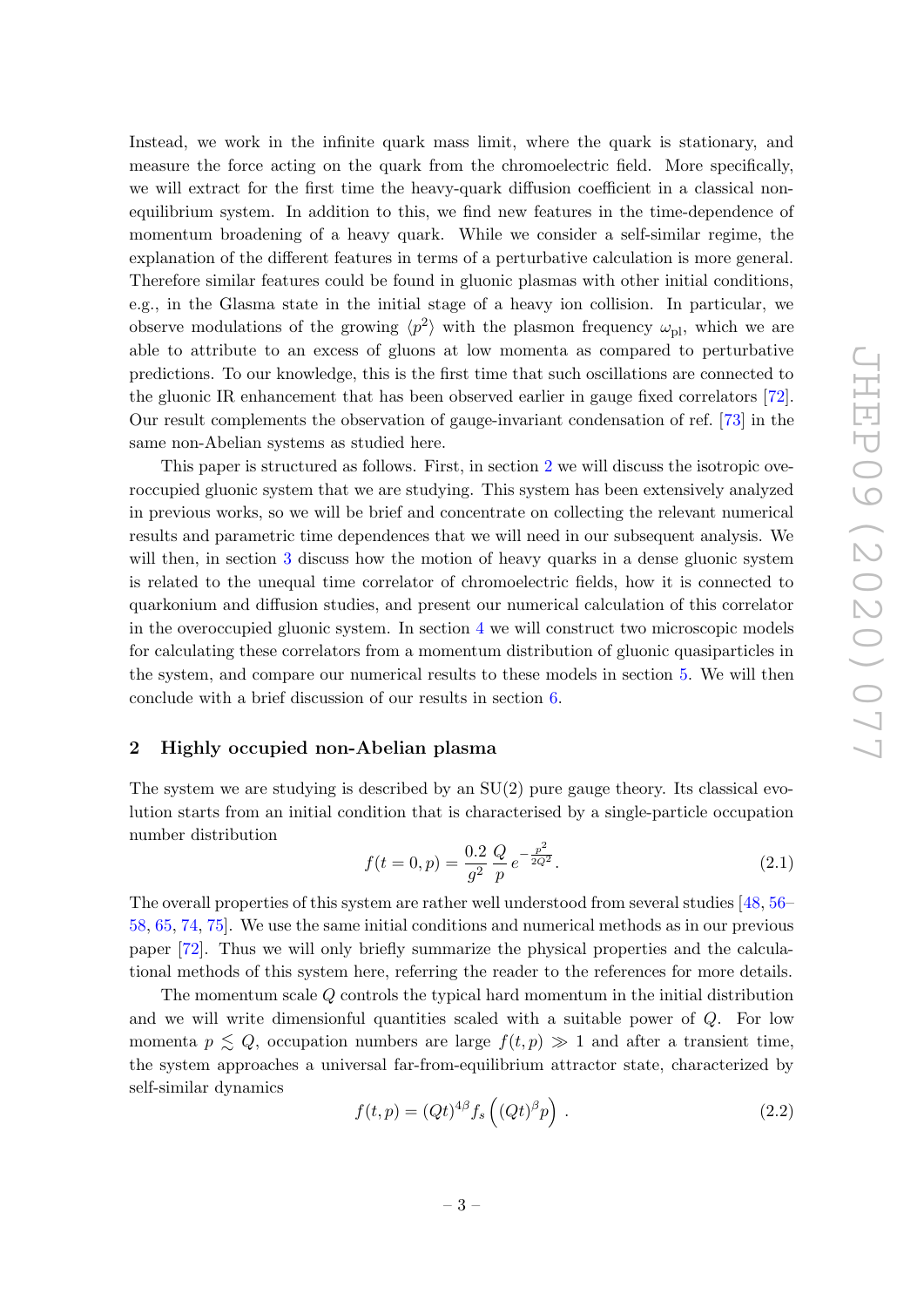The scaling exponent  $\beta$  and scaling function  $f_s(p)$  of this state are universal and insensitive to details of the initial conditions or to the precise value of the (weak) coupling. For the considered  $d = 3$  spatial dimensions, one has  $\beta = -1/7$ .

The momentum scale that dominates the energy density  $\Lambda$ , i.e., the momentum of hard excitations, grows with time as

<span id="page-4-1"></span>
$$
\Lambda \sim Q(Qt)^{-\beta}.\tag{2.3}
$$

More precisely, we define the hard scale as the value of  $p$  for which the integrand of the energy density  $\propto p^2\omega(p)f(t,p)$  is maximal, where the dispersion relation can be approximated by a relativistic dispersion  $\omega(p) \approx \sqrt{p^2 + m^2}$ . The (non-)thermal mass m that gluons obtain in a medium can be computed perturbatively (and self-consistently) as

<span id="page-4-0"></span>
$$
m^{2} = 2N_{c} \int \frac{\mathrm{d}^{3} p}{(2\pi)^{3}} \frac{g^{2} f(t, p)}{\omega(p)}, \qquad (2.4)
$$

where we have also included a mass correction in the denominator. The scale separation between this mass scale and the hard (temperature for a thermal system) forms the basis for the perturbative Hard-Loop (HTL) framework. The mass is connected to the Debye mass  $m_D$  and to the plasmon frequency  $\omega_{\text{pl}}$  via

<span id="page-4-4"></span>
$$
m_D^2 = 2m^2, \quad \omega_{\rm pl}^2 = \frac{2}{3}m^2. \tag{2.5}
$$

The plasmon scale will turn out to be essential in our study of heavy quark diffusion far from equilibrium. Eq. [\(2.4\)](#page-4-0) implies that  $\omega_{\text{pl}}$  and  $m_D$  decrease with time in the self-similar regime as

<span id="page-4-2"></span>
$$
\omega_{\rm pl} \sim m_D \sim Q(Qt)^{\beta}.\tag{2.6}
$$

Physically, the plasmon frequency is the lowest energy that quasiparticle excitations can have and has been computed in ref. [\[72\]](#page-39-3) as the peak position of the spectral function at vanishing momentum  $\rho(\omega, p = 0)$ .

The quasi-particle peak of  $\rho(\omega, p = 0)$  is of Lorentzian form and has a width  $\gamma_{\text{pl}} \equiv$  $\gamma(p = 0)$ , which corresponds to the damping rate of plasmon excitations. Its value for  $Qt = 1500$  and the same initial conditions as employed here has been extracted numerically from fits to  $\rho(\omega, p = 0)$  in ref. [\[72\]](#page-39-3). Using the HTL formalism, it can also be computed as  $\gamma_{\rm pl}^{\rm HTL} \approx 6.64 N_c g^2 T_*/(24\pi)$  [\[76\]](#page-39-7). Here  $T_*$  is the effective temperature of the soft field modes, which is given by

<span id="page-4-5"></span>
$$
g^{2}T_{*}(t) = \frac{2N_{c}}{m_{D}^{2}} \int \frac{\mathrm{d}^{3}p}{(2\pi)^{3}} \left(g^{2}f\right)^{2}(t,p). \tag{2.7}
$$

Thus, in the scaling regime, we would expect the decay rate  $\gamma_{\text{pl}}$  to decrease with time like  $g^2T_*$ , i.e., as

<span id="page-4-3"></span>
$$
\gamma_{\rm pl} \sim g^2 T_* \sim Q(Qt)^{3\beta}.
$$
\n(2.8)

From eqs.  $(2.3)$ ,  $(2.6)$  and  $(2.8)$  we obviously have, at late enough times, the hierarchy  $\gamma_{\rm pl} \ll \omega_{\rm pl} \ll \Lambda$ , which is reminiscent of the hierarchy of scales  $g^2T \ll gT \ll T$  in thermal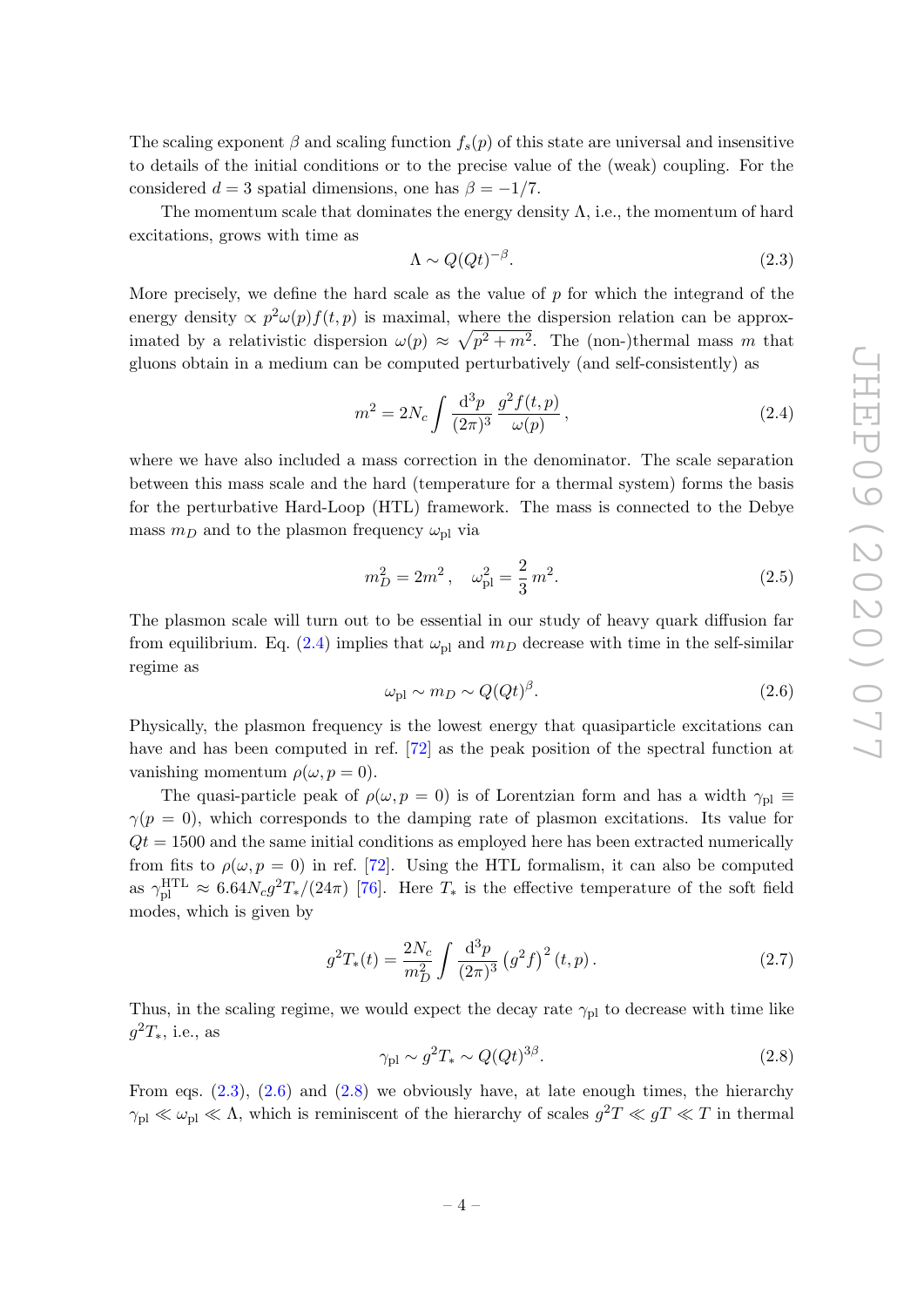equilibrium with temperature T. The extracted values in ref. [\[72\]](#page-39-3) at  $Qt = 1500$  are

<span id="page-5-2"></span>
$$
\Lambda (Qt = 1500) = 2.1 Q
$$
  
\n
$$
m_D (Qt = 1500) = 0.21 Q
$$
  
\n
$$
g^2 T_*(Qt = 1500) = 0.03 Q
$$
  
\n
$$
\gamma_{\text{pl}} (Qt = 1500) = 0.003 Q,
$$
\n(2.9)

which indeed shows the expected separation of scales.

At momenta  $p \leq \omega_{\text{pl}}$  we observed in our earlier work that the actual occupation number distribution [\[72\]](#page-39-3) displays a feature that we refer to as an "IR enhancement," a feature also seen in earlier studies (see, e.g., [\[48,](#page-38-1) [57\]](#page-38-5)). By this term we mean that the occupation number is significantly larger than the behavior  $f(p) \sim T_*/p$  expected from perturbation theory. A gauge theory with a non-conserved number of particles is not expected to exhibit actual condensation (see, e.g., [\[48,](#page-38-1) [75,](#page-39-6) [77\]](#page-39-8)), and we do not interpret this excess of gluons as an indication of condensation in the proper sense of the word. We will discuss this feature more quantitatively in section [4.1.](#page-14-1)

Due to the large occupation numbers  $f \sim 1/g^2 \gg 1$ , the non-perturbative quantum problem can be accurately mapped onto a classical-statistical lattice gauge theory with lattice spacing  $a_s$  and lattice size  $N_s^3$ . Its far-from-equilibrium evolution can be then studied using computer simulations solving classical equations of motion in temporal axial gauge  $A_0 = 0$ . The equations are formulated in a gauge-invariant way using link fields  $U_i(t, \mathbf{x}) = \exp(i g a_s A_i(t, \mathbf{x}))$ , that replace the usual gauge fields  $A_i(t, \mathbf{x})$  in the numerics, and chromo-electric fields  $E_i(t, \mathbf{x})$ . Since we use the same initial conditions and numerical method as in our previous paper [\[72\]](#page-39-3), we refer the reader there and to references therein for details of our numerical approach.

Data has been averaged over typically 10-15 configurations and error bars correspond to the standard error of the mean. If not stated otherwise, we use the lattice spacing  $Qa_s = 0.5$  and lattice sizes ranging from  $N_s^3 = 128^3$  to  $264^3$ . We also vary  $a_s$  and  $N_s$  to check for possible lattice artifacts (see appendix [A\)](#page-32-0).

#### <span id="page-5-0"></span>3 Heavy quark diffusion and momentum broadening

#### <span id="page-5-1"></span>3.1 Heavy quark motion in a color field

We consider a heavy quark with mass  $M$  in the highly occupied non-Abelian plasma far from equilibrium described above. We take the quark mass to be the largest momentum scale in our system, i.e., larger than a typical hard momentum scale  $M \gg \Lambda$ . Consequently the formation time of the heavy quark is much shorter than any other timescale in the system. We can then assume that the production mechanism of the heavy quark factorizes from its interaction with the color field degrees of freedom. Thus we do not need to specify a particular production mechanism here, but just concentrate on the subsequent interactions of the quark with the medium. The large mass of the quark also implies that the wave function is sufficiently localized so that we can use the classical equation of motion for its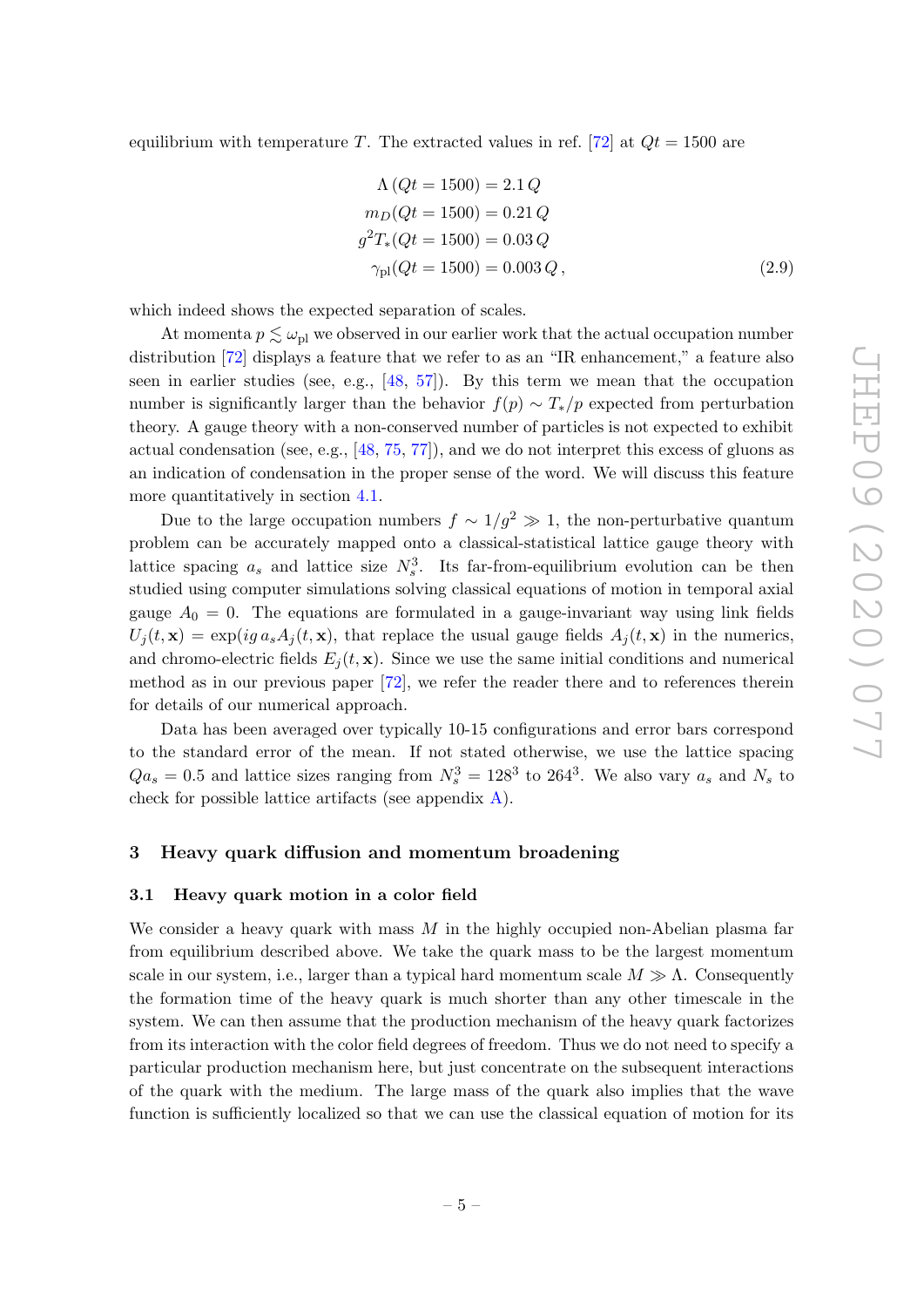

<span id="page-6-2"></span>Figure 1. Left: the unequal time electric field correlation function [\(3.3\)](#page-6-0) as a function of relative time. The inset zooms into the data with a much smaller coordinate axis scale. One finds small oscillations with the plasmon frequency. Right: the electric field correlator in Fourier space [\(3.4\)](#page-7-1). The inset shows the low-frequency part of the curve. The visible structure can be understood using the gluon spectral function, as mentioned in section [3.1](#page-5-1) and detailed in section [4.](#page-14-0)

momentum:

$$
\dot{p}_i(t) = \mathcal{F}_i(t). \tag{3.1}
$$

Here  $\dot{p}_i \equiv \frac{dp_i}{dt}$  $\frac{dp_i}{dt}$  and the force  $\mathcal{F}_i$  is proportional to the chromo-electric field  $E_i$  acting on the heavy quark. Averaging over color states of the quark and the ensemble of color field configurations gives a zero mean force acting on the quark  $\langle \dot{p} \rangle = 0$ . On the other hand, the variance of the force is given by the force-force correlator [\[16\]](#page-36-4)

$$
\langle \dot{p}_i(t)\dot{p}_i(t')\rangle = g^2 \frac{\text{Tr}\langle E_i(t)U_0(t,t')E_i(t')U_0(t',t)\rangle}{\text{Tr}\,\mathbb{1}}
$$

$$
= \frac{g^2}{2N_c}\langle E_i^a(t)E_i^a(t')\rangle
$$
(3.2)

<span id="page-6-1"></span><span id="page-6-0"></span>
$$
\equiv \frac{g^2}{2N_c} \langle EE \rangle (t, t'). \tag{3.3}
$$

The electric field correlator is evaluated at the same spatial location because in the limit of large  $M$ , the velocity of the heavy quark is negligible. In the last line, we have defined the (statistical) correlation function  $\langle EE \rangle(t, t')$ . The trace is taken in the fundamental representation and in the last line we used temporal gauge with  $U_0(t', t'') = \mathbb{1}$  as well as a summation over repeated color indices of the adjoint representation  $a = 1, \ldots, N_c^2 - 1$ .

The correlation function [\(3.2\)](#page-6-1) is shown in figure [1](#page-6-2) for the time  $Qt = 1500$  as a function of the time difference  $t' - t$ . The signal starts with a large initial oscillation (upper panel) that quickly fades away on a time scale  $\sim 1/\Lambda$ . As shown in the inset, the correlator oscillates subsequently with a small frequency  $\sim \omega_{\rm pl}$ . The amplitude of these oscillations is roughly a factor  $10^3$  times smaller than the initial quick oscillations.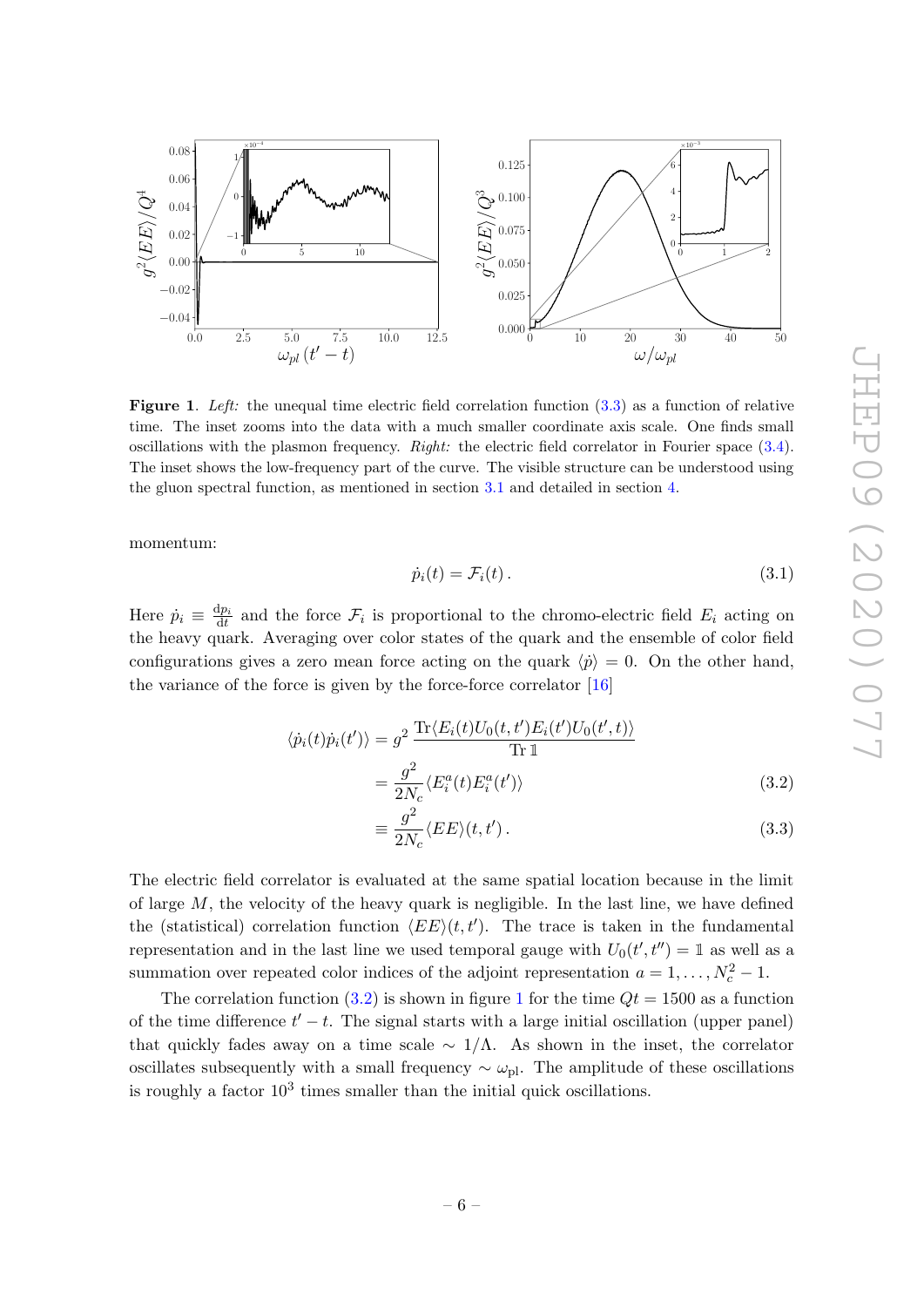It is useful to consider the Fourier transform of the correlator [\(3.2\)](#page-6-1) with respect to relative time  $\Delta t = t' - t$ . Normally we would define this in a symmetric way as

$$
\langle EE \rangle(\bar{t}, \omega) = \int_{-\infty}^{\infty} d\Delta t \ e^{-i\omega \Delta t} \langle EE \rangle(\bar{t} - \Delta t/2, \bar{t} + \Delta t/2)
$$

$$
= 2 \operatorname{Re} \int_{0}^{\infty} d\Delta t \ e^{-i\omega \Delta t} \langle EE \rangle(\bar{t} - \Delta t/2, \bar{t} + \Delta t/2) \tag{3.4}
$$

for a fixed (central) time  $\bar{t} \equiv (t + t')/2$ , where we exploited that the statistical correlator is an even function. For the purpose of numerically extracting the frequency space correlation function for figure [1,](#page-6-2) we approximate it by

<span id="page-7-1"></span>
$$
\langle EE \rangle(t,\omega) \approx 2 \operatorname{Re} \int_{t}^{t + \Delta t_{\text{max}}} dt' e^{-i\omega(t'-t)} \langle EE \rangle(t,t')
$$
 (3.5)

for a fixed lower limit  $t$ . This is a good approximation as long as the time difference  $|t - t'|$  is small compared to the rate of change as a function of the central time. In a power law cascade this latter can be estimated as the lifetime of the system, and thus the approximation is a good one when  $t \approx t' \gg |t - t'|$ , i.e.,  $\omega \gg 1/t$ , which is the case here.

The frequency space signal is shown in the lower panel of figure [1.](#page-6-2) While it has a broad peak around  $\omega \sim \Lambda$ , the relevant part for heavy quark diffusion is located at low frequencies (see inset). This also illustrates a practical challenge related to the measurement: to obtain the low-frequency behavior correctly, high accuracy is required. The observed structure of the low-frequency part can be easily understood with the help of the spectral function  $\rho(\omega, p)$ , which will be discussed below in section [4.](#page-14-0) Here we note that the finite piece at  $\omega = 0$  stems from Landau damping of longitudinally polarized gluonic fields. On the other hand, the steep rise at  $\omega \approx \omega_{\text{pl}}$  results from quasiparticle excitations, which can only contribute for frequencies  $\omega \gtrsim \omega_{\text{pl}}$ .

#### <span id="page-7-0"></span>3.2 Momentum broadening

So far, we have discussed the force-force correlation, which corresponds to  $\langle \dot{p}_i(t') \dot{p}_i(t'') \rangle$  of a heavy quark traversing the non-equilibrium gluon plasma (see eq.  $(3.2)$ ). Integrating it, we arrive at the momentum broadening of the heavy quark after its creation at time  $t$  as

<span id="page-7-5"></span>
$$
\langle p^2(t,\Delta t)\rangle = \frac{g^2}{2N_c} \int_t^{t+\Delta t} dt' \int_t^{t+\Delta t} dt'' \langle EE \rangle(t',t'').
$$
 (3.6)

This gauge-invariant physical observable is shown in figure [2.](#page-8-0) Its evolution shows three important features that are associated with different time scales for  $\Delta t$ :

- <span id="page-7-3"></span>(i) rapid growth at a short time scale of the order of the inverse hard scale  $\Delta t \approx 2\pi/\Lambda$ ;
- <span id="page-7-2"></span>(ii) damped oscillations with period  $\Delta t \approx 2\pi/\omega_{\text{pl}}$ ;
- <span id="page-7-4"></span>(iii) overall approximately linear growth  $\sim \Delta t$  for  $1/\Lambda \ll \Delta t \ll t$ .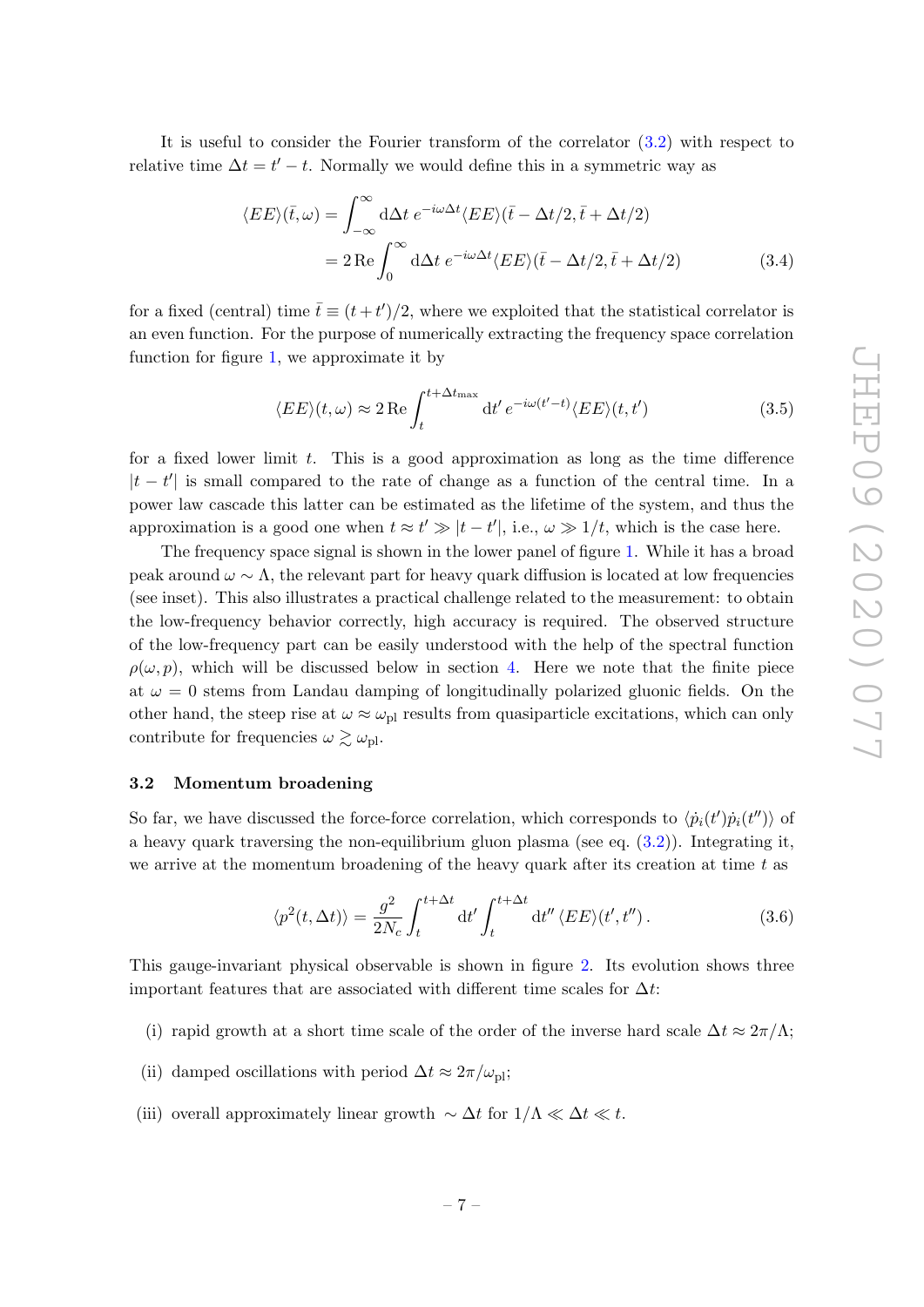

<span id="page-8-0"></span>Figure 2. The measured momentum broadening given by [\(3.2\)](#page-6-1). We observe that after a rapid initial rise the momentum broadening increases roughly linearly in  $p$ . The linear rise is attributable to the interactions and the "steps" can be understood in the spectral reconstruction framework below. The initial rapid rise is shown in the inset with higher resolution. It corresponds to a decoherence effect whose early and later  $\Delta t$  behavior of eqs. [\(3.11\)](#page-9-0) and [\(3.12\)](#page-9-1) is shown as black-dashed and blue horizontal lines, respectively.

Each of these properties of momentum broadening has a different physical explanation and we will elaborate on them in this work. The modulations with frequency  $\omega_{\text{pl}}$  in [\(ii\)](#page-7-2) are a new feature that is, to our knowledge, observed in this work for the first time. We will discuss the relation of these oscillations to the quasiparticle properties of the plasma in section [4.2](#page-16-0) and show (see figure  $6$ ) that they are related to an enhancement of infrared modes in the system over the perturbative expectation.

While we will study these features  $(i)$ – $(i)$  in detail below, we argue here that the different time scales result from the structure of  $\langle EE\rangle(\bar{t}, \omega)$ . With the approximation that this correlator depends weakly on the central time  $\bar{t} = (t' + t'')/2$  within the integration intervals, we can write

<span id="page-8-1"></span>
$$
\langle p^2(t,\Delta t)\rangle = \frac{g^2}{2N_c} \int_t^{t+\Delta t} dt' \int_t^{t+\Delta t} dt'' \int_{-\infty}^{\infty} \frac{d\omega}{2\pi} e^{i\omega(t''-t')} \langle EE\rangle (\bar{t}, \omega)
$$

$$
\approx \frac{g^2}{2N_c} \int_{-\infty}^{\infty} \frac{d\omega}{2\pi} 4 \frac{\sin^2(\omega \Delta t/2)}{\omega^2} \langle EE\rangle(t, \omega). \tag{3.7}
$$

With the frequency space correlator  $\langle EE\rangle(t,\omega)$  shown in figure [1,](#page-6-2) we can distinguish the features based on different regimes of  $\Delta t$ . When  $\Delta t \leq 1/\Lambda$ , basically all frequencies are included in the integral. Then the broad peak of  $\langle EE \rangle(t, \omega)$  dominates the integration,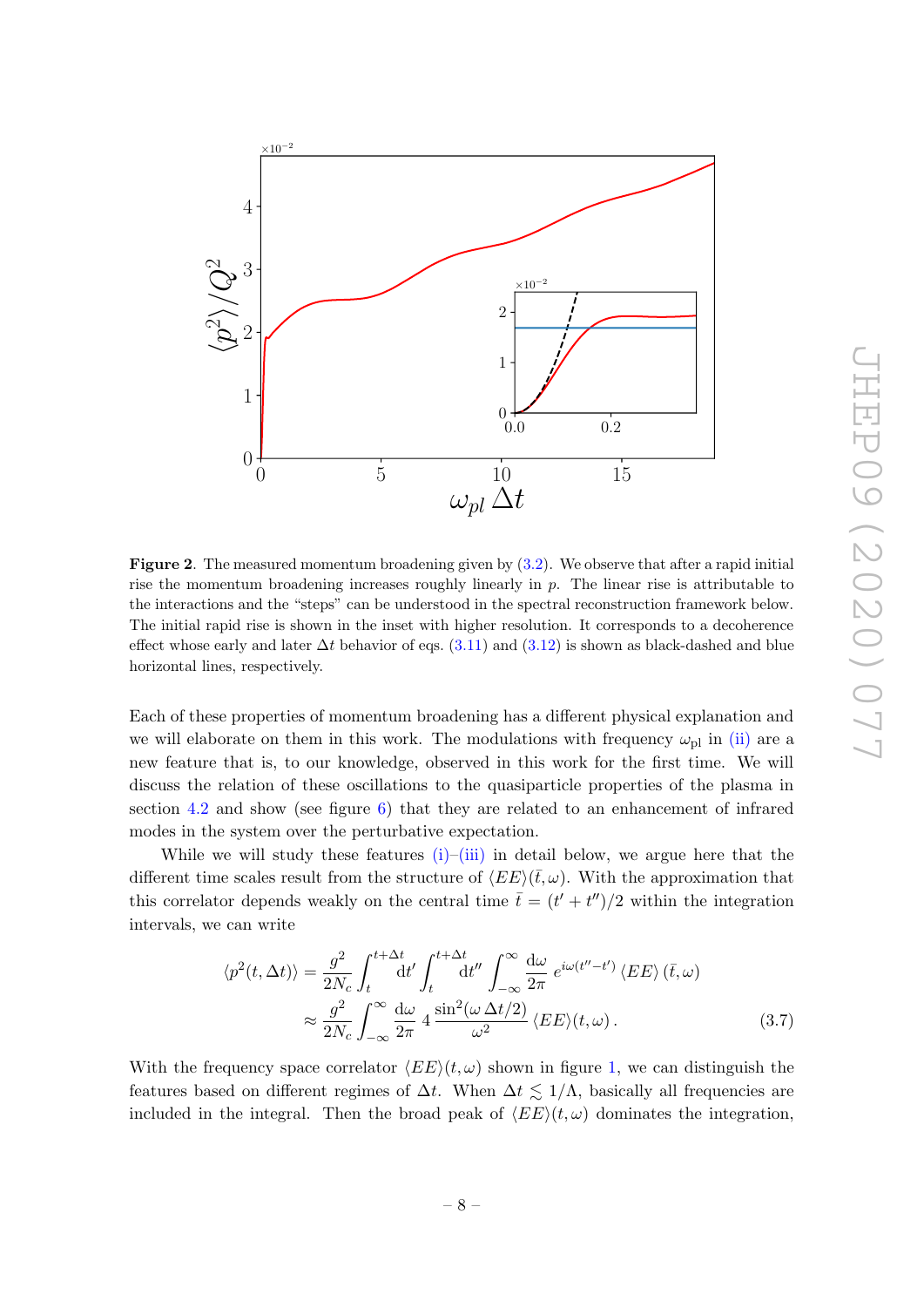which corresponds to frequencies with  $\omega \sim \Lambda$  and the rapid growth observed under [\(i\).](#page-7-3) For larger time scales  $1/\Lambda \ll \Delta t \sim 1/\omega_{\text{pl}}$ , the broad peak provides a constant shift in  $\langle p^2 \rangle$  and the evolution of the integral is instead dominated by lower frequencies like those depicted in the inset of figure [1](#page-6-2) (bottom). This corresponds to the properties [\(ii\)](#page-7-2) and [\(iii\).](#page-7-4)

We can compute the early rapid growth of [\(i\)](#page-7-3) analytically. For that, we remind ourselves that the fields in the correlator  $\langle EE \rangle$  are evaluated at the same location  $\mathbf{x} = \mathbf{x}'$ . Due to spatial translation invariance, we can hence write<sup>[1](#page-9-2)</sup>

$$
\langle p^2(t,\Delta t)\rangle \approx \frac{g^2}{2N_c} \int_{-\infty}^{\infty} \frac{d\omega}{2\pi} 4 \frac{\sin^2(\omega \Delta t/2)}{\omega^2} \int \frac{d^3p}{(2\pi)^3} \langle EE \rangle(t,\omega,p) \approx \frac{g^2}{2N_c} \int \frac{d^3p}{(2\pi)^3} \int_{-\infty}^{\infty} \frac{d\omega}{2\pi} 4 \frac{\sin^2(\omega \Delta t/2)}{\omega^2} \langle EE \rangle(t,t,p) \omega \rho(t,\omega,p) \approx \frac{4g^2(N_c^2-1)}{N_c} \int \frac{d^3p}{(2\pi)^3} \frac{f(t,p)}{\omega_p} \sin^2\left(\frac{\omega_p \Delta t}{2}\right).
$$
\n(3.8)

In the second line we used a generalized fluctuation-dissipation relation (given by [\(4.7\)](#page-17-0) in section [4.2](#page-16-0) where the fluctuation dissipation relation is discussed in more detail) to express the frequency space  $\langle EE \rangle$  correlator in terms of the equal time  $\langle EE \rangle$  correlator and the spectral function in frequency space. In our earlier paper [\[72\]](#page-39-3) we have verified that such a relation holds very well in the system considered here. Since at small  $\Delta t$  the integral is dominated by high frequencies, we then used the spectral function of free quasi-particles

<span id="page-9-3"></span>
$$
\rho(t,\omega,p) \approx \rho^{\text{free}}(\omega,p) = 2\pi \,\text{sgn}(\omega) \,\delta(\omega^2 - \omega_p^2) \tag{3.9}
$$

and expressed the equal time correlator in terms of the distribution  $f(t, p)$  as

$$
\langle EE \rangle(t,t,p) = 2(N_c^2 - 1) \omega_p f(t,p). \tag{3.10}
$$

Here  $2(N_c^2-1)$  counts the degrees of freedom of transverse gluons and  $\omega_p$  is their dispersion relation.

The last line of eq. [\(3.8\)](#page-9-3) already explains our observations of the initial rise. The integral over momenta is dominated by the hard scale and hence,  $\omega_p \sim p \sim \Lambda$ . At early times  $\Delta t \lesssim 1/\Lambda$ , one can approximate

<span id="page-9-0"></span>
$$
\langle p^2(t, \Delta t) \rangle \approx \frac{g^2}{2N_c} (\Delta t)^2 \,\varepsilon \,, \tag{3.11}
$$

with the energy density  $\varepsilon = 2(N_c^2 - 1) \int d^3p \omega_p f(t, p)/(2\pi)^3$ . This is shown as the black dashed curve in the inset in figure [2.](#page-8-0) At later times  $\Delta t \gg 1/\Lambda$ , the momentum integral involves rapid oscillations such that the approximation  $\sin^2(\omega_p \Delta t/2) \approx 1/2$  can be used, leading to

<span id="page-9-1"></span>
$$
\langle p^2(t, \Delta t) \rangle \approx \frac{3(N_c^2 - 1)}{2N_c^2} \omega_{\rm pl}^2. \tag{3.12}
$$

This is shown as the blue horizontal line in the inset in figure [2.](#page-8-0) Therefore, the initial fast growth stops due to decoherence after  $\Delta t \sim 1/\Lambda$  at a value  $\sim \omega_{\rm pl}^2$ .

<span id="page-9-2"></span><sup>&</sup>lt;sup>1</sup>We use here the same approximation of replacing the central time with the initial one that was used in eq. [\(3.7\)](#page-8-1).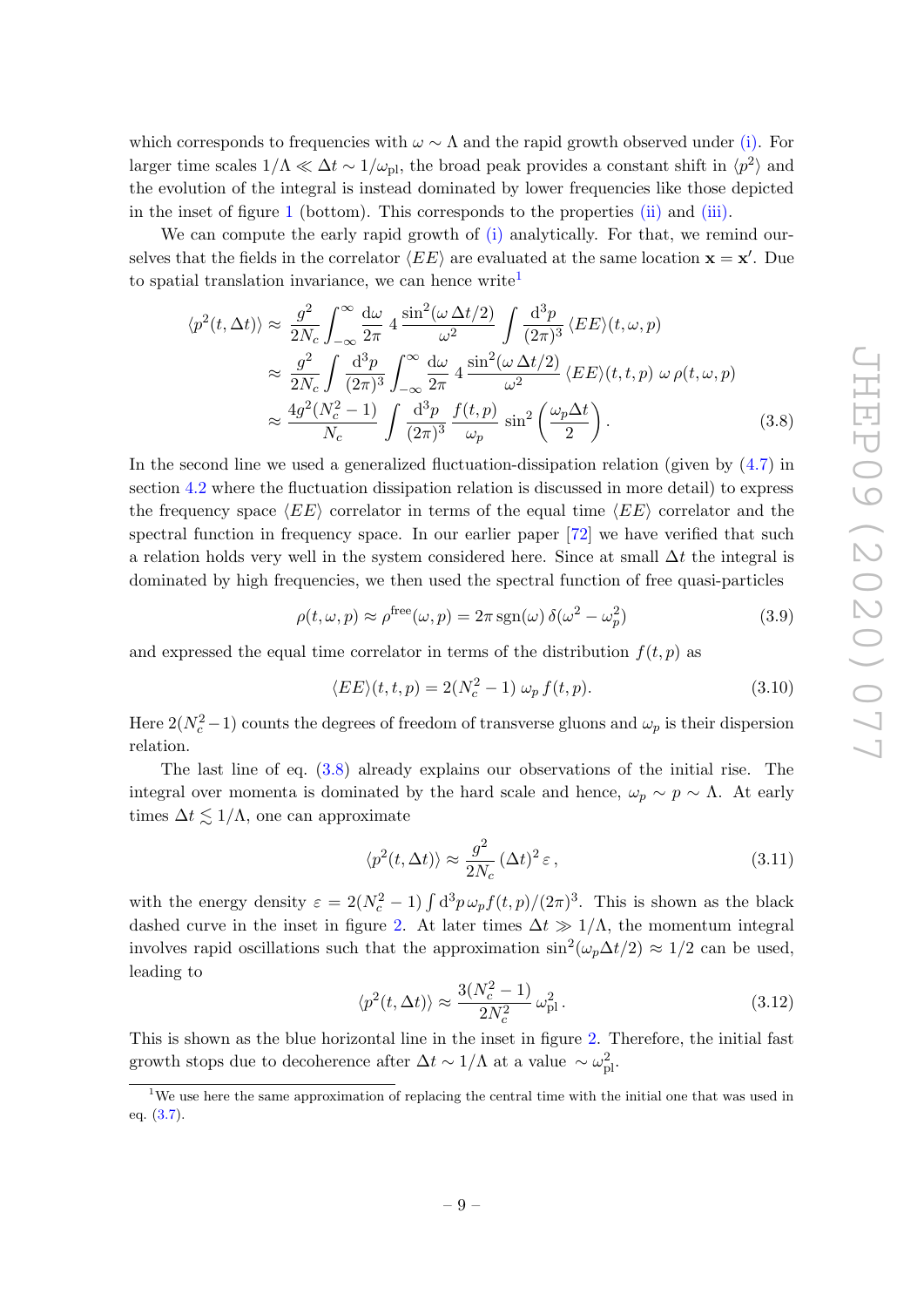#### <span id="page-10-0"></span>3.3 Heavy quark diffusion

We can define the heavy-quark diffusion coefficient as the time derivative of the accumulated squared momentum [\(3.6\)](#page-7-5) at late times. For that purpose, let us define the function  $\kappa(t, \Delta t)$ as follows

$$
3\kappa(t,\Delta t) \equiv \frac{\mathrm{d}}{\mathrm{d}\Delta t} \langle p^2(t,\Delta t) \rangle \tag{3.13}
$$

<span id="page-10-4"></span><span id="page-10-1"></span>
$$
= \frac{g^2}{N_c} \int_{t}^{t+\Delta t} dt' \langle EE \rangle(t + \Delta t, t')\n\n\approx \frac{g^2}{N_c} \int_{-\infty}^{\infty} \frac{d\omega}{2\pi} \frac{\sin(\omega \Delta t)}{\omega} \langle EE \rangle(t, \omega),
$$
\n(3.14)

where we again approximated the dependence on the central time in the correlator  $\langle EE\rangle(t,\omega)$ . As we will see in the following, the limit  $\Delta t \to \infty$  of  $\kappa(t,\Delta t)$  gives the quantity that is commonly known as the heavy quark diffusion coefficient.

The expression [\(3.13\)](#page-10-1) has also an interpretation for quarkonium evolution and decay in a non-Abelian plasma. As detailed in ref. [\[33\]](#page-37-2), it is related to the real part of the color-singlet self-energy (note that we have a different definition of the time arguments)

<span id="page-10-2"></span>
$$
\operatorname{Re}\Sigma_s(t,\Delta t) = \frac{g^2}{6N_c}r^2\int_t^{t+\Delta t} \mathrm{d}t' \langle E_i^a(t+\Delta t)E_i^a(t')\rangle = \frac{r^2}{2}\,\kappa\left(t,\Delta t\right),\tag{3.15}
$$

where  $r$  is the distance between the heavy quark and anti-quark. It is also proportional to the decay width  $\Gamma$  in thermal equilibrium if  $\Delta t$  is larger than any other time scale of the system. We emphasize, however, that the relation in the last line of  $(3.15)$  is more general and also holds for finite  $\Delta t$ .

It is beneficial to understand how the definition of  $\kappa(t, \Delta t)$  in [\(3.13\)](#page-10-1) is related to the usual definition of the heavy-quark diffusion coefficient  $\kappa^{\text{therm}}$  in thermal equilibrium (see, e.g., [\[19\]](#page-36-12)). Since thermal equilibrium is time translation invariant, there is no dependence on t and we can simply set  $t = 0$ . Thermal equilibrium is also time reversal invariant and therefore the correlator  $\langle EE \rangle$  is an even function of the time difference. Then we have

<span id="page-10-3"></span>
$$
\kappa_{\infty}^{\text{therm}} \equiv \frac{g^2}{3N_c} \int_{-\infty}^{\infty} dt' \langle \text{Tr} E_i(0) U_0(0, t') E_i(t') U_0(t', 0) \rangle
$$
  
\n
$$
= \lim_{\Delta t \to \infty} \frac{g^2}{6N_c} \int_{-\Delta t}^{\Delta t} dt' \langle E_i^a(0) E_i^a(t') \rangle
$$
  
\n
$$
= \lim_{\Delta t \to \infty} \frac{g^2}{3N_c} \text{Re} \int_0^{\Delta t} dt' \langle E_i^a(0) E_i^a(t') \rangle
$$
  
\n
$$
= \lim_{\Delta t \to \infty} \kappa (0, \Delta t), \qquad (3.16)
$$

where the superscript "therm" is a reminder of the thermal state considered here while the subscript  $\infty$  corresponds to the limit  $\Delta t \to \infty$ . We note that in the literature, this coefficient is usually referred to as  $\kappa$ . In the second line of eq. [\(3.16\)](#page-10-3), we used temporal gauge  $(U_0 = 1)$ . Obviously, we lose exact time translation invariance once we consider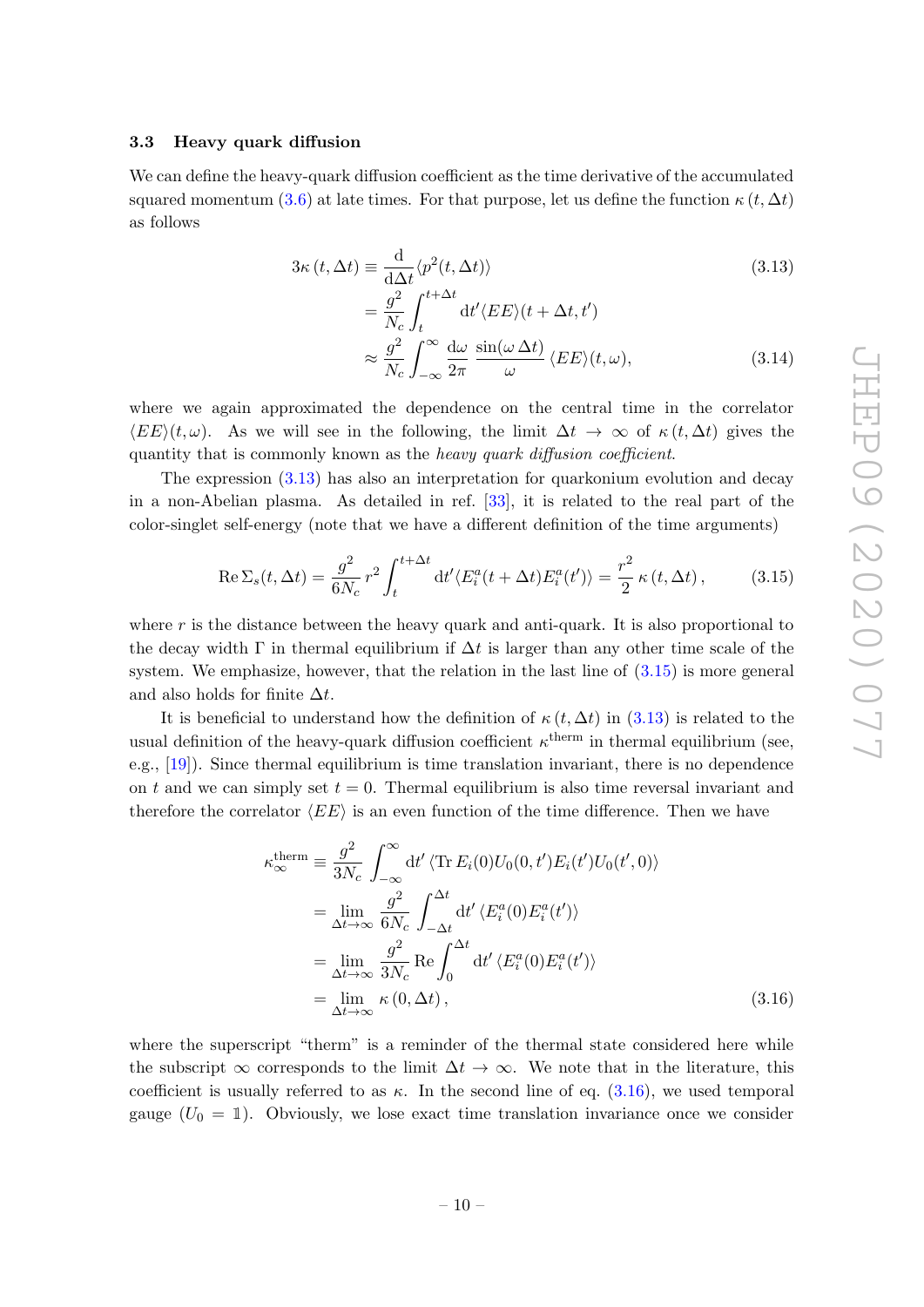far-from-equilibrium systems as in the present work. However, we can still compute a time-dependent heavy-quark diffusion coefficient  $\kappa_{\infty}(t)$  in analogy to eq. [\(3.16\)](#page-10-3) as

<span id="page-11-1"></span>
$$
\kappa_{\infty}(t) = \kappa(t, \Delta t)|_{t \gg \Delta t \gg 1/\gamma_{\rm pl}}.
$$
\n(3.17)

Here the limit  $\Delta t \to \infty$  is replaced by the condition that  $\Delta t$  is larger than the longest life-time of quasi-particles in the plasma, which is given by the inverse damping rate of the zero mode  $\gamma_{\text{pl}}$ . This is sufficient to assure that no contributions from quasi-particles enter the definition of  $\kappa_{\infty}(t)$ . We cannot, however, formally take the infinite time difference limit, but require  $\Delta t \ll t$ . This is done so that the dependence of the correlator  $\langle EE \rangle(t, t')$ on the central time is weak compared to its dependence on the time difference. We note that, as for the thermal case [\[78,](#page-39-9) [79\]](#page-39-10),  $3\kappa_\infty(t)$  is the zero-frequency value of the Fourier transform of the force-force correlator shown in figure [1](#page-6-2)

$$
\frac{g^2}{2N_c} \langle EE \rangle (t, \omega = 0) = 3\,\kappa_\infty(t). \tag{3.18}
$$

The transport coefficient  $\kappa_{\infty}(t)$  enables us to formulate a Langevin equation for heavy quarks in analogy to thermal equilibrium. Since the integral of the force-force correlator over a long but not infinite time interval  $t \gg \Delta t \gg 1/\gamma_{\rm pl}$  is a constant, we can approximate the dynamics of the heavy quark at this timescale by a random momentum kick with the same normalization

$$
\langle \mathcal{F}_i(t') \mathcal{F}_j(t'') \rangle = \frac{g^2}{2N_c} \langle E_i^a(t) E_j^a(t') \rangle \approx \kappa_\infty(t) \, \delta_{ij} \delta(t - t') \,. \tag{3.19}
$$

This leads to a physical picture of the dynamics of a heavy quark in the medium as a Langevin process, which is commonly used in phenomenological applications.

Finally, we explain here how we extract  $\kappa(t, \Delta t)$  from our simulations. In this paper we only consider sufficiently late times well within the self-similar regime so that we can stay in the limit  $\Delta t \ll t$ . Then one can, for the purpose of convenience in the numerical evaluation, replace our definition [\(3.13\)](#page-10-1) with a version where one of the electric fields is always evaluated at the lower, instead of the upper, time

$$
3\kappa(t,\Delta t) = \frac{g^2}{N_c} \int_t^{t+\Delta t} dt' \langle EE \rangle(t+\Delta t, t')
$$
  

$$
\approx \frac{g^2}{N_c} \int_t^{t+\Delta t} dt' \langle EE \rangle(t, t').
$$
 (3.20)

Also averaging over the (lattice) volume leads us to the equation

<span id="page-11-0"></span>
$$
\kappa(t,\Delta t) \approx \frac{g^2}{3N_c} \int_t^{t+\Delta t} dt' \int \frac{d^3x}{V} \langle E_i^a(t,\mathbf{x}) E_i^a(t',\mathbf{x}) \rangle, \tag{3.21}
$$

which we employ in our numerical extraction of  $\kappa(t, \Delta t)$ .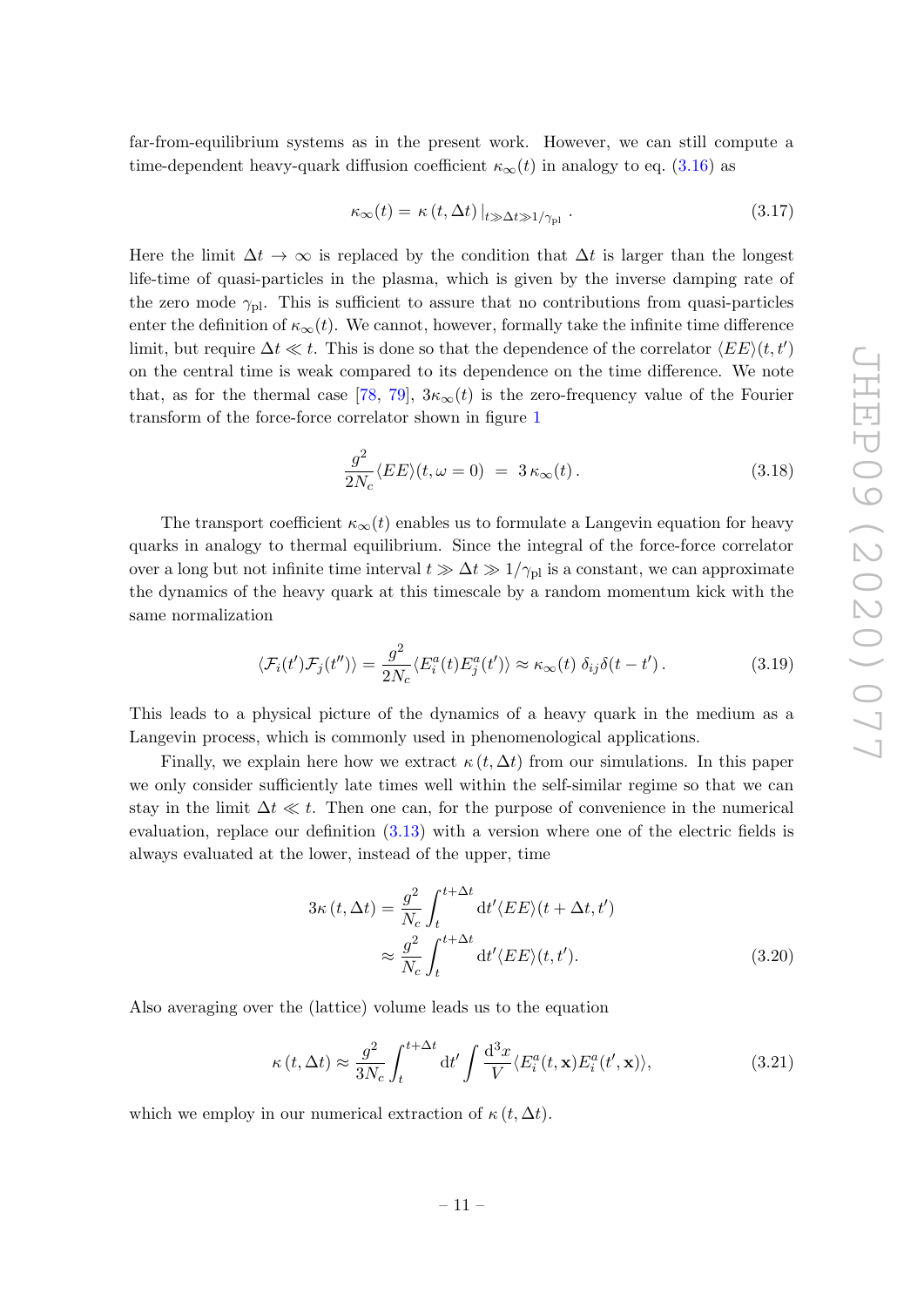

<span id="page-12-1"></span>**Figure 3.** Transient time behavior of the electric-field correlator  $\kappa(t, \Delta t)$  as a function of  $\Delta t$ extracted using the real time lattice method for various starting times. In the inset, the axes are scaled with the constant scale  $Q$ . In the main figure we rescale the vertical axis with the heavyquark diffusion coefficient, which is the asymptotic  $\Delta t \to \infty$  value  $\kappa_{\infty}^{\text{fit}}(t)$ . It is extracted using the fit given by  $(3.22)$  and its time dependence is shown below, in figure [6.](#page-24-0) The horizontal axis is rescaled with the plasmon frequency  $\omega_{\text{pl}}$  (effectively  $t^{-1/7}$ ) for each time t. That all curves fall on top of each other after rescaling is a sign of self-similarity in t.

## <span id="page-12-0"></span>3.4 Self-similar behavior of  $\kappa(t, \Delta t)$

In section [3.2](#page-7-0) we have seen that after a quick initial growth,  $\langle p^2(t, \Delta t) \rangle$  grows more slowly with time  $\Delta t$ , approximately linearly, and involves damped oscillations. We summarized these observations under the features of damped oscillations [\(ii\)](#page-7-2) around a linear growth [\(iii\).](#page-7-4) Let us now study these properties in more detail in terms of  $\kappa(t, \Delta t)$ . We recall that this quantity can be thought of equivalently as the time derivative of  $\langle p^2(t,\Delta t)\rangle$  or as the integral of the electric field correlator over the time difference up to  $\Delta t$ , and that its  $\Delta t \to \infty$  limit is the heavy quark diffusion coefficient.

The  $\Delta t$ -dependence of  $\kappa(t, \Delta t)$  at different times  $Qt = 1500, 3000, 5000$  is shown in figure [3.](#page-12-1) The inset of figure [3](#page-12-1) shows our result scaled by the constant hard scale Q only. The main plot shows the correlator divided by the heavy-quark diffusion coefficient  $\kappa_{\infty}^{\text{fit}}(t)$ , i.e. the  $\Delta t \to \infty$  limit, which is extracted using the fit given by [\(3.22\)](#page-13-0). As we will show in section [5,](#page-23-0) the time dependence of  $\kappa_{\infty}(t)$  can be well described by a functional form of  $(Qt)^{-5/7}$  times a logarithm of time that we will motivate in section [4](#page-14-0) (see the explicit expression given in eq.  $(5.2)$ . The correlators in the main plot are plotted as a function of the time difference scaled by the plasmon frequency,  $\omega_{\text{pl}}(t)\Delta t$ . The plasmon frequency used for the rescaling is computed using the HTL formulas  $(2.4)$  and  $(2.5)$ , which amounts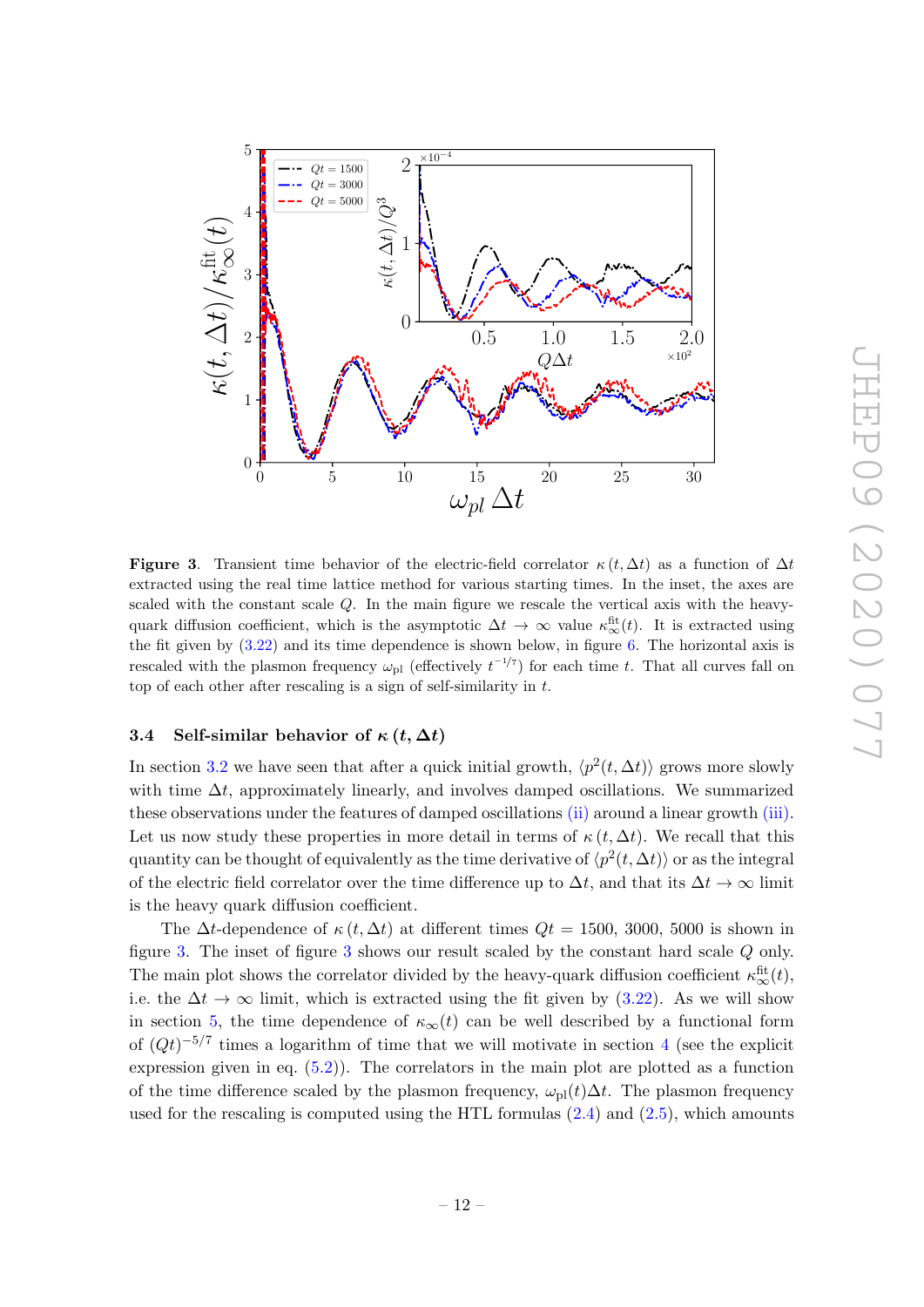

<span id="page-13-1"></span>**Figure 4.** Comparison of the plasmon mass scale  $\omega_{\text{pl}}$  to the frequency  $\omega_{\text{fit}}$  extracted from the unequal time electric field correlation function  $\kappa(t, \Delta t)$  given by [\(3.21\)](#page-11-0). The plasmon mass scale is extracted using eq. [\(2.4\)](#page-4-0). The oscillation frequency of  $\kappa(t, \Delta t)$  is extracted by fitting it to the damped oscillator in eq.  $(3.22)$ . The main observation is that the frequencies are closely related.

to effectively rescaling the horizontal axis with a power law  $(Qt)^{-1/7}$ . As explained in section [2,](#page-3-0) the different values of t correspond to different ratios of the physical scales in the problem. The fact that the curves from different times t overlap as functions of rescaled time, clearly shows that the oscillations in  $\kappa(t, \Delta t)$  happen at a scale determined by the plasmon frequency. The scaling of the amplitude of the oscillations in figure [3](#page-12-1) shows that this same time dependence also describes the amplitudes of the oscillations as a function of  $\Delta t$ , a sign of self similar evolution in  $\kappa (t, \Delta t)$ .

The oscillatory form in figure [3](#page-12-1) can be fitted for  $\Delta t \gtrsim 1/\Lambda$  separately for each t to a damped harmonic oscillator with a constant offset term

<span id="page-13-0"></span>
$$
\kappa_{\text{fit}}(t,\Delta t) \approx \kappa_{\infty}^{\text{fit}}(t) + A_{\text{fit}} \cos(\omega_{\text{fit}} \Delta t - \phi_{\text{fit}}) e^{-\gamma_{\text{fit}} \Delta t}.
$$
\n(3.22)

From this fitting procedure, we extract the frequency  $\omega_{\text{fit}}(t)$  and show it in figure [4](#page-13-1) together with the computed frequency  $\omega_{\text{pl}}^{\text{HTL}}$  as functions of time. Since the frequencies are quantitatively close to each other, we conclude

$$
\omega_{\text{fit}} \approx \omega_{\text{pl}}(t) \,. \tag{3.23}
$$

Also the heavy-quark diffusion coefficient  $\kappa_{\infty}(t)$  is extracted using the fit in [\(3.22\)](#page-13-0). Accord-ing to eq. [\(3.17\)](#page-11-1), the coefficient  $\kappa_{\infty}(t)$  is defined as the late relative time limit  $\Delta t \gg 1/\gamma_{\text{pl}}$ of  $\kappa(t, \Delta t)$ . For finite  $\Delta t$ , it corresponds to the offset  $\kappa_{\infty}^{\text{fit}}(t)$  of the oscillations visible in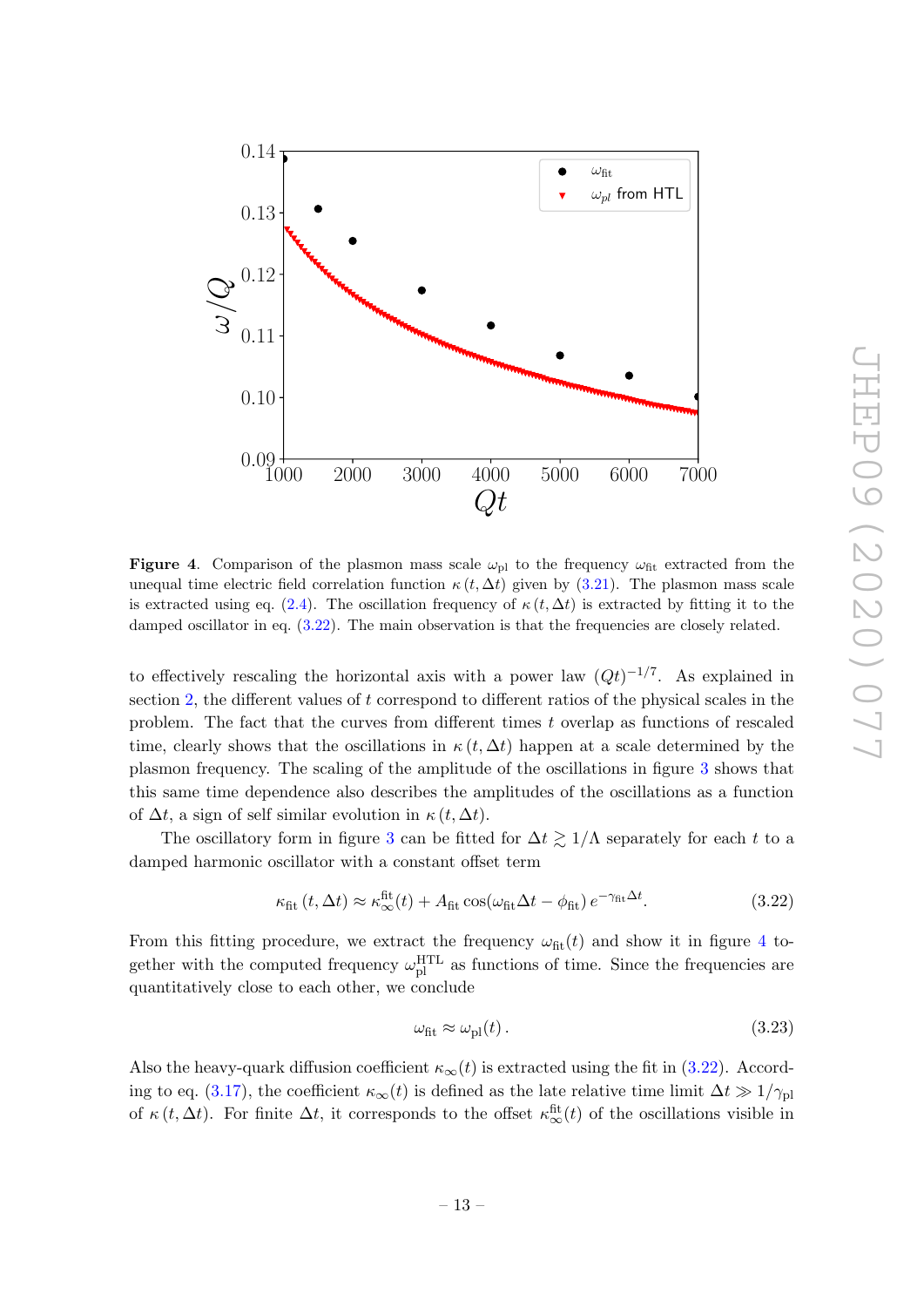figure [3](#page-12-1) and incorporated into the fit function [\(3.22\)](#page-13-0). Measuring  $\kappa_{\infty}(t)$  as  $\kappa_{\infty}^{\text{fit}}(t)$  reduces the residual dependence on  $\Delta t$  and will be used as our standard way to extract  $\kappa_{\infty}(t)$ .

We have also studied lattice regularization effects on our extraction of  $\kappa_{\infty}(t)$ , with results shown in appendix [A.](#page-32-0) We find that  $\kappa$  is insensitive to the IR cutoff. In the case of the UV cutoff, the results start to drift considerably for lattice spacings larger than  $Qa<sub>s</sub> > 0.6$  and hence, we use smaller lattice spacings. The Debye scale stays well within the reach of our lattice at all times.

#### <span id="page-14-0"></span>4 Understanding the time dependence of the correlator

To understand the observations in the previous section in terms of microscopic degrees of freedom in the system, we construct here two models for the  $\Delta t$ -dependence of  $\kappa(t, \Delta t)$ and compare them to our numerical results. A crucial role in our discussion here is played by the momentum space gluonic equal-time correlation function  $\langle EE \rangle(t, t, p)$  in Coulomb gauge, which we interpret in terms of a single particle distribution of gluons. The input in the models that we want to construct is this single particle distribution that we extract from our simulation. This is an equal time correlator, meaning that it represents an integral over frequencies. It is also needed as a function of momentum, which means that in coordinate space it is not local. This single particle distribution is also not manifestly gauge invariant, but evaluated using field configurations in the Coulomb gauge. From this information we want to construct the heavy quark diffusion coefficient, which is local in coordinate space, i.e., involves an integral over gluonic momenta. The heavy quark diffusion coefficient is the zero frequency limit of an electric field correlator, i.e., requires correlators at unequal times.

We will here use two different approaches to go from equal time — unequal coordinate correlations to an unequal time — equal coordinate one. The basic idea of the first one, that we call here the spectral reconstruction (SR) method, is to assume that the spectral functions in the general momentum-frequency space are the ones given by (HTL) perturbation theory, and that they are related to the statistical function by a generalized fluctuation-dissipation relation. This connection enables us to relate the statistical functions in different parts of phase space to each other, via the intermediary of the spectral function. The underlying assumptions are backed up by our previous numerical results in ref. [\[72\]](#page-39-3). The second one, of course related to the first one in the appropriate parametric regime, is to use known perturbative calculations of the heavy quark diffusion coefficient in kinetic theory, and simply substitute our measured single gluon distribution in such a calculation. We will first construct these two models in this section, and then compare them to the numerical result for the electric field correlator  $\kappa(t, \Delta t)$  in section [5.](#page-23-0)

#### <span id="page-14-1"></span>4.1 Equal time electric field correlator

We start here with the statistical correlation function. In general it is defined as the anticommutator of Heisenberg field operators

$$
\langle EE\rangle_{jk}(x,x') = \frac{1}{2} \left\langle \left\{\hat{E}^a_j(x), \hat{E}^a_k(x')\right\}\right\rangle, \tag{4.1}
$$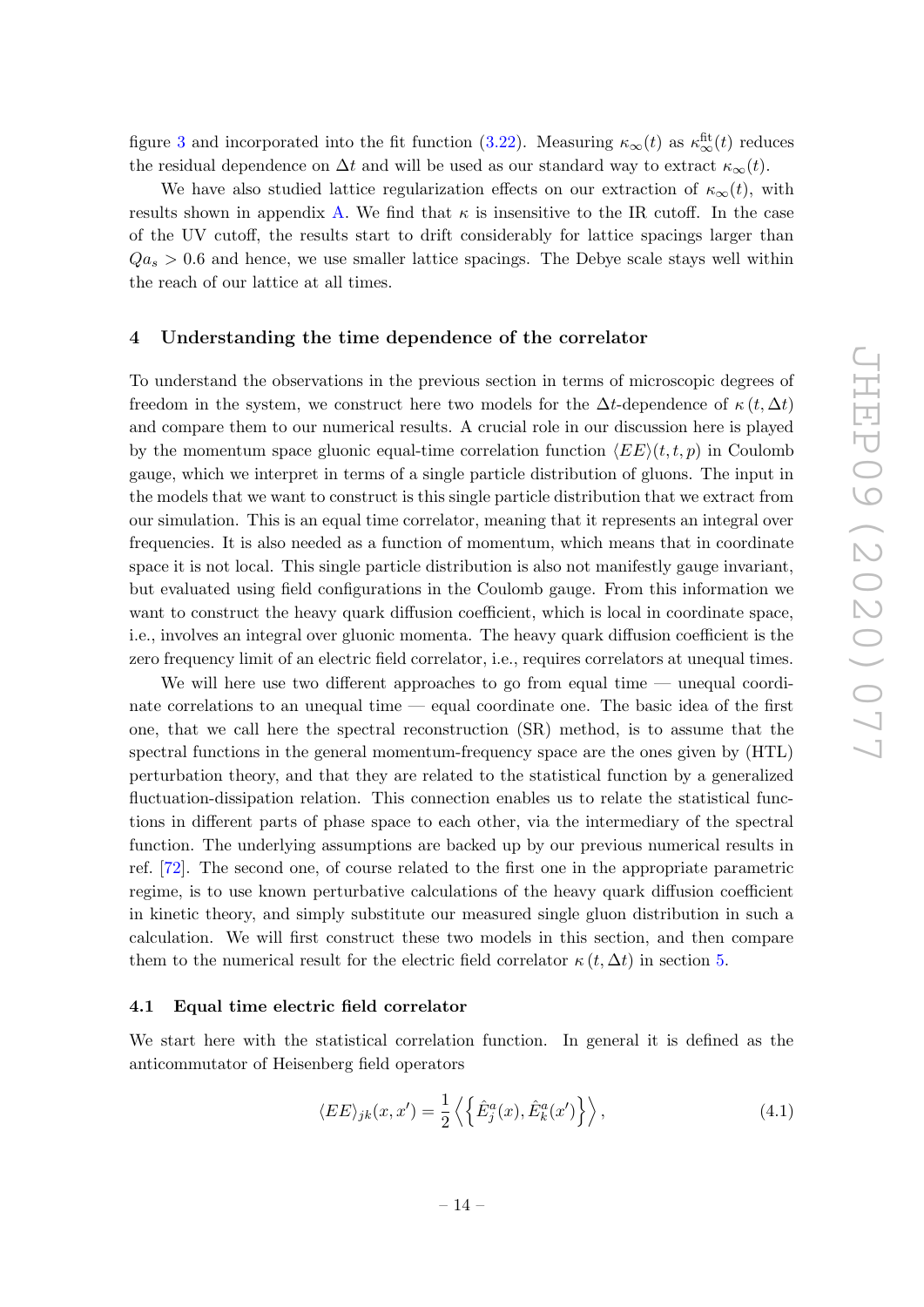

<span id="page-15-0"></span>Figure 5. Extracted equal time transverse and longitudinal statistical functions (continuous lines). The fits to the data are shown using dashed lines, corresponding to the infrared enhanced equal time statistical correlation function. The dash dotted lines correspond to the unenhanced correlator, which corresponds to the thermal IR expectation in the infrared given by  $(4.5)$ . The expectation is then smoothly matched to data to incorporate a proper UV behavior.

with  $x \equiv (t, \mathbf{x})$ . In the classical-statistical approximation it becomes the expectation value of the product

$$
\frac{1}{2}\left\langle \left\{\hat{E}_j^a(x), \hat{E}_k^a(x')\right\}\right\rangle \to \left\langle E_j^a(x), E_k^a(x')\right\rangle. \tag{4.2}
$$

On a periodic lattice the Fourier transform with respect to the relative coordinate  $\mathbf{x} - \mathbf{x}'$ averaged over the whole lattice can conveniently be computed by Fourier transforming the electric fields as  $\langle EE \rangle(t, t', p) = \langle E_j^a(t, \mathbf{p}), (E_k^a(t', \mathbf{p}))^* \rangle/V$ . We refer to its Fourier transform to frequency space as  $\langle EE\rangle_{ik}(t, \omega, p)$ , neglecting the difference between fixed t and fixed  $\bar{t} = (t + t')/2$  as discussed in section [3.](#page-5-0)

It is necessary to distinguish transverse and longitudinal projections, which are defined as  $2P_{jk}^T = \delta_{jk} - p_j p_k/p^2$  and  $P_{jk}^L = p_j p_k/p^2$ , respectively, where 2 counts the number of transverse polarizations. Correlators can then be decomposed into polarizations

<span id="page-15-1"></span>
$$
\langle EE \rangle \equiv \langle EE \rangle_{jj} = 2\langle EE \rangle_T + \langle EE \rangle_L. \tag{4.3}
$$

In our previous publication [\[72\]](#page-39-3) we observed that the *equal-time* statistical correlation function  $\langle EE\rangle_{T,L}(t, t, p)$  is enhanced compared to HTL expectations at low momenta for both polarizations. We show the numerically extracted  $\langle EE\rangle_{T,L}(t, t, p)$  correlators in figure [5](#page-15-0) in the self-similar regime at time  $Qt = 1500$  as solid curves. The figure also shows in dashed lines a fit to these numerical results. To enable a more efficient evaluation of some integrals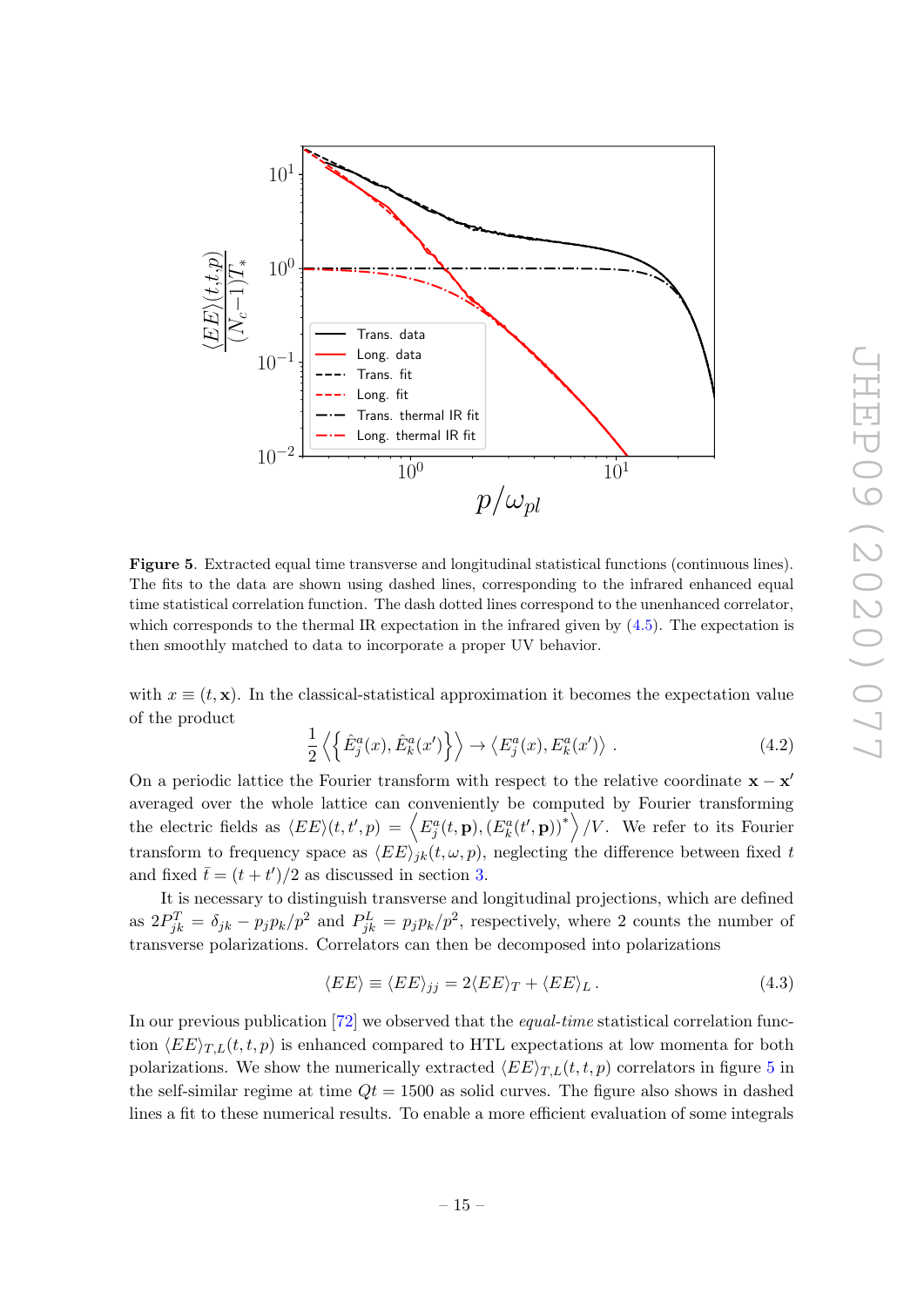appearing below in our models for the time-dependent correlator, we will in practice use these fits instead of our original numerical data. Moreover, using  $\langle EE \rangle_T(t, t, p)$ , we can define the distribution function as in our previous publication [\[72\]](#page-39-3) as

<span id="page-16-2"></span>
$$
f(t,p) = \frac{1}{N_c^2 - 1} \frac{\langle EE \rangle_T(t,t,p)}{\sqrt{p^2 + m^2}}.
$$
\n(4.4)

This is the definition that we used to extract the values [\(2.9\)](#page-5-2) in section [2,](#page-3-0) with an iterative procedure to simultaneously extract both  $f(t, p)$  and m using eqs. [\(2.4\)](#page-4-0) and [\(4.4\)](#page-16-2).

In HTL theory at leading order, the electric field correlator would, for low momenta  $p \ll m_D$ , be expected to approach a constant

<span id="page-16-1"></span>
$$
\langle EE\rangle_{T,L}(t,t,p)\approx T_*\dot{\rho}_{T,L}(t,t,p)\approx T_*.
$$
\n(4.5)

Note that the second "≈" is in fact an equality at all p for the transverse polarization but only at  $p = 0$  for the longitudinal one: for a discussion of the spectral function see ap-pendix [B.](#page-33-0) The value of this constant, i.e., the effective temperature of the infrared modes<sup>[2](#page-16-3)</sup> at low momenta, is conventionally denoted by  $T_*$ . We construct a parametrization of this expected behavior by taking the parametrization of our data at high momenta and smoothly matching it to a constant value determined by the temperature  $T_*$  calculated using eq.  $(2.7)$ . This "thermal IR" parametrization is shown by the dot-dash curves in figure [5.](#page-15-0) We emphasize that this second parametrization is meant to represent a scenario without the "infrared enhancement" seen in the correlator and discussed above, but keeping the large momentum degrees of freedom as close to the ones present in the lattice calculation as possible. We can then use both, the parametrization of our data including the infrared enhancement, and the one where it has been removed, to construct a model for the time-dependent correlators both with and without the infrared enhancement. Using this approach we will in fact argue below that the excess of gluons at low momenta is the main reason for the oscillations in  $\Delta t$  observed in  $\langle p^2 \rangle$  and  $\kappa$ .

## <span id="page-16-0"></span>4.2 Spectral reconstruction (SR) method

The aim of this section is to develop a spectral reconstruction (SR) method, which is based on our previous measurements of the gluonic spectral functions, the  $\langle EE\rangle_{TL}(t, t, p)$  equaltime correlators and expectations from perturbation theory, and that can be compared to our measurement of the unequal time electric field correlators, specifically to our numerical result for  $\kappa(t, \Delta t)$ .

For this, let us reformulate  $\kappa(t, \Delta t)$  using the full correlation functions  $\rho(t, \omega, p)$  and  $\langle EE\rangle(t,\omega,p),$  respectively. We discussed the statistical correlation function in the previous subsection. The spectral function (strictly speaking the time derivative of the spectral

<span id="page-16-3"></span><sup>&</sup>lt;sup>2</sup>One way to see that one expects a constant is to note that the equipartition of energy in thermal equilibrium at temperature T<sup>∗</sup> for a classical noninteracting theory would correspond to an expectation value  $T_*/2$  for every quadratic term in the Hamiltonian, which in this case are (half) the squares of the components  $E_j^a(t, \mathbf{p})$ .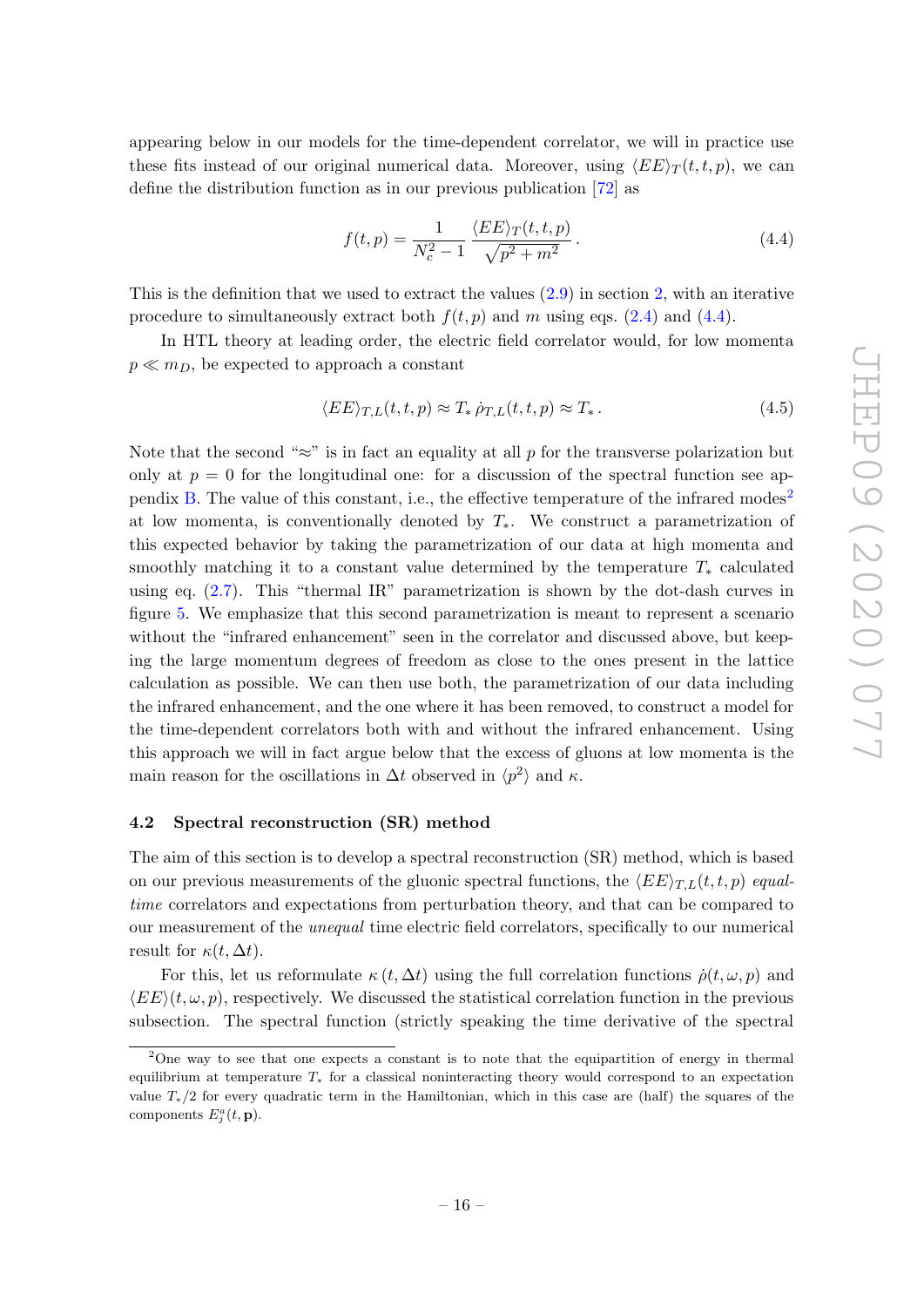function, but we will call  $\rho$  the spectral function in an abuse of language below) is defined as the commutator

$$
\dot{\rho}_{jk}(x,x') = \frac{1}{N_c^2 - 1} \left\langle \left[ \hat{E}_j^a(x), \hat{A}_k^a(x') \right] \right\rangle. \tag{4.6}
$$

In the classical-statistical approximation, it can be computed using the retarded propagator  $\dot{G}_{jk}^R(x,x') = \theta(t-t')\dot{\rho}_{jk}(x,x')$ , which can be extracted from simulations with lin-ear response theory [\[72\]](#page-39-3). We denote the Fourier transform of  $\dot{\rho}$  with respect to relative time and spatial coordinates as  $\dot{\rho}_{ik}(t,\omega,p)$ . Transverse and longitudinal polarizations can be distinguished as for the statistical correlator in eq. [\(4.3\)](#page-15-1). For thermal equilibrium the fluctuation-dissipation relation states that the  $\omega$ -dependence of these functions is the same, i.e., the ratio  $\langle EE\rangle_{TL}(t, \omega, p)/\rho_{TL}(t, \omega, p)$  is a known function that only depends on the momentum  $p$  and the temperature. We can easily generalize this to a nonequilibrium situation by taking this function of  $p$  to be one determined by the equal-time statistical function (and the equal time spectral functions  $\rho_{T,L}(t,t,p)$ , whose expressions are written in appendix  $\bf{B}$ ). Explicitly, we start by assuming that

<span id="page-17-1"></span><span id="page-17-0"></span>
$$
\frac{\langle EE\rangle_{T,L}(t,\omega,p)}{\langle EE\rangle_{T,L}(t,t,p)} = \frac{\dot{\rho}_{T,L}(t,\omega,p)}{\dot{\rho}_{T,L}(t,t,p)}\tag{4.7}
$$

even out of equilibrium. We have indeed observed numerically in ref. [\[72\]](#page-39-3) that this relation holds in the self-similar regime.

With these considerations, we can write eq.  $(3.14)$  as

$$
3\kappa (t, \Delta t) \tag{4.8}
$$
\n
$$
= \frac{g^2}{N_c} \int_{-\infty}^{\infty} \frac{d\omega}{2\pi} \frac{\sin(\omega \Delta t)}{\omega} \int \frac{d^3 p}{(2\pi)^3} \langle EE \rangle(t, \omega, p) \rangle
$$
\n
$$
= \frac{g^2}{N_c} \int \frac{d^3 p}{(2\pi)^3} \int_{-\infty}^{\infty} \frac{d\omega}{2\pi} \frac{\sin(\omega \Delta t)}{\omega} \left[ 2\langle EE \rangle_T(t, \omega, p) + \langle EE \rangle_L(t, \omega, p) \right]
$$
\n
$$
= \frac{g^2}{N_c} \int \frac{d^3 p}{(2\pi)^3} \int_{-\infty}^{\infty} \frac{d\omega}{2\pi} \frac{\sin(\omega \Delta t)}{\omega} \left[ 2\langle EE \rangle_T(t, t, p) \frac{\dot{\rho}_T(t, \omega, p)}{\dot{\rho}_T(t, t, p)} + \langle EE \rangle_L(t, t, p) \frac{\dot{\rho}_L(t, \omega, p)}{\dot{\rho}_L(t, t, p)} \right].
$$
\n(4.8)

We now have to determine the spectral functions. Note that they appear as ratios, which are normalized to unity

$$
\int_{-\infty}^{\infty} \frac{d\omega}{2\pi} \frac{\dot{\rho}_{T,L}(t,\omega,p)}{\dot{\rho}_{T,L}(t,t,p)} = 1.
$$
\n(4.9)

According to HTL calculations at LO, each spectral function can be decomposed in frequency space into parts that are associated with Landau damping and to quasiparticle excitations, resulting in

<span id="page-17-2"></span>
$$
\dot{\rho}_{T,L}(t,\omega,p) = \dot{\rho}_{T,L}^{\text{Landau}}(t,\omega,p) + \dot{\rho}_{T,L}^{\text{QP}}(t,\omega,p) \,. \tag{4.10}
$$

We have seen this same structure in our numerical calculations of the spectral functions in ref. [\[72\]](#page-39-3). The quasiparticle contributions can be written as

<span id="page-17-3"></span>
$$
\dot{\rho}_{T,L}^{\text{QP}}(t,\omega,p) = 2\pi Z_{T,L}(p) \omega \left[ h_{T,L}\left(\omega - \omega_{T,L}(p),p\right) - h_{T,L}\left(\omega + \omega_{T,L}(p),p\right) \right],\tag{4.11}
$$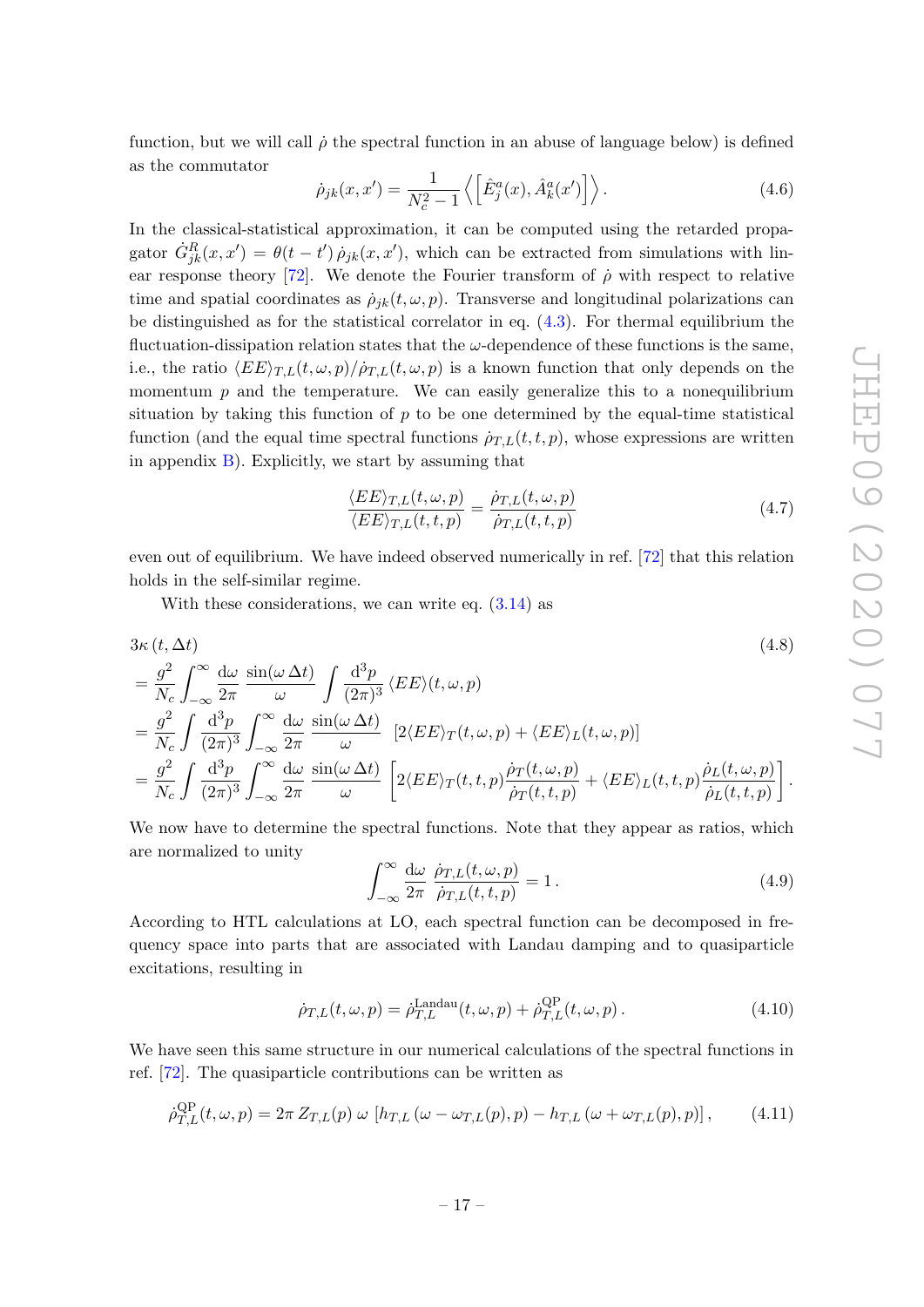in terms of the dispersion relations  $\omega_{T,L}(p)$  of transversely and longitudinally polarized quasi-particles, the residues  $Z_{T,L}(p)$  and the functions  $h_{T,L}(\omega, p)$  that are normalized to unity and correspond to the quasiparticle peaks. Perturbatively, the damping rate of the quasiparticles is of the order  $g^2T_*$ . Thus, at leading order HTL the quasiparticle peaks correspond to delta functions  $h_{T,L}(\omega, p) \to \delta(\omega)$ . More realistically, the quasiparticle peaks exhibit a Lorentzian shape with finite damping rate  $\gamma_{T,L}(p)$ 

<span id="page-18-1"></span><span id="page-18-0"></span>
$$
h_{T,L}(\omega, p) = \frac{1}{\pi} \frac{\gamma_{T,L}(p)}{\omega^2 + \gamma_{T,L}^2(p)},
$$
\n(4.12)

which we have also verified numerically in [\[72\]](#page-39-3). The explicit leading order expressions for dispersion relations  $\omega_{T,L}(p)$ , quasiparticle residues  $Z_{T,L}(p)$  and Landau damping contributions  $\dot{\rho}_{T,L}^{\text{Landau}}(t,\omega,p)/\dot{\rho}_{T,L}(t,t,p)$  are written in the appendix [B.](#page-33-0)

Combining eqs.  $(4.8)$  and  $(4.10)$ , we can split the diffusion coefficient  $(4.8)$  into four parts, corresponding to transverse / longitudinal and to Landau / quasiparticle contributions. Note that for each of these contributions, the frequency integration simplifies. The Landau damping contributions only have support for  $|\omega| < p$ , i.e.,  $\rho_{T,L}^{\text{Landau}}(t,\omega,p) \propto \theta(p^2 - p)$ ω<sup>2</sup>). Thus the frequency integration becomes  $\int_{-\infty}^{\infty} dω$  →  $\int_{-p}^{p} dω$  for these contributions. For the quasiparticle contributions the frequency integration can be done analytically as

$$
\int_{-\infty}^{\infty} \frac{d\omega}{2\pi} \frac{\sin(\omega \Delta t)}{\omega} 2\pi Z_{T,L}(p) \omega [h_{T,L}(\omega - \omega_{T,L}(p), p) - h_{T,L}(\omega + \omega_{T,L}(p), p)]
$$
  
= 2 Z\_{T,L}(p) sin(\omega\_{T,L}(p) \Delta t) e^{-\gamma\_{T,L}(p)|\Delta t|}. (4.13)

All the remaining integrals are in general performed numerically. We have observed deviations from the HTL expressions at LO for  $\omega_{TL}(p)$ ,  $\gamma_{TL}(p)$  and  $\langle EE \rangle_{TL}(t, t, p)$ . Thus, in our numerical calculations of  $\kappa^{SR}(t, \Delta t)$  we will use the following forms, which we have extracted in our linear response framework [\[72,](#page-39-3) [80\]](#page-39-11):

- Since we observed for the dispersion relations  $\omega_{T,L}(p)$  some deviations from the re-spective HTL expressions at LO, we use fits to our data from [\[72\]](#page-39-3).
- We use the damping rates  $\gamma_{T,L}(p)$  extracted in ref. [\[72\]](#page-39-3). However, as will be shown in figure [8,](#page-29-1) setting  $\gamma_{T,L}(p) = 0$  does not change the results considerably.
- For the statistical  $\langle EE\rangle_{T,L}(t, t, p)$  correlation function we observe significant enhancement over the HTL expectation in the infrared. To study this effect we use both, a parametrization of our numerical result for  $\langle EE\rangle_{T,L}(t, t, p)$  and one where this enhancement has been removed, as discussed above in section [4.1](#page-14-1) and shown in figure [5.](#page-15-0)

For the other ingredients needed in the calculation: for the functional form of the quasiparticle peak  $h_{T,L}$  we use the expression  $(4.12)$ , and for the Landau damping contribution  $\dot{\rho}_{T,L}^{\text{Landau}}(t,\omega,p)$  and the quasiparticle residue  $Z_{T,L}(p)$  we use the standard forms from the literature that can be found explicitly in appendix [B,](#page-33-0) with the value of the Debye mass obtained using the iterative procedure discussed above. Also note that in all of these expressions, a time dependence enters both due to  $\langle EE\rangle_{TL}(t, t, p)$  and due to the time dependence of the Debye mass  $m_D(t)$ .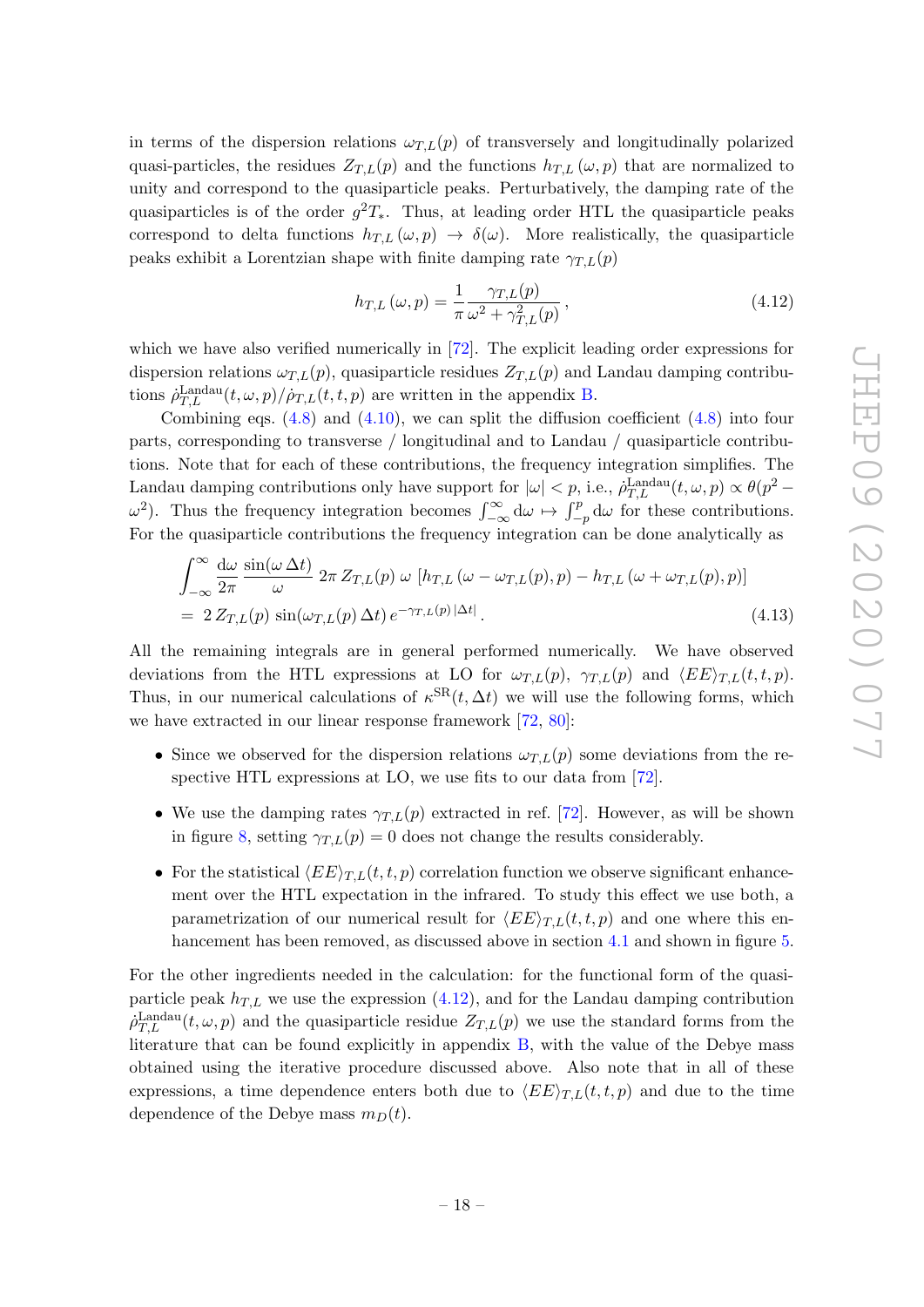We will evaluate the full  $\Delta t$  dependence numerically with the procedure described above. It is also important to compute  $\kappa_{\infty}(t)$ , which emerges in the limit  $\Delta t \to \infty$ , i.e., the actual heavy quark diffusion coefficient. In this limit the sinc functions in the frequency integral [\(4.8\)](#page-17-1) become delta functions

<span id="page-19-0"></span>
$$
\lim_{\Delta t \to \infty} \frac{2 \sin(\omega \Delta t)}{\omega} \to 2\pi \delta(\omega). \tag{4.14}
$$

The transverse Landau damping contribution vanishes in the limit  $\omega/p \to 0$  (see eq. [\(B.3\)](#page-34-0) in appendix [B\)](#page-33-0) and thus does not contribute. The longitudinal Landau cut, on the other hand, has a finite limit  $\omega/p \to 0$  (see eq. [\(B.4\)](#page-34-1) in appendix [B\)](#page-33-0) and indeed gives a nonzero, in fact the only nonzero, contribution to  $\kappa_{\infty}(t)$ .

One can see in two ways that the quasiparticle contributions vanish. One way is to simply use the delta function representation  $(4.14)$  and then note that the particle contribution to  $\dot{\rho}$  in eq. [\(4.11\)](#page-17-3) is proportional to  $\omega$ . Alternatively, if one first integrates over  $\omega$  as in eq. [\(4.13\)](#page-18-1), it is the quasiparticle damping term  $e^{-\gamma(p)\Delta t}$  that vanishes in the  $\Delta t \to \infty$  limit.

Thus, for the heavy quark diffusion coefficient  $\kappa_{\infty}^{SR}(t)$  using the spectral reconstruction model method, we are left with only the Landau damping contribution, resulting in

<span id="page-19-3"></span>
$$
\kappa_{\infty}^{\text{SR}}(t) = \frac{1}{6N_c} \int \frac{\mathrm{d}^3 p}{(2\pi)^3} g^2 \langle EE \rangle_L(t, t, p) \frac{\pi p}{p^2 + m_D^2}.
$$
 (4.15)

A straightforward evaluation yields

<span id="page-19-2"></span><span id="page-19-1"></span>
$$
\kappa_{\infty}^{\rm SR} (Qt = 1500) = 7.4 \times 10^{-5} Q^3 \tag{4.16}
$$

$$
\kappa_{\infty, \text{th.IR}}^{\text{SR}} \left( Qt = 1500 \right) = 6.5 \times 10^{-5} Q^3 \tag{4.17}
$$

for our measured  $\langle EE\rangle_L(t, t, p)$  correlator and for the "thermal IR" parametrization in figure [5](#page-15-0) where the infrared enhancement has been removed, respectively.

To obtain a heavy-quark diffusion coefficient that is accurate to leading logarithmic order, we can use the simpler parametrization

<span id="page-19-5"></span><span id="page-19-4"></span>
$$
\langle EE \rangle_L^{LL}(t, t, p) = (N_c^2 - 1) T_* \frac{m_D^2}{p^2 + m_D^2} \theta(\Lambda - p).
$$
 (4.18)

Then we would get

$$
\kappa_{\infty,LL}^{\text{SR}}(t) = \frac{N_c^2 - 1}{24\pi N_c} m_D^2(t) g^2 T_*(t) \left[ \log \left( 1 + \frac{\Lambda^2(t)}{m_D^2(t)} \right) - 1 + \frac{m_D^2(t)}{m_D^2(t) + \Lambda^2(t)} \right]
$$
  

$$
\approx \frac{N_c^2 - 1}{12\pi N_c} m_D^2(t) g^2 T_*(t) \log \left( \frac{\Lambda(t)}{m_D(t)} \right),
$$
(4.19)

where in the last line we have left only the leading logarithmic contribution. We leave this equation here as a reference since we will come back to it in the context of the kinetic theory expression discussed in the following.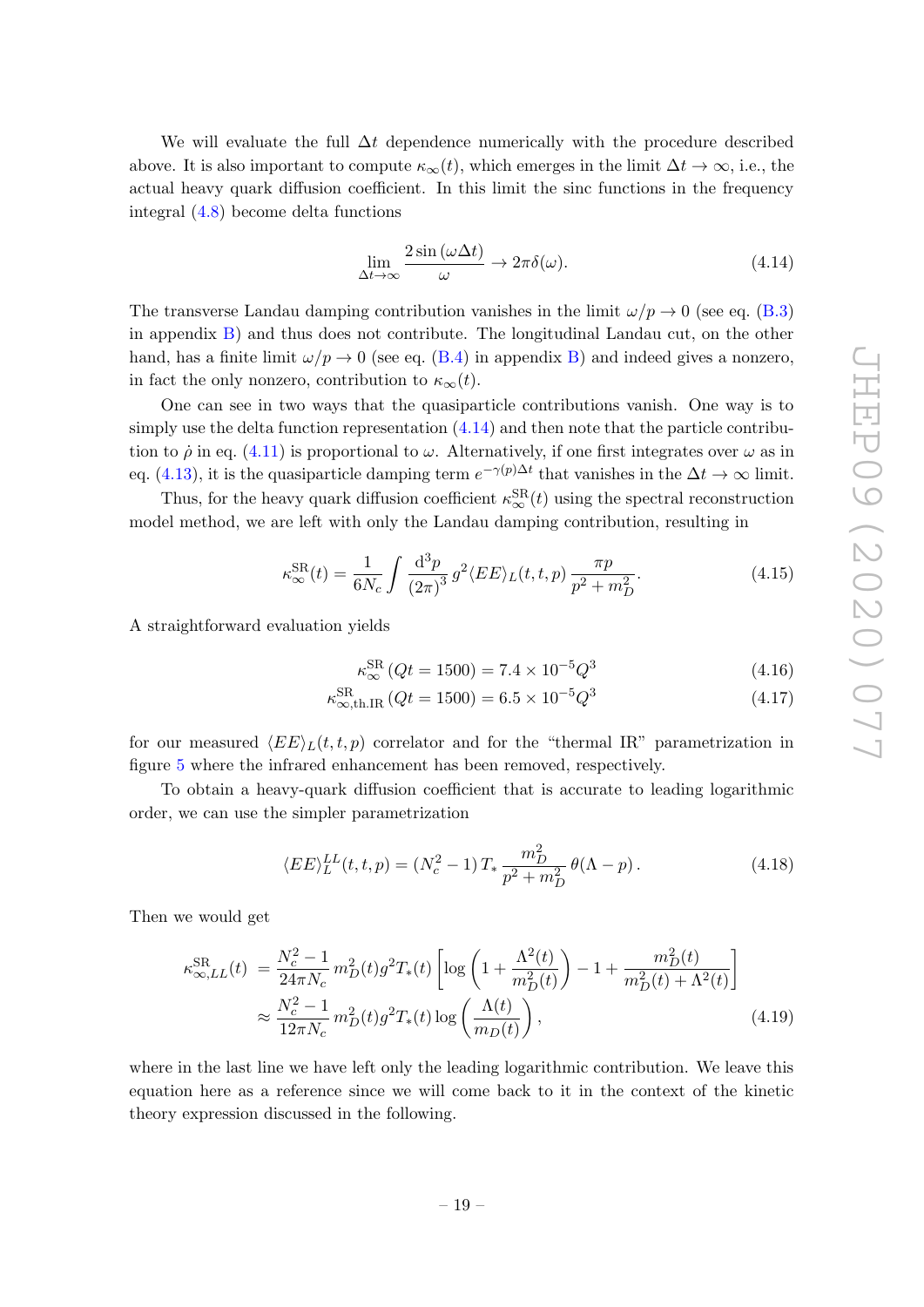## <span id="page-20-0"></span>4.3 Kinetic theory (KT) framework

We can also estimate  $\kappa_{\infty}(t)$  in the kinetic theory framework. Here the physical picture is quite intuitive: the heavy quark gains momentum from independent kicks by gluons in the medium. The scattering can be described by a perturbative  $Qg \to Qg$  matrix element that, in the limit of large quark mass, is dominated by t-channel exchange of a gluon. To arrive at a scattering rate one additionally needs the gluon distribution for the incoming gluons, and the Bose enhancement factor for the outgoing ones (noting that for us  $f \gg 1$  so that we can neglect the unity in the Bose enhancement factor  $f + 1$ ). We can easily obtain a quantitative expression for the diffusion coefficient following, e.g., the discussion in [\[18\]](#page-36-11) as

$$
\kappa_{\infty}^{\rm KT}(t) = \frac{1}{6M} \int \frac{\mathrm{d}^3 \mathbf{k} \mathrm{d}^3 \mathbf{k}' \mathrm{d}^3 \mathbf{p}'}{(2\pi)^9 8k^0 k'^0 M} (2\pi)^3 \delta^3 (\mathbf{p} + \mathbf{k}' - \mathbf{p}' - \mathbf{k})
$$
  
× 2 $\pi \delta (k' - k) \mathbf{q}^2 |\mathcal{M}|_{\text{gluon}}^2 f(t, k) f(t, k'),$  (4.20)

where  $M$  is the mass of the heavy quark. The incoming heavy quark momentum is  $(M, p)$  and the outgoing heavy quark momentum is  $(M, p')$ . The gluon momenta before and after a collision are given by  $(k, k)$  and  $(k', k')$ . The transferred momentum is given by  $q = p' - p$ . Compared to the calculation in [\[18\]](#page-36-11), which takes place in a thermal background, we have neglected scatterings from quarks and replaced the thermal gluon distributions with general ones.

The process is dominated by t-channel gluon exchange. We take the matrix element squared to be

<span id="page-20-2"></span>
$$
|\mathcal{M}|_{\text{gluon}}^2 = N_c C_H g^4 16M^2 k^2 \left(1 + \cos^2 \left(\theta_{\mathbf{k} \mathbf{k}'}\right)\right) \frac{1}{\left(q^2 + m_D^2\right)^2},\tag{4.21}
$$

where  $C_H = (N_c^2 - 1)/(2N_c)$  is the color Casimir of the heavy quark and where we introduced an infrared regulator in terms of  $m_D^2$ .

The angle between  $k$  and  $k'$  can be expressed as

<span id="page-20-1"></span>
$$
\cos\left(\theta_{\mathbf{k}\mathbf{k}'}\right) = 1 - \frac{\mathbf{q}^2}{2\mathbf{k}^2}.\tag{4.22}
$$

Carrying out the integrals that are possible using the delta functions and an angular integral, we can transform this to

$$
\kappa_{\infty}^{\rm KT}(t) = \frac{N_c C_H g^4}{12\pi^3} \int_0^{\infty} dk \, k^2 \int_0^{2k} dq \, q^3 \left(2 - \frac{q^2}{k^2} + \frac{q^4}{4k^4}\right) \frac{1}{\left(q^2 + m_D^2\right)^2} f^2(t, k)
$$

$$
= \frac{N_c C_H g^4}{12\pi^3} \int dk \, k^2 \left[-\frac{3m_D^2}{2k^2} - \frac{4k^2}{4k^2 + m_D^2} - \frac{m_D^2 \log\left(\frac{m_D^2}{4k^2 + m_D^2}\right)}{k^2} + \log\frac{\left(4k^2 + m_D^2\right)}{m_D^2} + \frac{3m_D^4 \log\left(\frac{4k^2}{m_D^2} + 1\right)}{8k^4} - 1\right] f^2(t, k). \tag{4.23}
$$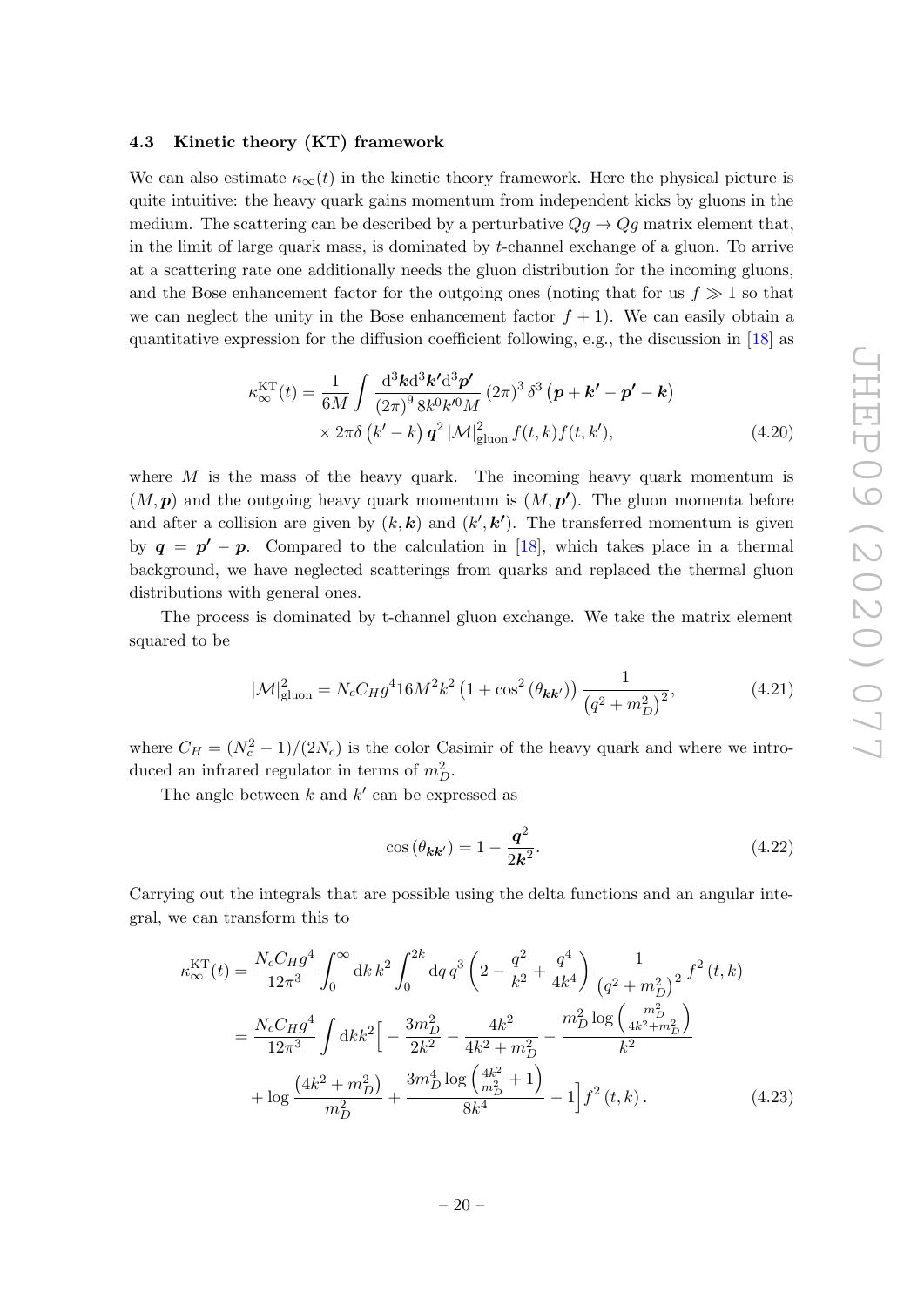This is now an integral that we can carry out numerically. Using the definition of the gluon distribution in eq.  $(4.4)$ , we get, again at  $Qt = 1500$ , the result

<span id="page-21-2"></span><span id="page-21-0"></span>
$$
\kappa_{\infty}^{\rm KT} (t = 1500) = 4.3 \times 10^{-5} Q^3 \tag{4.24}
$$

$$
\kappa_{\infty, \text{th.IR}}^{\text{KT}} (t = 1500) = 1.9 \times 10^{-5} Q^3. \tag{4.25}
$$

The first one of these is a little bit smaller than, but roughly in line with the results that we obtain from the SR method, see eqs. [\(4.16\)](#page-19-1) and [\(4.17\)](#page-19-2). The second one is smaller by a factor of more than two. The effect of removing the infrared enhancement (i.e. the "thermal IR" approximation) is larger here than it is in the SR method. This is somewhat paradoxical, since conceptually the kinetic theory calculation is based on the integral over k in [\(4.24\)](#page-21-0) being dominated by UV particle like degrees of freedom in  $f(k)$ , whereas the expression  $(4.15)$  in the SR depends on the longitudinal correlator in the soft momentum region. The effect of the infrared enhancement is large enough that such parametric estimates start becoming unreliable quantitatively, even if they remain true at the leading logarithmic level, as we will discuss next.

Let us now discuss how the KT and SR approaches are equivalent at the leading logarithmic order for large  $\Lambda/m_D$ , again roughly following the discussion in [\[18\]](#page-36-11). We start from the first form in eq.  $(4.23)$  that has an integral over both k and q. Now the momentum of the gluon k is typically of order  $\Lambda$ , while q is of the order of the Debye scale  $m_D$ . In the limit  $\Lambda \gg m_D$  we can therefore assume that  $k \gg q$ . This limit enables several modifications that decouple the  $k$  and  $q$  integrals. First, at leading order we can replace the upper limit in the q integral by the UV scale  $\Lambda$ . We can also drop terms  $\mathcal{O}(q^2/k^2)$  in the integrand. In terms of the original kinetic theory this corresponds to a small-angle approximation where the scattering angle between k and k' is  $\cos \theta_{kk'} \approx 1$ . With these approximations we arrive at the same result as the leading logarithmic limit in the SR picture, eq. [\(4.19\)](#page-19-4)

<span id="page-21-1"></span>
$$
\kappa_{\infty,LL}^{\text{KT}}(t) = \frac{2N_c C_H g^4}{12\pi^3} \int_0^\infty dk \, k^2 f^2(t, k) \int_0^\Lambda dq \, q^3 \frac{1}{(q^2 + m_D^2)^2}
$$
  
=  $\frac{N_c C_H}{6\pi^3} \frac{4\pi^4}{2N_c} g^2 T_* m_D^2 \int_0^\Lambda \frac{dq}{(2\pi)^3} \frac{q}{(q^2 + m_D^2)^2}$   
=  $\frac{1}{6N_c} \int \frac{d^3q}{(2\pi)^3} g^2 \langle EE \rangle_L^{LL}(t, t, q) \frac{\pi q}{q^2 + m_D^2}$   
=  $\kappa_{\infty,LL}^{\text{SR}}(t)$ , (4.26)

where we used the integral defining  $T_*$  from eq. [\(2.7\)](#page-4-5) and the assumption that the longitudinal  $\langle EE\rangle_L^{LL}(t, t, p)$  correlator has the form  $\propto T_*$  that we expect in HTL, eq. [\(4.18\)](#page-19-5).

To summarize, there is a common limit for our SR and KT models. From the KT side, it can be reached by systematically taking the limit of large  $\Lambda/m_D$ , implying small angle scatterings and neglecting the exact kinematical limits for the scattering process. From the SR model reaching the common limit requires removing the infrared enhancement that we see in the equal time correlator and replacing it by a functional form that is proportional to ∼  $T_*$  which is determined by the hard modes (by the integral [\(2.7\)](#page-4-5)). For the values of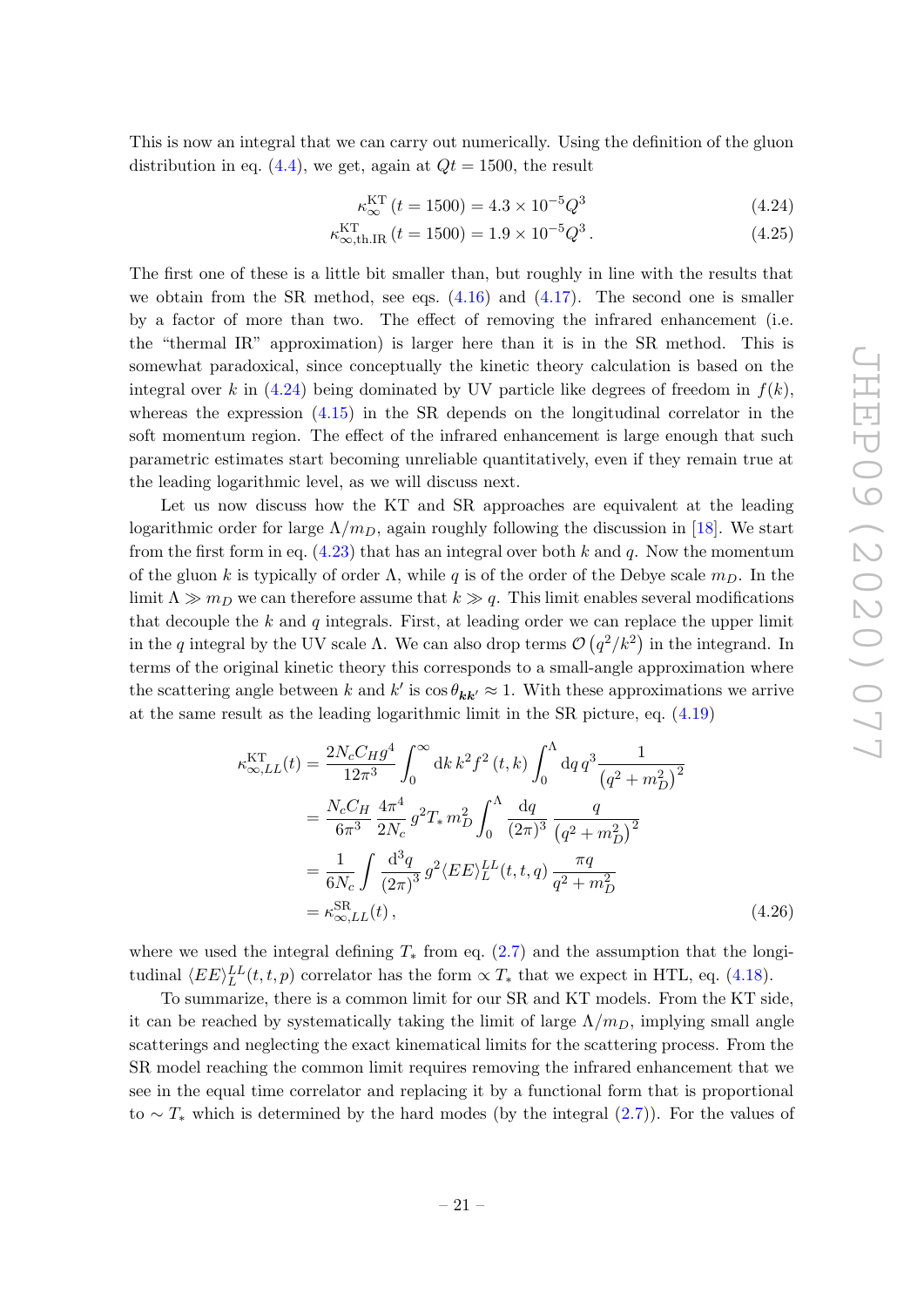t that we have studied, i.e., the values of the scale separation  $\Lambda/m_D$ , we see no indication of a disappearance of this infrared enhancement. However, even with the IR enhancement the leading logarithmic limit eq. [\(4.19\)](#page-19-4) should still be valid, the effect being on the value of the constant under the logarithm.

Incidentally, the equivalence of the common limit  $\kappa_{\infty,LL}(t)$  in the KT and SR frameworks in eq.  $(4.26)$  justifies a posteriori the form of IR regulation we used in eq.  $(4.21)$ . One arrives at the known leading logarithmic expression of  $\kappa_{\infty,LL}^{\text{KT}}(t)$  in thermal equilibrium with temperature T [\[18,](#page-36-11) [27\]](#page-36-9) by setting  $T_* \mapsto T$  and  $\Lambda \mapsto T$ .

We can use the leading logarithmic limit to estimate the expected scaling behavior for the diffusion coefficient with t, which controls the magnitudes of the relevant scales  $\Lambda$ ,  $T_*$ and  $m_D$  as discussed in section [2.](#page-3-0) Based on the scaling behavior of  $m_D \sim Q(Qt)^{-1/7}$  and  $g^2T_* \sim Q(Qt)^{-3/7}$  in the self-similar regime, the scaling behavior of the diffusion coefficient is expected to be

<span id="page-22-2"></span>
$$
\kappa_{\infty,LL}^{\rm KT}(t) \approx \frac{N_c^2 - 1}{12\pi N_c} m_D^2(t) g^2 T_*(t) \log\left[\frac{\Lambda(t)}{m_D(t)}\right] \sim t^{-5/7},\tag{4.27}
$$

up to logarithmic corrections.

For a generalization to finite time  $\kappa^{\text{KT}}(t,\Delta t)$ , we allow for a possibility of a nonzero frequency  $\omega = k'_0 - k_0 = k' - k$ , corresponding to finite energy transfer between gluons and the heavy quark. Here one should in principle use the proper HTL expression. We, however, simplify the form by employing the same IR regulator as for  $\kappa_{\infty}^{KT}(t)$  in eq. [\(4.21\)](#page-20-2). In this case the matrix element becomes

<span id="page-22-1"></span>
$$
|\mathcal{M}|_{\text{gluon}}^2(\omega) = N_c C_H g^4 \frac{4M^2 (k_0 + k_0')^2 (1 + \cos^2 \theta_{\mathbf{k} \mathbf{k}'})}{(q^2 - \omega^2 + m_D^2)^2},\tag{4.28}
$$

and the frequency dependent expression can be written as

<span id="page-22-0"></span>
$$
\kappa^{\text{KT}}(t,\omega) = \frac{1}{6M} \int \frac{\mathrm{d}^3 k \,\mathrm{d}^3 k'}{(2\pi)^6 \, 8 \, k \, k' \, M} 2\pi \delta(k'-k-\omega)
$$

$$
\times \left(\mathbf{k} - \mathbf{k}'\right)^2 |\mathcal{M}|^2_{\text{gluon}}(\omega) f(t,k) f(t,k'). \tag{4.29}
$$

We carry out this integral by a change of variables from  $q$  to  $k'$ . The integrals over the angular variables can be carried out analytically. After Fourier transforming, our expression for the  $\Delta t$  dependent diffusion coefficient is

$$
\kappa^{KT}(t,\Delta t) = N_c C_H g^4 \int_0^\infty dk \, dk' f(t,k) f(t,k') (k+k')^2
$$
  
\n
$$
\times \left[ m_D^2 \left( 4kk' + m_D^2 \right) \left( -2m_D^2 (k^2 - 6kk' + (k')^2) - 4kk' (k^2 - 4kk' + (k')^2) + 3m_D^4 \right) \right]
$$
  
\n
$$
\times \log \left( \frac{m_D^2}{4kk' + m_D^2} \right) + 4kk' \left( -2m_D^4 (k^2 - 9kk' + (k')^2) \right)
$$
  
\n
$$
-8kk'm_D^2 (k^2 - 4kk' + (k')^2) - 8k^2 (k')^2 (k - k')^2 + 3m_D^6 \right)
$$
  
\n
$$
\times \left[ 384\pi^4 k^2 (k')^2 m_D^2 \left( 4kk' + m_D^2 \right) \right]^{-1} \frac{\sin(\Delta t (k' - k))}{(k - k')}.
$$
 (4.30)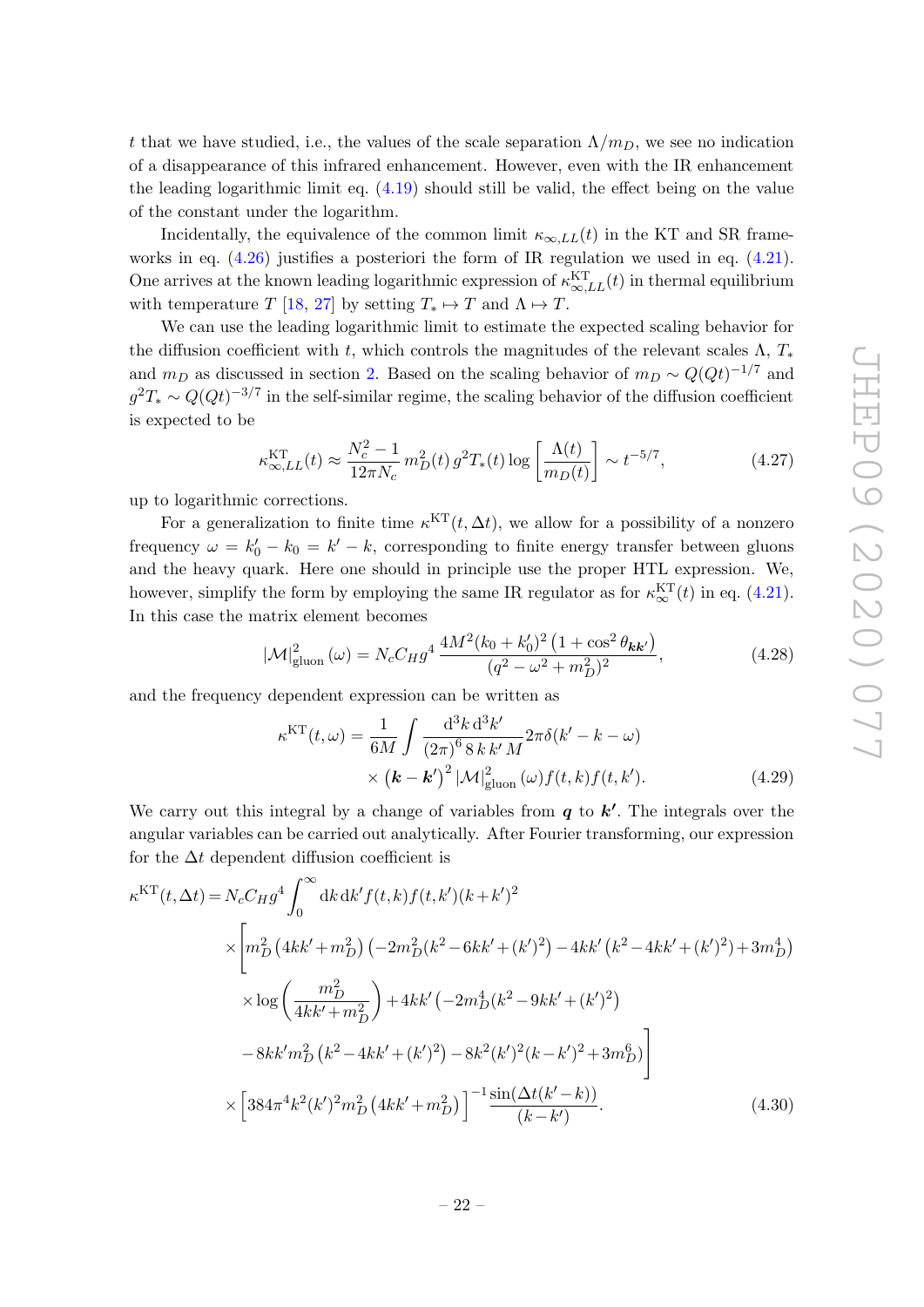The remaining integrals are evaluated numerically. One recovers  $\kappa^{KT}(t,\Delta t \to \infty)$  $\kappa_{\infty}^{\text{KT}}(t)$ . This procedure has enabled us to get a  $\Delta t$ -dependent expression from the KT description.

We would only expect this result in eq. [\(4.30\)](#page-22-0) to describe the physics at large  $\Delta t$ . In terms of the different physical ingredients included in the SR description, this finite-  $\Delta t$  calculation in kinetic theory still includes only the effect of the longitudinal Landau cut, and even that quite crudely. The gluon exchanged in the kinetic theory calculation is longitudinal and has a very spacelike four-momentum, because the quark is infinitely heavy and the scattering gluon interacts only with its Coulomb field. As we will see explicitly in the following, the contribution of the other parts of the spectral function: the quasiparticle poles and the transverse Landau cut, are essential to reproduce the full  $\Delta t$  dependence.

The effective Debye mass in the matrix element in eq. [\(4.28\)](#page-22-1) has been tuned such that it gives the leading-order correct late-time limit but as it has a trivialized frequency structure it cannot capture the full leading-order accuracy at finite  $\Delta t$ . In order to arrive to full leading order description of the time evolution of  $\kappa$  one could further improve the estimate by replacing the simple mass regularization in eq. [\(4.28\)](#page-22-1) by the fully resummed HTL expression (as is done in, e.g., [\[17\]](#page-36-5)).

#### <span id="page-23-0"></span>5 Results

Here we present our numerical results for the evolution of the heavy-quark diffusion coefficient  $\kappa_{\infty}(t)$  and the correlator  $\kappa(t, \Delta t)$  and compare them to results using the SR and KT methods introduced in the previous section. With these tools, we are able to understand distinctive features of these quantities like the origin of the oscillations of  $\kappa(t, \Delta t)$ . The comparison to our full numerical data also helps us to assess the quality of the (mainly perturbative) SR and KT methods employed here.

## <span id="page-23-1"></span>5.1 Time dependence of  $\kappa_{\infty}(t)$

We have extracted the values of  $\kappa_{\infty}(t)$  from the numerical calculation using the fitting procedure described above (see eq. [\(3.22\)](#page-13-0)).<sup>[3](#page-23-2)</sup> The resulting  $\kappa_{\infty}(t)$  is shown in figure [6](#page-24-0) as a function of t.

In figure [6](#page-24-0) we also show the heavy quark diffusion coefficients computed using the SR and KT methods in the eqs. [\(4.15\)](#page-19-3) and [\(4.23\)](#page-20-1), respectively, as discussed in the previous section. Both the SR and the KT methods have a time dependence that agrees rather well with our full numerical extraction. As for the normalization, the SR model slightly overestimates and the KT one underestimates it. Both methods agree with the lattice

<span id="page-23-3"></span>
$$
\kappa_{\infty}(t) \approx \frac{1}{\Delta t_{\max} - \Delta t_{\min}} \int_{\Delta t_{\min}}^{\Delta t_{\max}} d\Delta t \ \kappa(t, \Delta t). \tag{5.1}
$$

<span id="page-23-2"></span><sup>&</sup>lt;sup>3</sup>An alternative method to approximate  $\kappa_{\infty}(t)$  is to take an average over  $\Delta t$  in an interval from  $\Delta t_{\min}$ to  $\Delta t_{\text{max}}$ , with both values  $\gg 1/\Lambda$ , as in

It is easily seen that this is equivalent to cutting off the in principle infinite integration region  $\Delta t$  in eq. [\(3.17\)](#page-11-1) or [\(3.21\)](#page-11-0) by a linear window function going from 1 at  $\Delta t_{\text{min}}$  to 0 at  $\Delta t_{\text{max}}$ . We have observed that the thus extracted values for  $\kappa_{\infty}(t)$  are consistent with our standard extraction method using fits.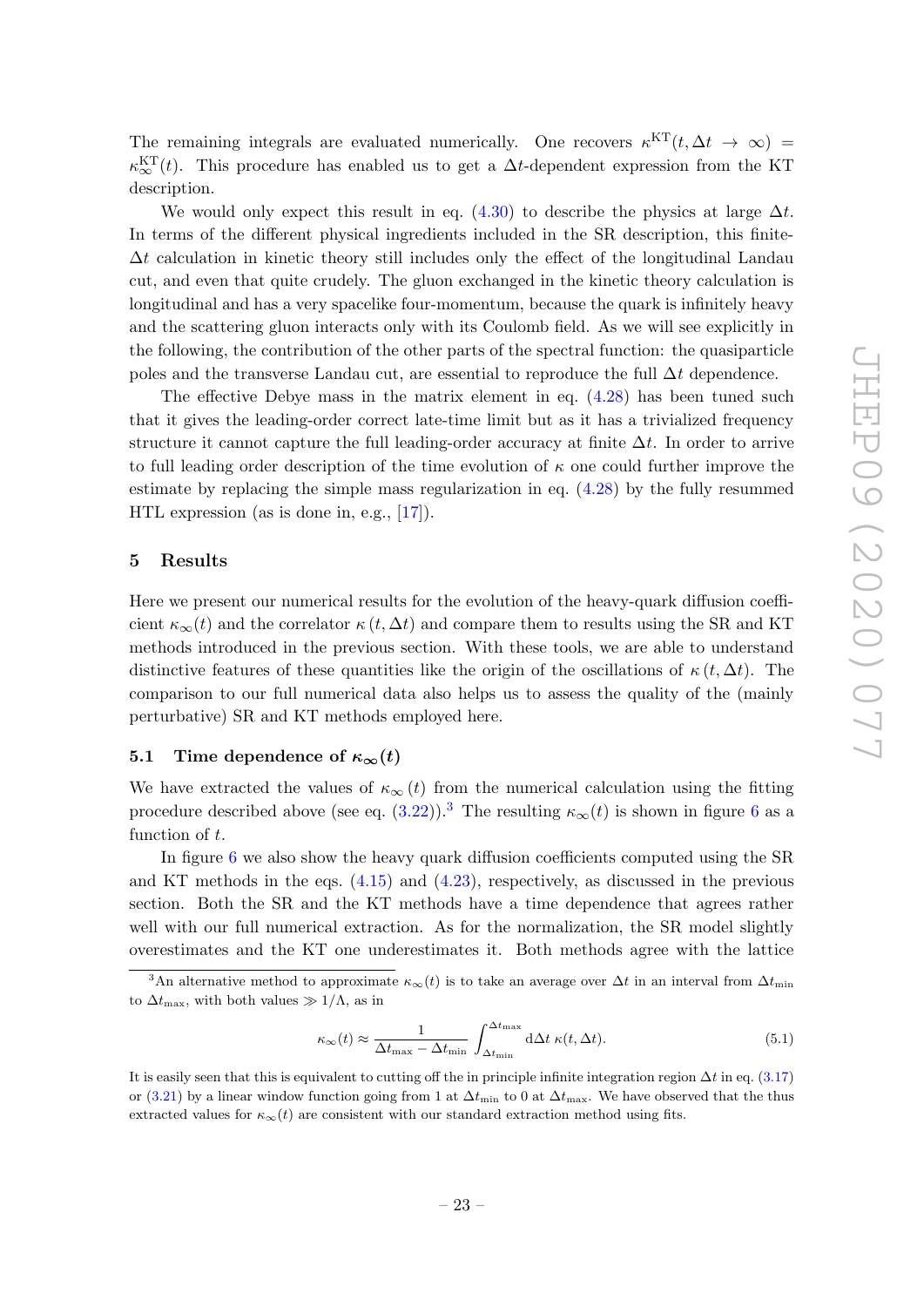

JHEP09 (2020) 077 JHEP09(2020)077

<span id="page-24-0"></span>**Figure 6.** Dependence on time of the heavy quark diffusion coefficient  $\kappa_{\infty}(t)$ . We also show the extracted values from the spectral reconstruction (SR) and kinetic theory (KT) frameworks in the infinite time limit. In addition, we show fits to the lattice data (black dash-dotted line), SR (blue dashed line) and KT (dark-blue line) frameworks whose form is given by [\(5.2\)](#page-24-1). The solid points at  $Qt = 1500$  indicate the numerical values (eqs.  $(4.16), (5.3),$  $(4.16), (5.3),$  $(4.16), (5.3),$  and  $(4.24)$ ) discussed in the text. The open points (eqs.  $(4.17)$  and  $(4.25)$ ) show the expectations for a thermal infrared spectrum without the enhancement.

extraction with roughly 30 % accuracy. In the light of the discussion of the common leading logarithmic limit, eq. [\(4.26\)](#page-21-1), we could interpret the lower value for the KT model as being due to importance of the infrared enhancement: the KT model has an implicit assumption that the soft electric field modes have a thermal distribution with a temperature  $T_*$  determined by the hard modes as in eq. [\(2.7\)](#page-4-5), while the SR model actually uses our measured correlator of electric fields at soft momenta, which is larger.

From the leading logarithmic limit we extracted an expectation for the scaling of the diffusion coefficient with time t in [\(4.27\)](#page-22-2). The resulting power law,  $\kappa_{\infty}(t) \sim t^{-5/7}$ , however, receives logarithmic corrections that can be large. Also at the earliest values of t, it is possible that  $\kappa_{\infty}(t)$  suffers from a larger transient effect from the system not yet being fully in the scaling regime. Using a simple  $t^{-5/7}$  times logarithmic fit to our data, the evolution of  $\kappa_{\infty}(t)$  can be effectively described as

<span id="page-24-1"></span>
$$
\kappa_{\infty}(t) \approx \frac{\kappa_{\infty}(Qt = 1500)}{C} \left(\frac{Qt}{1500}\right)^{-5/7} \left(\ln\frac{Qt}{1500} + C\right)
$$
\n(5.2)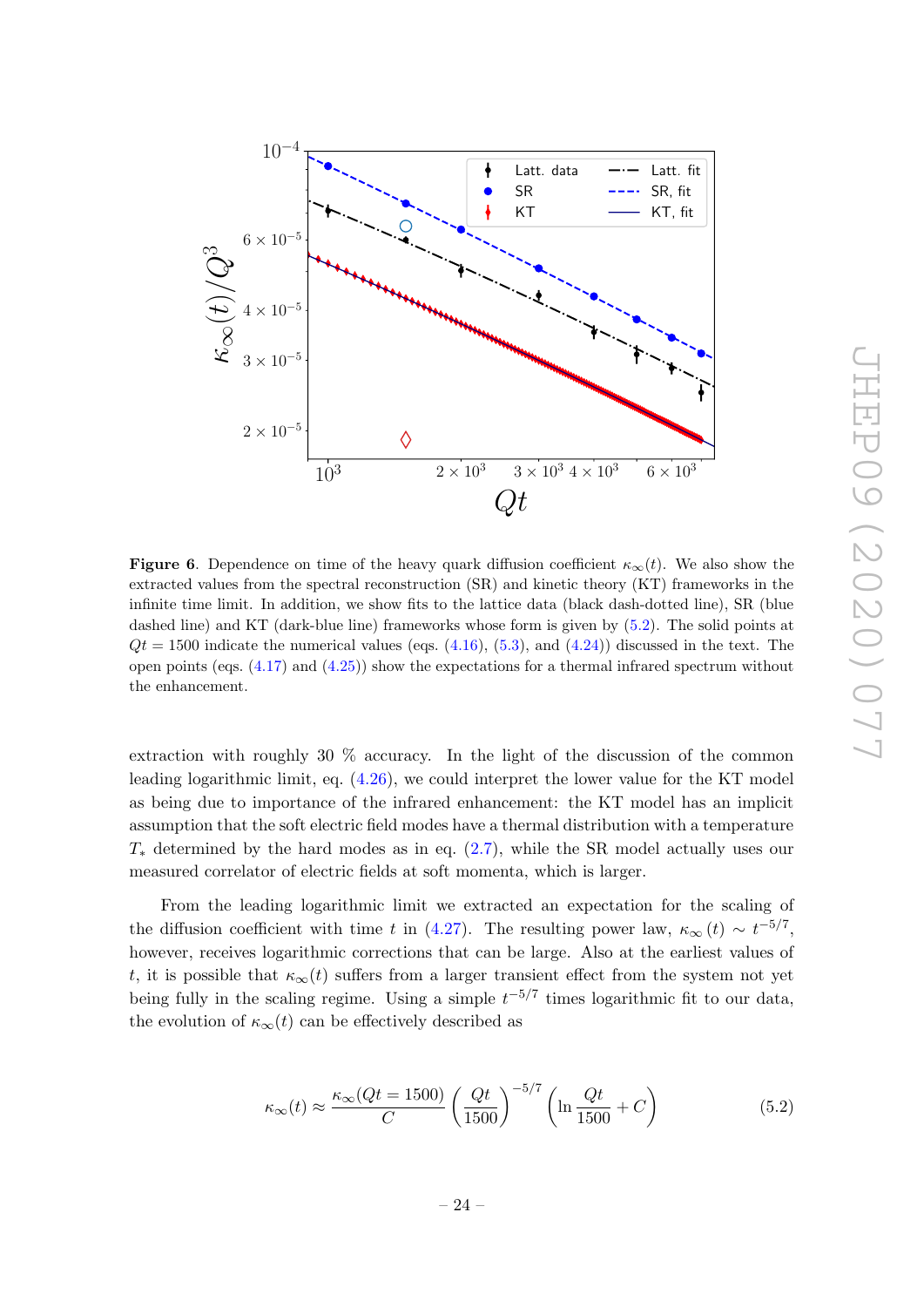with two fit parameters

<span id="page-25-0"></span>
$$
\kappa_{\infty}(Qt = 1500) = 5.90 \times 10^{-5}Q^3
$$
  
\n
$$
C = 4.34.
$$
\n(5.3)

It can be instructive to compare our result for  $\kappa_{\infty}(t)$  to the corresponding thermal value  $\kappa_{\infty}^{\text{therm}}$ . We emphasize that the classical-statistical framework here cannot be used to follow the system all the way to thermal equilibrium, since one has to remain in the regime of large occupation numbers. At the times where our system starts to approach a thermal equilibrium one, it will simultaneously fall out of the regime of validity of the classical statistical approximation that we are using here. To get a parametrical estimate, this will happen when occupation numbers are of order unity  $f(t_{\text{therm}},\Lambda) \sim 1$ . Due to the scaling behavior  $g^2 f(t,\Lambda) \sim (Qt)^{-4/7}$  this will occur at times that are parametrically  $Qt_{\text{therm}} \sim g^{-7/2}$ . Until this time, the non-equilibrium value is larger than the thermal one  $\kappa_{\infty}(t) \gg \kappa_{\infty}^{\text{therm}}$  by an inverse power of the coupling  $g \ll 1$ .

Let us now try to make this comparison to a corresponding thermal system more quantitative. The choice to be made in comparing our result to thermal equilibrium is to define what is meant by a "corresponding" thermal system. One way to perform such a comparison is to choose a value for the coupling constant q and the energy density  $\varepsilon$  and keep them the same for the two systems. For a thermal system these are enough to determine the temperature T and other physical quantities. In our case, the combination  $g^2 \varepsilon$  of the coupling and the energy density is fixed by our initial conditions. But subsequently the system also has a time dependence that affects the magnitudes of the different physical scales in the system. Since we cannot follow our simulation to equilibrium we have to choose a meaningful value of  $t$  for a comparison to a thermal result. This choice should be made by looking at the value of some other physical quantity.

Since a defining feature of both the thermal system and our overoccupied cascade is the scale separation between a hard scale and a soft Debye scale, a natural way to compare to a thermal system is to compare the Debye scales. At fixed  $g^2 \varepsilon$  we can do this in two ways. One option is to compare our system to a thermal one at the same value of the Debye mass, or equivalently the ratio  $m_D^2/\sqrt{\varepsilon}$ . For a thermal system the energy density and Debye mass are related to the temperature by  $\varepsilon = (N_c^2 - 1)\pi^2 T^4/15$  and  $m_D^2 = (N_c/3)g^2T^2$ . We can quantify this Debye scale comparison by defining an "effective coupling" with the ratio  $m_D^2/\sqrt{\varepsilon}$  as

<span id="page-25-1"></span>
$$
\tilde{g}_{\varepsilon}^{2} \equiv \frac{3\pi\sqrt{N_{c}^{2} - 1}}{N_{c}\sqrt{15}} m_{D}^{2} \varepsilon^{-1/2}
$$
\n
$$
\approx 2.1 m_{D}^{2} \varepsilon^{-1/2},
$$
\n(5.4)

where we have used  $N_c = 2$  as in our numerical simulation for the explicit value. Another option is to target similar values of the scale separation between the hard and soft scales. This scale separation can be parametrized by the ratio  $m_D/\Lambda$ . For a thermal system with  $N_c$  colors and no dynamical fermions the energy density, coupling, Debye and hard scales are related by  $\varepsilon = (N_c^2 - 1)\pi^2 T^4 / 15 \approx 1.97 T^4 \approx 0.031 \Lambda^4$  and  $m_D^2 = (N_c/3)g^2 T^2$ .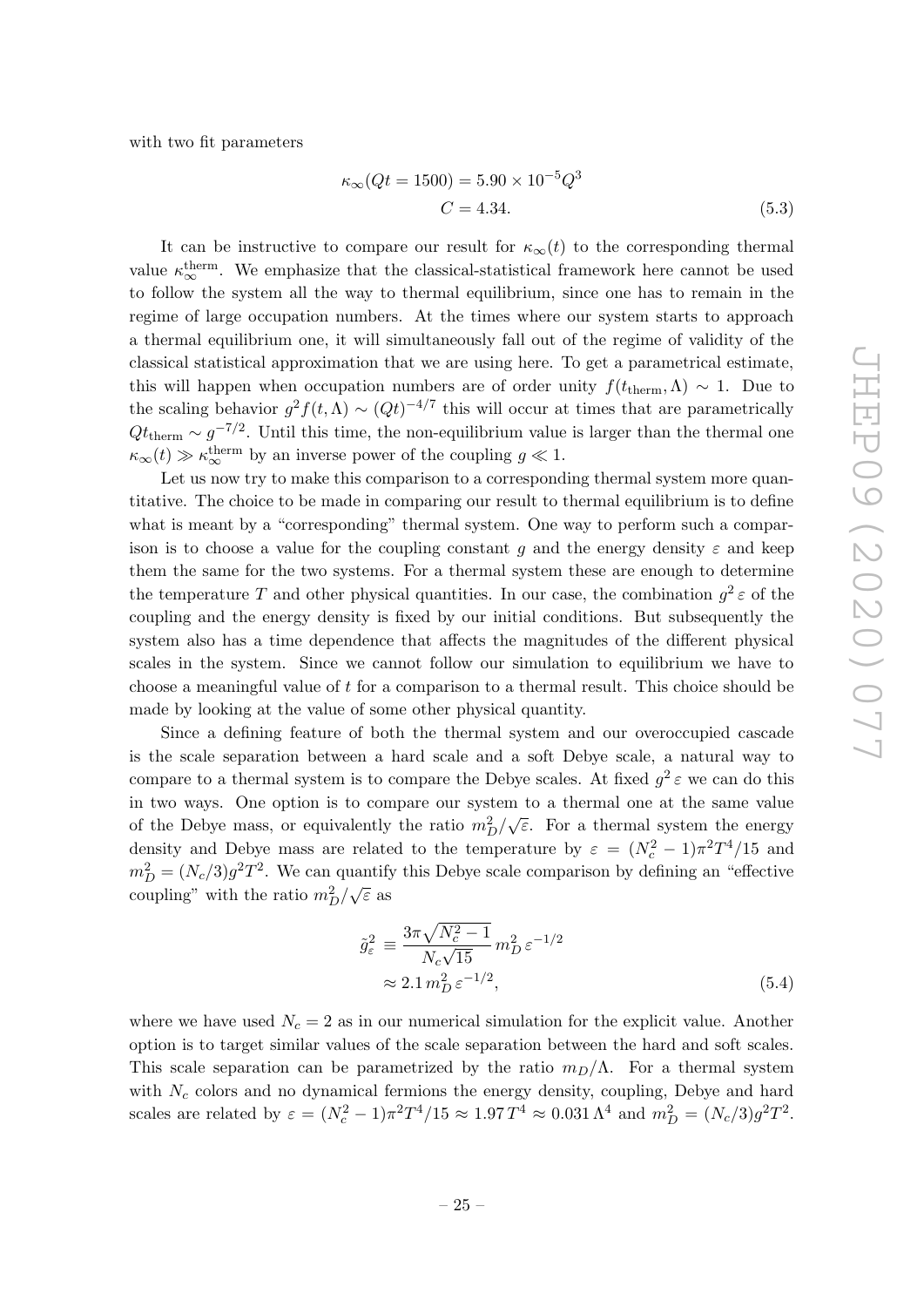Note that here we define, as in section [2,](#page-3-0) the hard scale  $\Lambda$  as the momentum scale for which the integrand of the energy density is maximal. For a thermal system this condition  $(d/dp (p^3 f_{BE}(p)) = 0)$  leads to  $(\Lambda/T) = 3(1 - \exp(-\Lambda/T))$  and consequently  $\Lambda \approx 2.82 T$ . We again parametrize the scale separation  $m_D/\Lambda$  in terms of another effective coupling

<span id="page-26-3"></span><span id="page-26-0"></span>
$$
\tilde{g}_{\Lambda}^2 \equiv \frac{23.9 \text{ } m_D^2}{N_c \text{ } \Lambda^2}
$$

$$
\approx 11.9 \frac{m_D^2}{\Lambda^2},\tag{5.5}
$$

with again  $N_c = 2$  for the numerical value. Both of the effective couplings [\(5.4\)](#page-25-1) and [\(5.5\)](#page-26-0) are constructed so that for a thermal system at leading order in  $g$  they just give back the gauge coupling:  $\tilde{g}_{\varepsilon}^2 = \tilde{g}_{\Lambda}^2 = g^2$ .

The thermal calculation at leading order (e.g.  $[19]$ ) gives (with  $N_c$  colors and no fermions) a value  $\kappa^{\text{therm}} = C_F g^4 T^3 / (18\pi) N_c (\ln(2T/m_D) - 0.64718)$ . In terms of the energy density and the scale separation ratio this gives us

$$
\kappa^{\text{therm}} = \frac{N_c^2 - 1}{36\pi} \left(\frac{15}{(N_c^2 - 1)\pi^2}\right)^{3/4} \left(\ln\left(\frac{\Lambda}{m_D}\right) - 0.99\right) g^4 \varepsilon^{3/4}
$$

$$
\approx 0.016 \left(\ln\frac{1}{g} + 0.25\right) g^4 \varepsilon^{3/4}
$$
(5.6)

where in the second equality we have taken explicitly  $N_c = 2$ .

For a comparison of our overoccupied system results with this number, we now want to extrapolate our result to a value of t where our measured time dependent Debye scale has a value corresponding to a  $\tilde{g}$  that is the same as in a thermal system, i.e.,  $\tilde{g} \rightarrow g$ . Since our results are usually expressed in terms of Q, we start by relating this quantity to the energy density by  $g^2 \varepsilon = 2(N_c^2 - 1) \int_P p g^2 f(t = 0, p) \approx 0.0762 Q^4$ . Thus, we have  $Q^3 \approx 6.9 (g^2 \varepsilon)^{3/4}$ and  $Q = 1.90 (g^2 \varepsilon)^{1/4}$  $Q = 1.90 (g^2 \varepsilon)^{1/4}$  $Q = 1.90 (g^2 \varepsilon)^{1/4}$ . Using the scaling laws in section 2 and the numerical extractions in eq. [\(2.9\)](#page-5-2), we get the values for the scale separation  $m_D/\Lambda \approx 0.1 (Qt/1500)^{-2/7}$  and the Debye scale  $m_D(t) \approx 0.21 (Qt/1500)^{-1/7} Q \approx 0.40 (Qt/1500)^{-1/7} (g^2 \varepsilon)^{1/4}$ . Using the definitions of the effective couplings  $\tilde{g}_{\varepsilon}$  and  $\tilde{g}_{\Lambda}$ , eqs. [\(5.4\)](#page-25-1) and [\(5.5\)](#page-26-0), we can translate values of Qt into values of the effective couplings

$$
\left(\frac{Qt}{1500}\right)^{-1/7} = 1.73 \frac{\tilde{g}_{\varepsilon}}{g^{1/2}} = 1.703 \,\tilde{g}_{\Lambda}^{1/2} \,. \tag{5.7}
$$

We can then express our result [\(5.2\)](#page-24-1) for  $\kappa_{\infty}(t)$  in terms of  $\tilde{g}_{\varepsilon}$  as

<span id="page-26-1"></span>
$$
\kappa_{\infty}(t) \approx 0.0050 \left( \ln \frac{g}{\tilde{g}_{\varepsilon}^2} + 0.148 \right) \tilde{g}_{\varepsilon}^5 g^{-1} \varepsilon^{3/4}.
$$
 (5.8)

or in terms of  $\tilde{g}_{\Lambda}$  analogously as

<span id="page-26-2"></span>
$$
\kappa_{\infty}(t) \approx 0.0047 \left( \ln \frac{1}{\tilde{g}_{\Lambda}} + 0.177 \right) \tilde{g}_{\Lambda}^{5/2} g^{3/2} \varepsilon^{3/4}.
$$
 (5.9)

The expressions [\(5.8\)](#page-26-1) and [\(5.9\)](#page-26-2) involve different powers of the effective couplings due to the fact that the definitions [\(5.4\)](#page-25-1) and [\(5.5\)](#page-26-0) use  $\varepsilon$  and  $\Lambda$  that are, in our overoccupied cascade,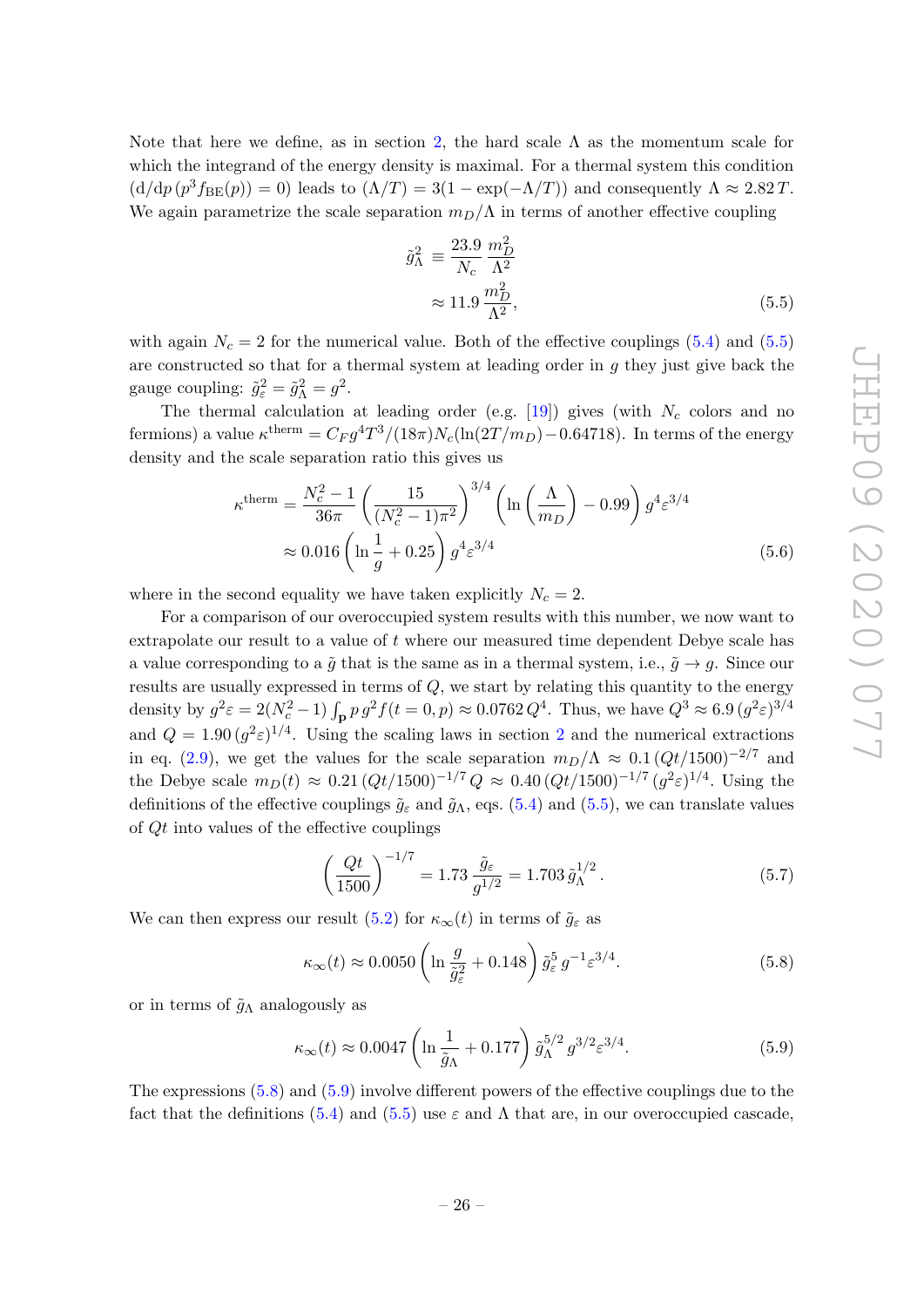proportional to  $g^{-2}$  and  $g^{0}$ . It is interesting to see that the coefficients in [\(5.8\)](#page-26-1) and [\(5.9\)](#page-26-2) are almost the same. This is a consequence of the values of the Debye and hard scales in eq. [\(2.9\)](#page-5-2) fortuitously being such that they match the thermal values when extrapolated to late t. In other words, it is a coincidence that the conditions  $\tilde{g}_{\varepsilon} = g$  and  $\tilde{g}_{\Lambda} = g$  are satisfied at not just parametrically, but also numerically at the same values of t.

Now, we can make a comparison of the diffusion coefficient in the overoccupied gluonic cascade to that in a thermal system by comparing  $(5.6)$  to  $(5.8)$  and  $(5.9)$ . We firstly reemphasize that in the overoccupied phase of the evolution, where our classical description is justified,  $\tilde{g}_{\varepsilon} \gg g$  and  $\tilde{g}_{\Lambda} \gg g$ ; thus the value of  $\kappa_{\infty}(t)$  is parametrically larger than for a thermal system with the same energy density. We can then extrapolate the time evolution of our system to occupation numbers  $f \sim 1$ , i.e. the parametric region  $Qt \sim g^{-7/2}$  where the occupation number becomes order one and the classical statistical approximation breaks down. This is done in practice by setting  $\tilde{g}_{\varepsilon} \to g$ ,  $\tilde{g}_{\Lambda} \to g$ . With these assignments we observe two features from eqs.  $(5.6)$ ,  $(5.8)$  and  $(5.9)$ . Firstly, as a consistency check, the powers and logarithms of  $g$  are the same in all three cases. Secondly, the value of the coefficient in [\(5.8\)](#page-26-1) and [\(5.9\)](#page-26-2) is smaller by a factor of  $\sim$  3. This is mostly a result of the IR enhancement and the way we defined the effective couplings using  $m_D$ . To be more precise: the change in the functional form of  $f(p)$  with the IR enhancement increases the value of  $m_D$  by 25% (from a comparison between our result and the "thermal IR" parametrization). Since in our classical simulations we have  $m_D \sim (Qt)^{-1/7}$ , we have to wait for  $(Qt)^{-1/7}$  to be 25% larger to reach the limit  $\tilde{g}_{\varepsilon} = \tilde{g}_{\Lambda} = g$ , compared to a case without the IR enhancement. During this time,  $\kappa(t) \sim (Qt)^{-5/7}$  becomes smaller by a factor of  $1.25^5 \approx 3$ . In other words, while the IR enhancement increases the value of  $\kappa(t)$ , it increases the value of  $m<sub>D</sub>$  even more, relative to a thermal distribution. This has the effect that when we express the g in  $\kappa \sim g^4 \varepsilon$  in terms of  $m_D$ , the coefficient is smaller in our case than for a thermal distribution. As long as values are consistently expressed in terms of the appropriate physical scales of the problem, our overall result is thus quite consistent with the perturbative understanding of the microscopic picture of heavy quark diffusion, apart from these effects of the IR enhancement.

## <span id="page-27-0"></span>5.2 Understanding the  $\Delta t$  dependence of  $\kappa(t, \Delta t)$

The self-similar t dependence of the time derivative of  $\langle p^2(t, \Delta t) \rangle$ , i.e., of  $\kappa(t, \Delta t)$  has been discussed in section [3.4.](#page-12-0) We also showed there that its dependence on  $\Delta t$  is well described by a damped oscillating function with oscillation frequency  $\omega_{\text{pl}}$  shifted by  $\kappa_{\infty}(t)$ , which was parametrized in eq. [\(3.22\)](#page-13-0). Here we study the origin of these oscillations by comparing our data to computations within the SR and KT methods.

The dependence of  $\kappa(t, \Delta t)$  on  $\Delta t$  is shown in figure [7](#page-28-0) for  $Qt = 1500$ . The black solid curve shows our data while the other curves are obtained using the SR and KT models, eqs.  $(4.8)$  and  $(4.30)$ . The blue dashed curve corresponds to the SR model when using the parametrization of the equal time statistical correlation function which agrees with our extracted  $\langle EE\rangle(t, t, p)$  correlator in the infrared. The green dotted curve corresponds to the SR calculation in which we use the "thermal IR" equal time statistical correlation function, where we have forced the  $\langle EE \rangle(t, t, p)$  correlator to a constant ~  $T_*$  in the infrared, see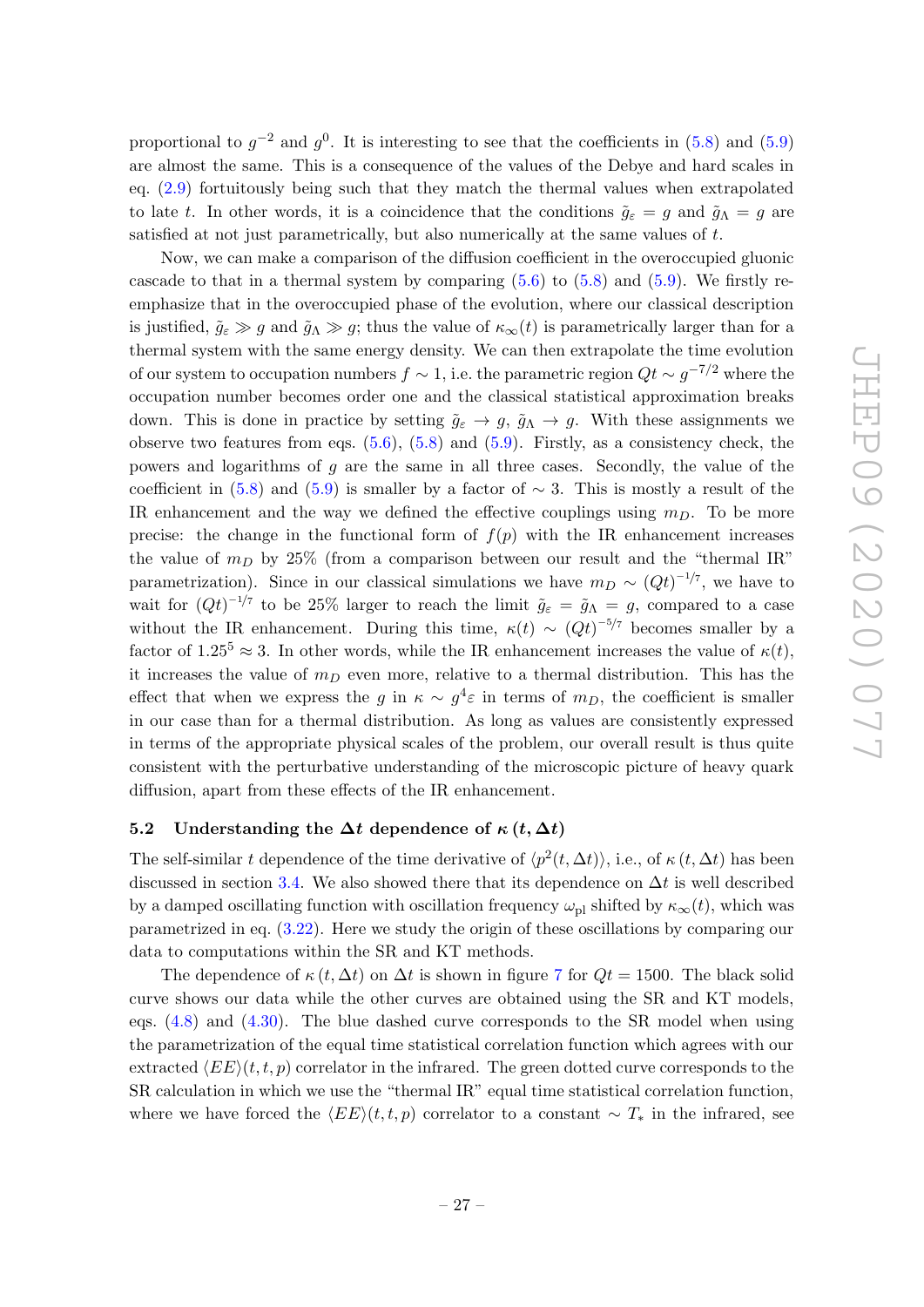

<span id="page-28-0"></span>**Figure 7.** Extracted value of  $\kappa$  ( $Qt = 1500, \Delta t$ ) as a function of the relative time  $\Delta t$ . The oscillations in the signal correspond to the plasma frequency, as shown in figure [4.](#page-13-1) The curve labeled SR is obtained using eq. [\(4.8\)](#page-17-1) with an  $\langle EE \rangle$  parametrization fit to our data in figure [5,](#page-15-0) and the one labeled SR thermal IR with the curve extrapolated to a constant  $\sim T_*$  in the infrared. The curves labeled KT are obtained using eq. [\(4.30\)](#page-22-0) with the same conventions as for SR. One observes that only the SR curve can reproduce the oscillations reasonably well. As further argued in the text, we take this as a gauge-invariant confirmation of the existence of the IR enhancement.

figure [5.](#page-15-0) We observe that the SR method quite well reproduces the oscillations seen in the data, where the shift to slightly larger values of  $\kappa$  can be attributed to the overestimation of  $\kappa_{\infty}(t)$  by the SR method, as observed above. However, if the "IR enhancement" in the equal time correlation function is removed, the oscillations practically disappear. Likewise, the oscillations seen in the data are not present in the KT model calculation, as could be anticipated based on the discussion in section [4.3.](#page-20-0) We take the comparison with the SR model with and without the infrared enhancement in the equal-time correlator as a confirmation of the existence of this infrared enhancement from a manifestly gauge invariant observable. This is one of the main conclusions of our paper.

We can also break down the SR model into different components contributing to  $\kappa^{\text{SR}}(t, \Delta t)$ , as mentioned in section [4.2,](#page-16-0) to get an idea of their relative contributions. This decomposition

$$
\kappa^{\rm SR} = \kappa_T^{\rm QP} + \kappa_L^{\rm QP} + \kappa_T^{\rm Landau} + \kappa_L^{\rm Landau}
$$
\n(5.10)

is shown in figure [8,](#page-29-1) which includes the total  $\kappa^{SR}(t, \Delta t)$  together with the contributions from transverse and longitudinal quasiparticles and the transverse and longitudinal Landau cut. We can make two main observations from this figure.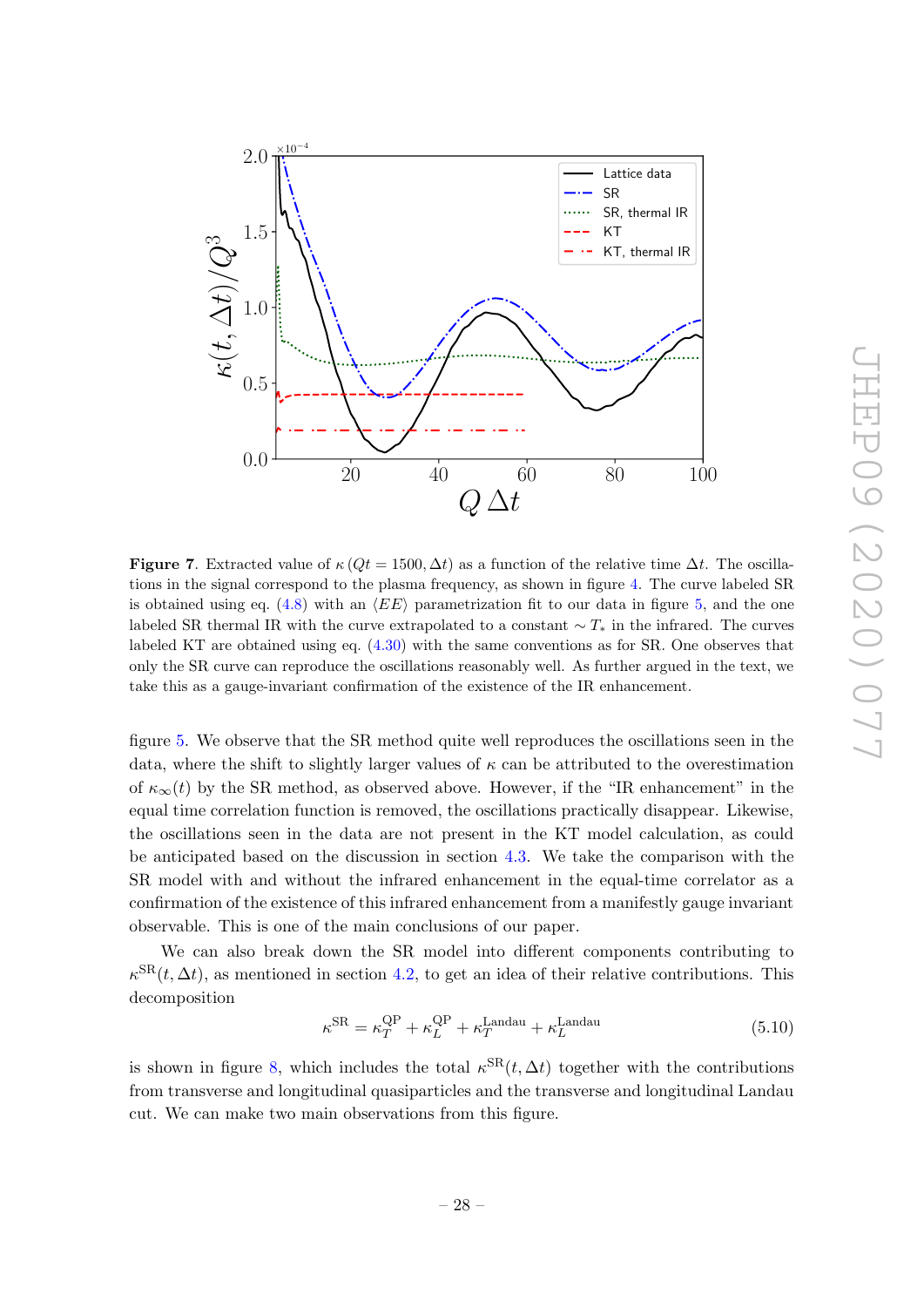

<span id="page-29-1"></span>**Figure 8.** Comparison of the different contributions to  $\kappa(t, \Delta t)$  computed in the SR framework in eq. [\(4.8\)](#page-17-1), where the  $\langle EE \rangle$  correlator with the extracted IR enhancement is used. The curve for  $\kappa^{\rm SR}$ is also shown in figure [7.](#page-28-0) We observe that the source of the oscillations at the plasmon mass scale are the quasiparticle contributions, while neglecting the damping rates by setting  $\gamma = 0$  has little effect on the oscillations. On the other hand, the major contribution to the heavy-quark diffusion coefficient  $\kappa_{\infty}$  arises from the longitudinal Landau cut, around which the oscillations proceed.

Firstly, as discussed earlier, the only contribution to the  $\Delta t \to \infty$  limit comes from the longitudinal Landau damping which, however, does not show any oscillations (the integration weight being mostly at very small  $\omega$  in eq. [\(4.8\)](#page-17-1)). The transverse Landau cut only contributes at quite small  $\Delta t$ , and does not exhibit oscillations.

Secondly, the oscillations are produced by both the transverse and longitudinal quasiparticle contributions, which, however, vanish at  $\Delta t \to \infty$ . Their amplitudes decrease due to the specific momentum integration in eq. [\(4.8\)](#page-17-1) and because of a finite damping rate  $\gamma_{TL}(p)$ . The latter seems to have a smaller effect on the evolution. This can be seen in fig-ure [8](#page-29-1) by comparing  $\kappa^{\text{SR}}(t, \Delta t)$  to the curve  $\kappa^{\text{SR}}_{\gamma=0}(t, \Delta t)$ , where the damping rates have been set to zero in its calculation. Therefore, even LO perturbative calculations, where quasiparticles are given by Delta functions in the spectral function, lead to damped oscillations with frequency  $\omega_{\text{pl}}$  if the IR enhancement is taken into account.

## <span id="page-29-0"></span>6 Conclusions

In this paper we have measured the heavy quark diffusion coefficient  $\kappa_{\infty}(t)$  in a self-similar overoccupied cascade system, using numerical calculations in classical gluodynamics. In addition to calculating the diffusion coefficient, we have observed strong oscillatory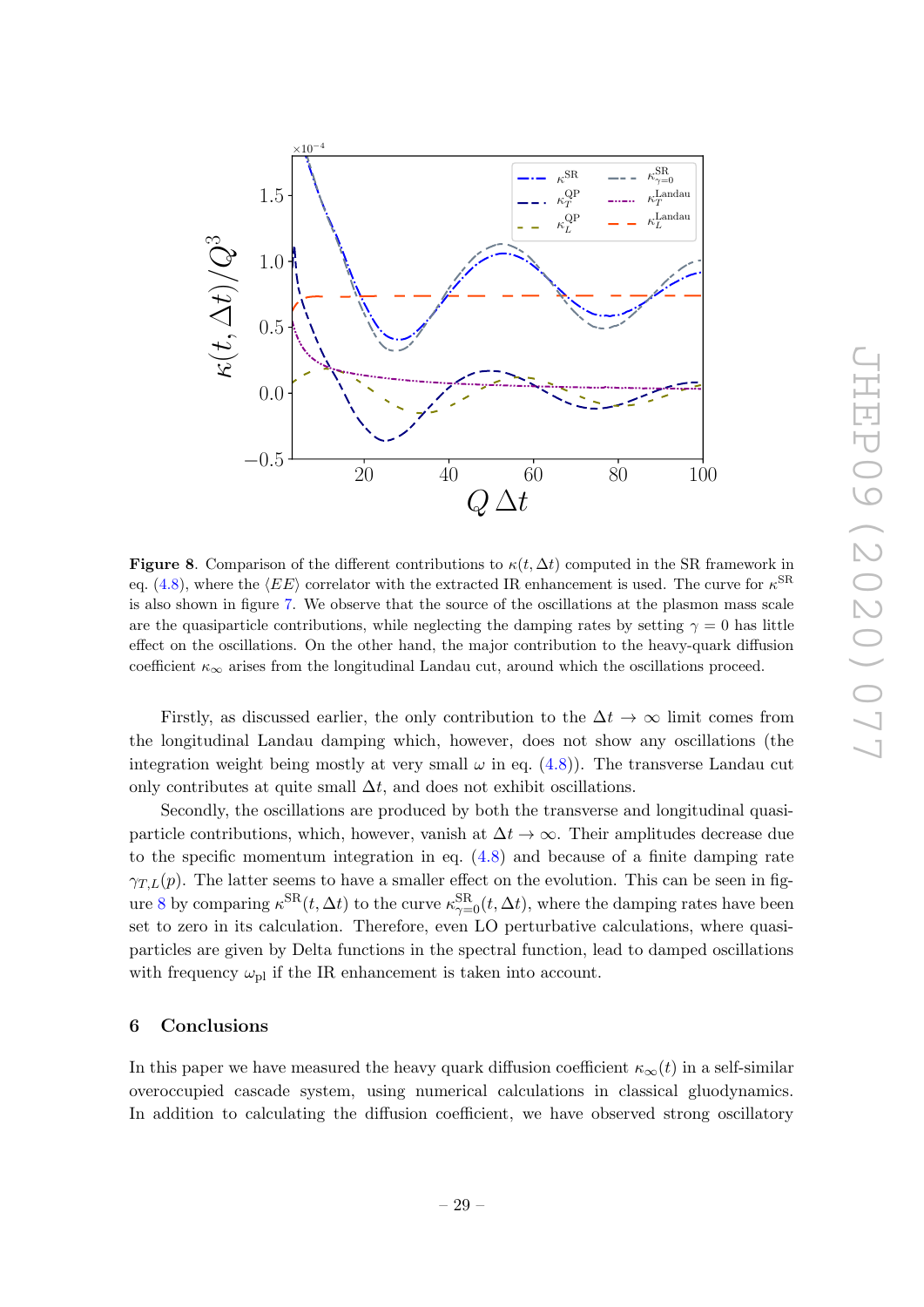structures in  $\Delta t$  in local gauge-invariant electric field correlators  $\kappa(t, \Delta t)$  at the plasmon frequency scale.

The correlator  $\kappa(t, \Delta t)$  is, in physical terms, the derivative of the momentum broadening  $\langle p^2(t, \Delta t) \rangle$  of a heavy quark traversing the plasma with respect to the time  $\Delta t$ . In general, we have observed that  $\langle p^2(t, \Delta t) \rangle$  rises fast initially on a time scale of  $\Delta t \sim 1/Q$ , where  $Q$  is a typical hard scale of the plasma. This initial rise is followed by an approximately linear growth that can be interpreted as due to momentum diffusion. The linear growth is modified by additional damped oscillations with the plasmon frequency. While the initial rapid growth is a direct consequence of the decoherence of hard quasiparticles with momenta  $\sim Q$ , in order to understand the observed oscillations, dynamics at lower momenta and frequencies have to be taken into account.

Prompted by these numerical observations, we have constructed two models to understand them, which start from a distribution of gluons in the system, obtained numerically from an equal-time correlator of electric fields. In the first method, that we call spectral reconstruction (SR), we extrapolate our measured equal time correlators from  $(\Delta t = 0, p)$  to  $\omega$ -space using a generalized fluctuation-dissipation relation and assuming a HTL structure for the spectral function. This structure, which we have also observed numerically in [\[72\]](#page-39-3), includes both damped quasiparticle peaks and a low-frequency Landau damping region. Both contributions are needed to explain the full  $\Delta t$  dependence of the electric field correlators  $\kappa(t, \Delta t)$ . We found that the oscillations at the plasmon frequency are produced by the quasiparticle contributions, whereas the main contribution to the diffusion coefficient arises from the Landau damping of longitudinal modes in the plasma. In our second method we use a kinetic theory (KT) calculation where the diffusion coefficient is computed utilizing the fact that the process is dominated by  $t$ -channel gluon exchange. We have shown that these two models are equivalent in the leading logarithmic limit. The screened scattering matrix element in the KT model implicitly corresponds to a thermal distribution of longitudinal field correlators in the infrared, with a temperature determined by the hard modes. The SR model, on the other hand, includes an explicit parametrization of these small momentum modes, which enables a better description of the full lattice results.

Using these models we have argued that the oscillations at the plasmon scale can be explained by a larger occupation of infrared modes  $p \lesssim m_D$  in the system than expected from perturbation theory. This feature, that we call IR enhancement, had been observed earlier in the equal-time electric field correlator in Coulomb gauge. We have now demonstrated an independent confirmation for it in a gauge-invariant observable  $d\langle p^2(t,\Delta t)\rangle/d\Delta t$  in a different part of phase space. These oscillations are also visible in the momentum broadening observable  $\langle p^2(t,\Delta t)\rangle$ .

The time-dependence of physical quantities in the scaling system tends to follow simple, analytically derivable power laws as a function of time. We have seen that the time dependence of the heavy quark diffusion coefficient is consistent with the  $t^{-5/7}$  × log t-dependence expected from scaling arguments. Due to the IR enhancement, the contribution of small momentum quasiparticle-like modes below the plasmon frequency scale is larger than one would expect in perturbation theory. Recall that a crucial feature of our (SR) analysis was to assume an HTL form for the spectral function, which is not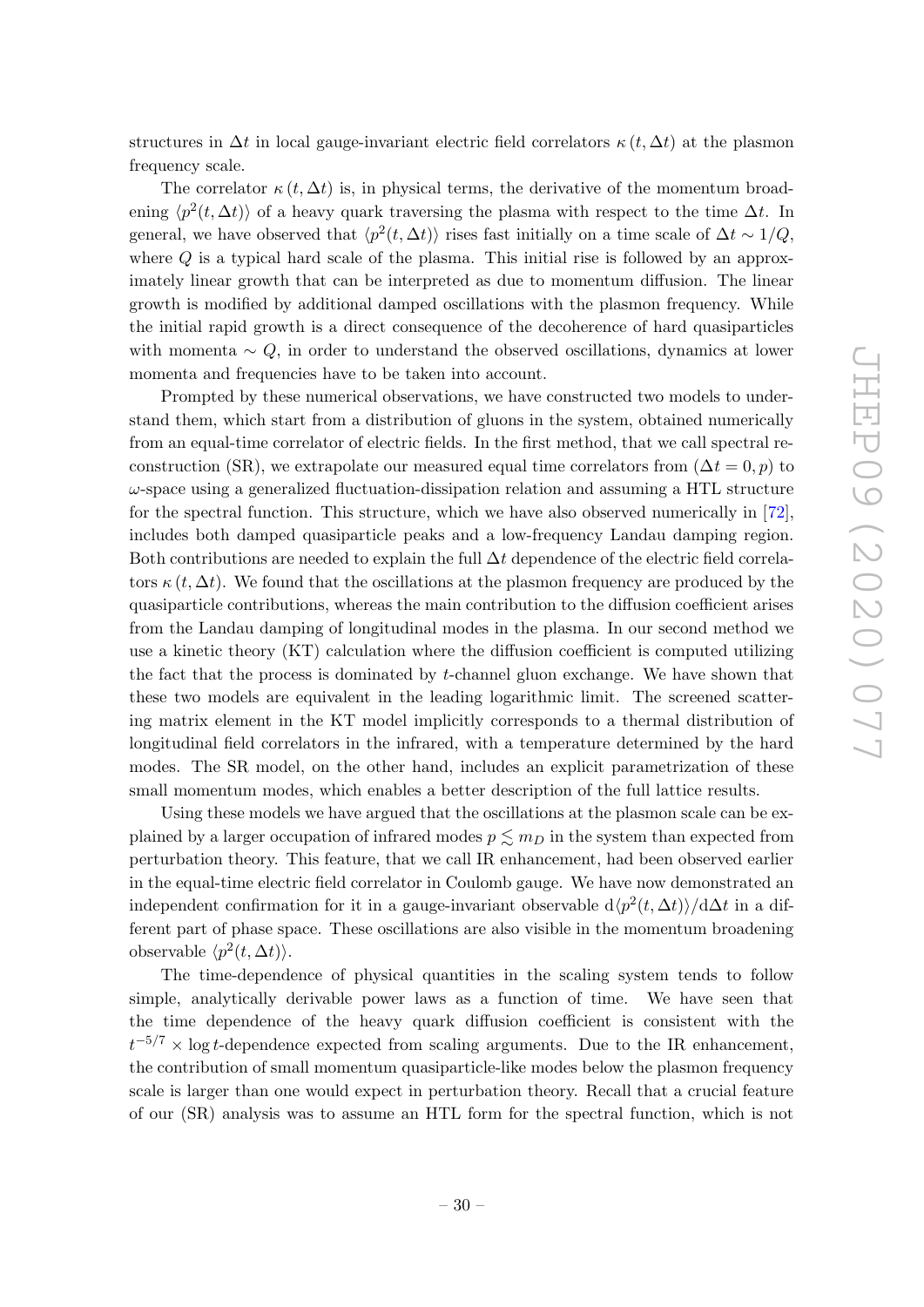proportional to the number of quasiparticles in the system, together with a generalized fluctuation-dissipation relation. This means that the IR enhancement leads to an enhancement of the longitudinal statistical correlation function in the Landau damping region  $\omega \ll p$  over the perturbative expectation. Consequently the heavy quark diffusion coefficient is larger than one would perturbatively expect based on just the number of hard gluons in the system. In the case of heavy quark diffusion this enhancement is not a large correction to the leading logarithmic behavior of the diffusion coefficient, but shows up as an oscillatory deviation from the diffusive behavior. In the kinetic theory framework the IR enhancement is a substantial correction. We take this as an indication that kinetic theory becomes less reliable due to the IR enhancement.

A similar argumentation can also be used to related transport coefficients like the jet quenching parameter  $\hat{q}$  and the momentum broadening resulting from it. Therefore, we believe that the effects of overoccupied IR gluonic quasiparticle modes should be taken into account for calculations of other transport coefficients. Similar effects could be important also in different gluonic systems, including different initial states, anisotropies or in expanding geometry, if the underlying plasma involves infrared enhancement. It would therefore be interesting to study their effect, and thus the effects of such an infrared enhancement, on other phenomenological observables.

Our calculation has been done in an extremely weak coupling, classical field limit. To make a connection to phenomenologically relevant values of the parameters, one needs to scale this to realistic values of the coupling, keeping a meaningful set of physical quantities constant. Unsurprisingly, in the strongly overoccupied system the diffusion coefficient is enhanced by inverse powers of the coupling constant compared to a thermal system at the same energy density. We have done a more detailed comparison to a thermal system by extrapolating our overoccupied cascade system to a situation where the scale separation between the energy density and the Debye scale are similar. The results of this exercise, obtainable from a comparison of eqs.  $(5.8)$  and  $(5.9)$  to  $(5.6)$ , are intended to be usable by a brave phenomenologist to estimate the effect of an initial overoccupation of gluonic modes in the pre-equilibrium stage of a heavy ion collision on calculations of heavy quark diffusion.

## Acknowledgments

We are grateful to N. Brambilla, M. A. Escobedo, D. Müller, S. Schlichting and N. Tanji for discussions. T. L. is supported by the Academy of Finland, project No. 321840. This work is supported by the European Research Council, grant ERC-2015-CoG-681707. J. P. acknowledges the support by the International Office of the TU Wien and would like to thank Institute for Theoretical physics for hospitality during part of this work. The content of this article does not reflect the official opinion of the European Union and responsibility for the information and views expressed therein lies entirely with the authors. J. P. acknowledges support for travel by the Jenny and Antti Wihuri Foundation. The authors wish to acknowledge CSC — IT Center for Science, Finland, for computational resources. We acknowledge grants of computer capacity from the Finnish Grid and Cloud Infrastructure (persistent identifier urn:nbn:fi:research-infras-2016072533).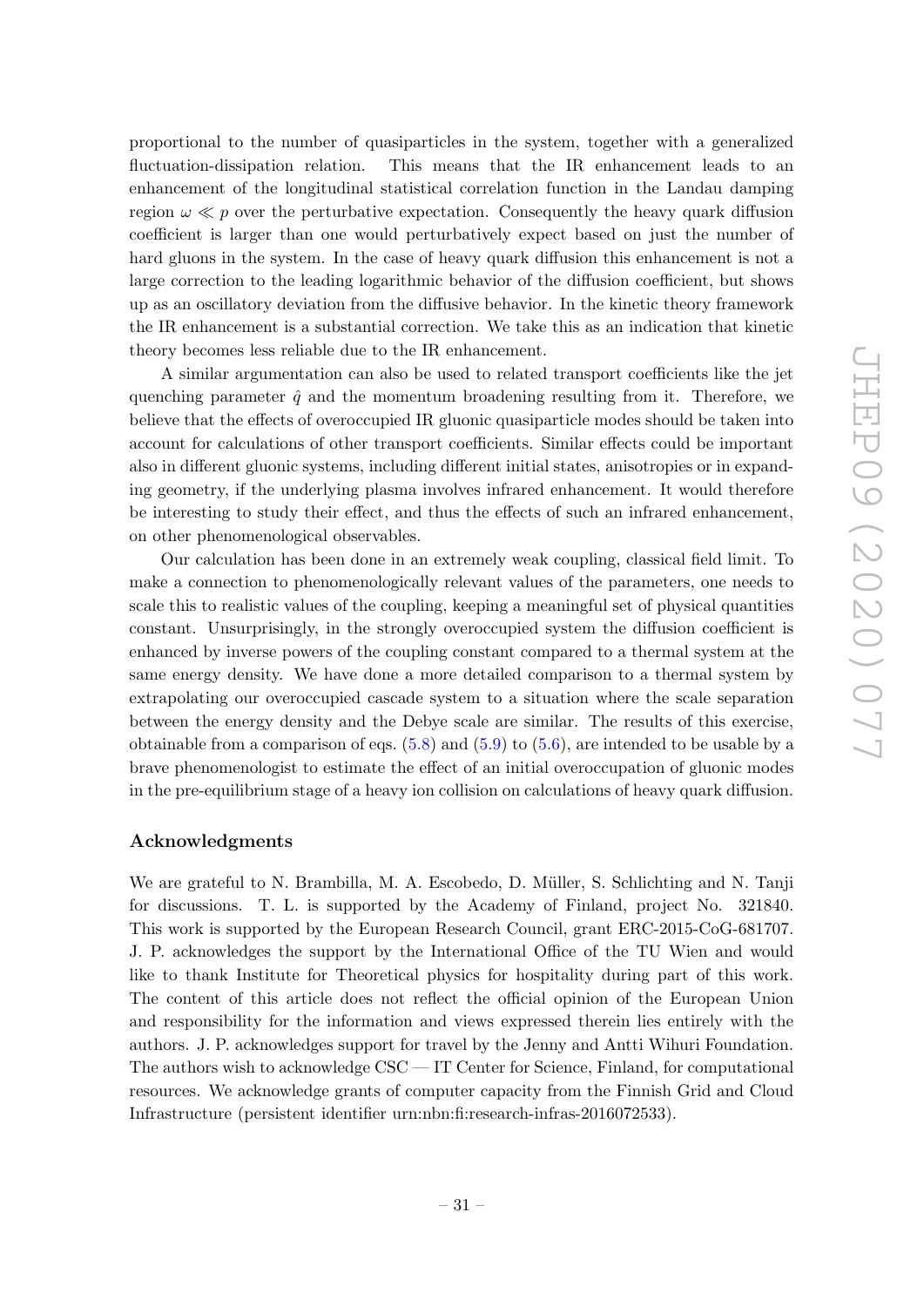

<span id="page-32-1"></span>Figure 9. Dependence on the lattice spacing of the heavy-quark diffusion coefficient  $\kappa_{\infty}$  ( $Qt = 1500$ ), averaged over 4-6 configurations and computed using eq. [\(5.1\)](#page-23-3). Little dependence is visible for lattice spacings  $Qa_s \leq 0.6$ .

# <span id="page-32-0"></span>A Lattice checks

The sensitivity to the lattice UV cutoff depends on the lattice spacing  $Q_{a,s}$ . The dependence of our extraction of the heavy quark diffusion coefficient at  $Qt = 1500$  on the cutoff is shown in figure [9.](#page-32-1) The results remain relatively stable up to values  $Qa_s = 0.6$ . For larger lattice spacings, we start to observe significant lattice UV cutoff effects, and for  $Qa_s = 0.8$  the observed value for  $\kappa$  has been nearly doubled compared to  $Qa_s = 0.3$ . The main conclusion in this case is that one has to use lattice spacings  $Qa_s \leq 0.6$ . This also means that our standard choice  $Qa_s = 0.5$  is sufficiently small.

The infrared cutoff on the lattice is given by the finite size of the system  $L \equiv N_s a_s$ . The dependence of the extracted heavy quark diffusion coefficient at  $Qt = 1500$  on this cutoff is shown in figure [10.](#page-33-1) The main result is that  $\kappa_{\infty}(t)$  is relatively independent of the IR cutoff, only for lattice sizes  $QL < 20$  we see that our measurements start to break down. Typically our IR cutoff is  $QL = 130$  (260<sup>3</sup> lattice with  $Qa_s = 0.5$ ), which is sufficiently large.

We want our lattice to be large enough that the Debye scale is resolved on the lattice. In our simulations we have  $m_D \approx 0.21 Q$  at  $Qt = 1500$ . The smallest momentum mode we have available is  $k_{\text{min}} = \frac{2\pi}{L} \approx 0.1 Q$  for a 128<sup>3</sup> lattice. Thus even for 128<sup>3</sup> lattices we can still accommodate the Debye scale. Because of the self-similar scaling, we have  $m_D \sim t^{-1/7}$ and ultimately at some point the Debye scale will fall below our reach. Due to the slow power law evolution we expect this to happen roughly at  $Qt = (1500 \times 2^7) \approx 190000$ , which is much later than our simulation times.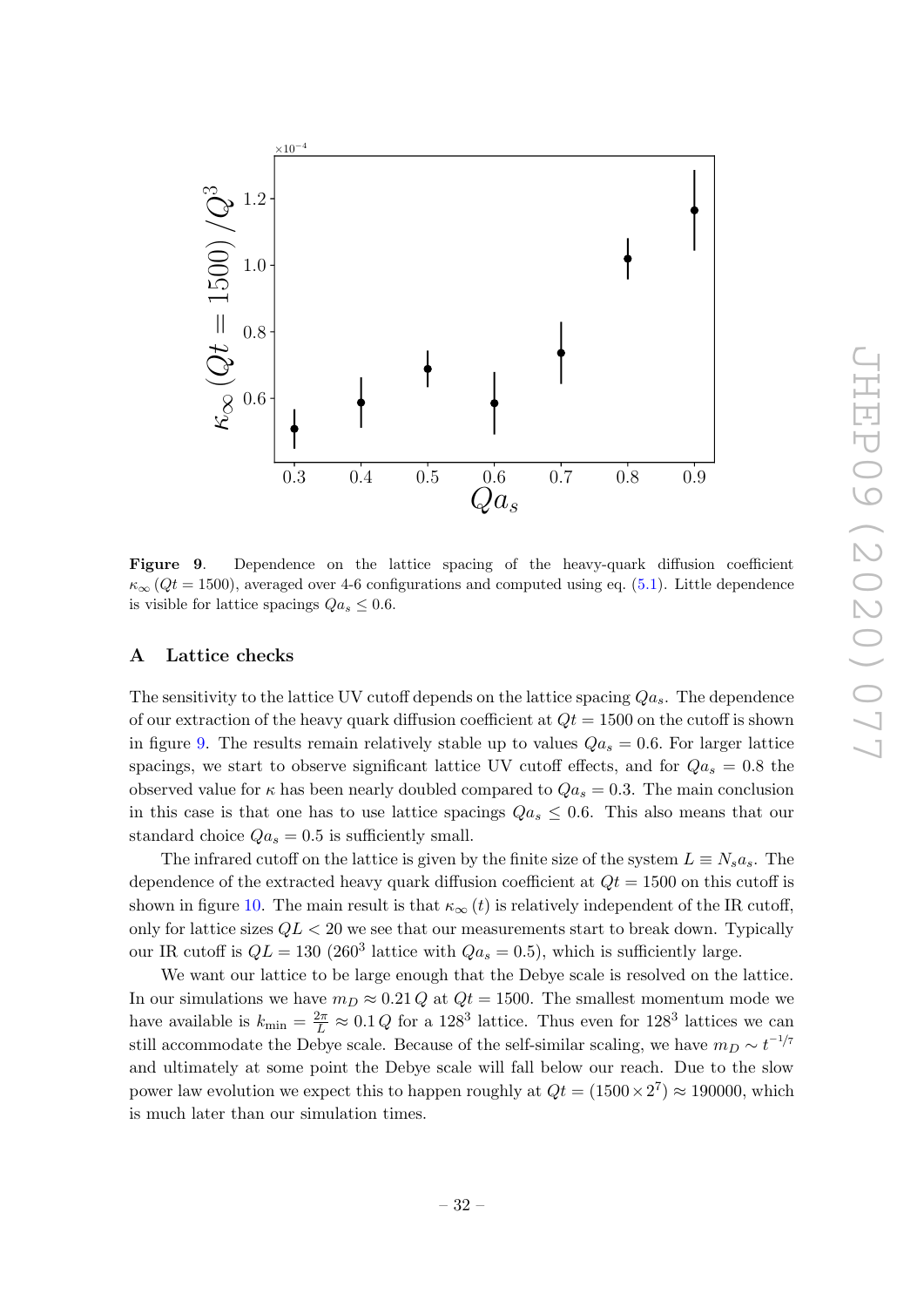

<span id="page-33-1"></span>Figure 10. Dependence on the lattice length  $L \equiv N_s a_s$  of the heavy-quark diffusion coefficient  $\kappa_{\infty}$  ( $Qt = 1500$ ), averaged over 4-10 configurations and computed using eq. [\(5.1\)](#page-23-3). For  $QL > 20$ , results are seen to be relatively independent of the lattice volume.

# <span id="page-33-0"></span>B HTL functions

In this appendix we will briefly recap the functional forms of the HTL functions which are necessary for the estimation of  $\kappa$ , in particular for the decomposition eq. [\(4.10\)](#page-17-2). For more details on these we refer the reader to textbooks on thermal field theory, see e.g., [\[81\]](#page-39-12) (with a slightly different notation than here). Previously in [\[72\]](#page-39-3) we have studied the spectral properties of classical Yang-Mills theory in the self-similar regime, and these functions and their characteristics are discussed there in more detail.

Equal time spectral functions are determined by the sum rules

$$
\dot{\rho}_T^{HTL}(t,t,p) = 2 \int_0^\infty \frac{d\omega}{2\pi} \dot{\rho}_T^{HTL}(t,\omega,p) = 1
$$
\n(B.1)

$$
\dot{\rho}_L^{HTL}(t, t, p) = 2 \int_0^\infty \frac{d\omega}{2\pi} \dot{\rho}_L^{HTL}(t, \omega, p) = \frac{m_D^2(t)}{m_D^2(t) + p^2}.
$$
 (B.2)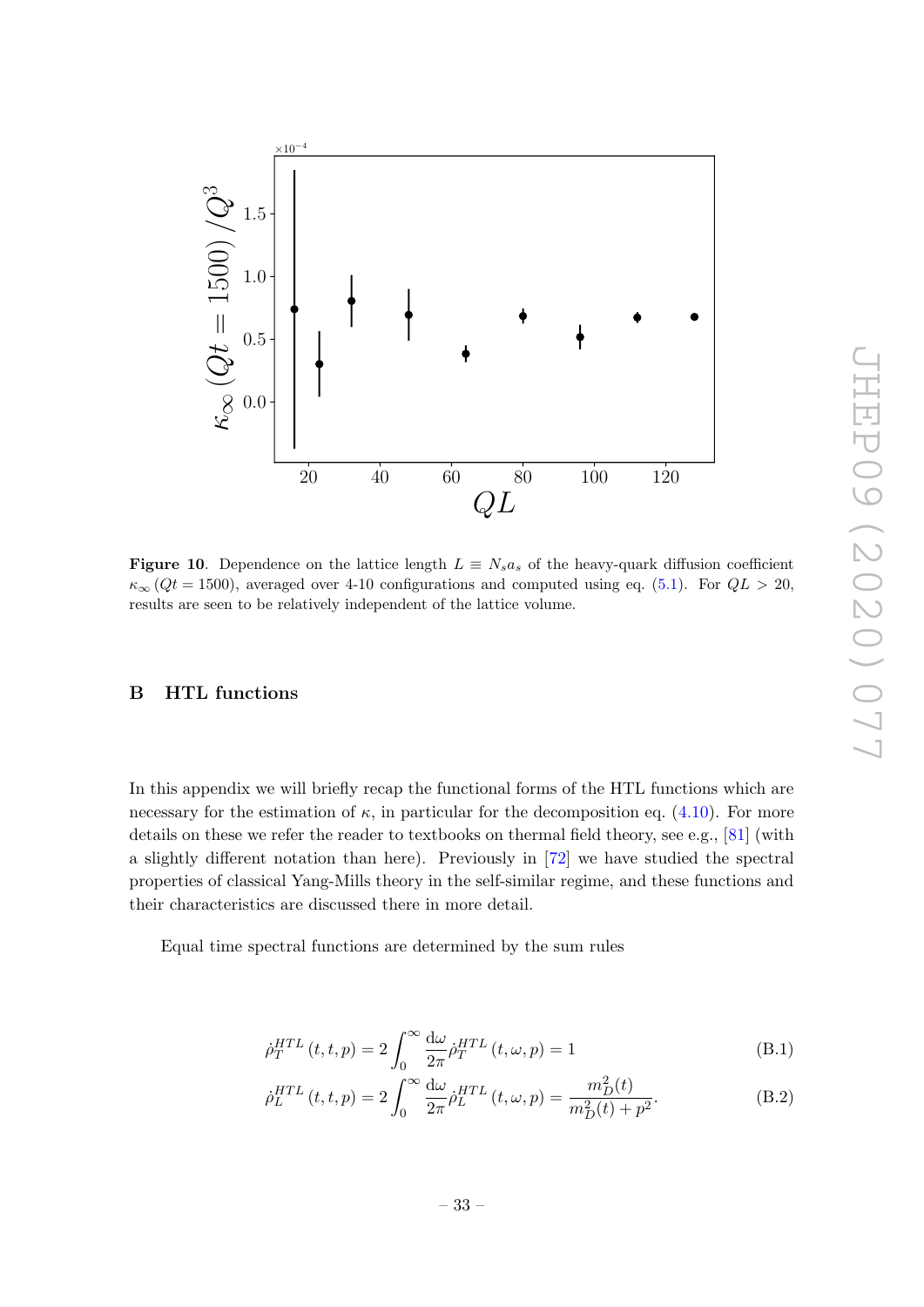The transverse and longitudinal Landau cut contributions are given by the functions

$$
\frac{\dot{\rho}_T^{\text{Landau}}(t,\omega,p)}{\dot{\rho}_T(t,t,p)} = \left(\pi p \frac{m_D^2}{2} x^2 (1-x^2) \theta (1-x^2)\right) \n\times \left\{ \left[ p^2 (1-x^2) + \frac{m_D^2}{2} \left( x^2 + \frac{x (1-x^2)}{2} \ln \left| \frac{x+1}{x-1} \right| \right) \right]^2 \right. \n+ \frac{\pi^2}{4} \frac{m_D^2}{4} x^2 (1-x^2)^2 \right\}^{-1}
$$
\n(B.3)

and

<span id="page-34-1"></span>
$$
\frac{\dot{\rho}_L^{\text{Landau}}(t,\omega,p)}{\dot{\rho}_L(t,t,p)} = \frac{\pi p (p^2 + m_D^2) \theta (1 - x^2)}{\left[ p^2 + m_D^2 \left( 1 - \frac{x}{2} \ln \left| \frac{x+1}{x-1} \right| \right) \right]^2 + \pi^2 \frac{m_D^4}{4} x^2},
$$
\n(B.4)

where  $x = \frac{\omega}{n}$  $\frac{\omega}{p}$ . The residues of the quasiparticle peaks are given by the functions

<span id="page-34-0"></span>
$$
Z_T(p) = \frac{\omega_T(p) (\omega_T^2(p) - p^2)}{m_D^2 \omega_T^2(p) - (\omega_T^2(p) - p^2)^2},
$$
\n(B.5)

$$
Z_L(p) = \frac{(p^2 + m_D^2) (\omega_L^2(p) - p^2)}{(p^2 + m_D^2 - \omega_L^2(p)) \omega_L(p) m_D^2}.
$$
 (B.6)

Next we will go through the explicit forms of the dispersion relation  $\omega_{T,L}(p)$ . In temporal gauge, the retarded transverse and longitudinal propagators are given by

$$
G_T(\omega, p) = \frac{-1}{\omega^2 - p^2 - \Pi_T(\omega/p)}
$$
  
\n
$$
G_L(\omega, p) = \frac{p^2}{\omega^2} \frac{-1}{p^2 - \Pi_L(\omega/p)}.
$$
\n(B.7)

where the transverse and longitudinal gluon self-energy tensors in the HTL framework at LO read

$$
\Pi_T(x) = m^2 x (x + (1 - x^2) Q_0(x))
$$
  
\n
$$
\Pi_L(x) = -2m^2 (1 - x Q_0(x)).
$$
\n(B.8)

Here  $Q_0$  is the Legendre function of the second kind

$$
Q_0(x) = \frac{1}{2} \ln \frac{x+1}{x-1} = \frac{1}{2} \ln \left| \frac{x+1}{x-1} \right| - \frac{i\pi}{2} \theta (1 - x^2).
$$
 (B.9)

The dispersion relations of the transverse and longitudinal quasiparticle modes are given by the poles of the retarded propagator. In the general case one has to solve these numerically. It is, however, possible to find approximate solutions for small and large momenta. For the transverse dispersion relation we have

$$
\omega_T = \sqrt{\omega_{\text{pl}}^2 + 6/5 \ p^2}, \qquad p \ll m_D \tag{B.10}
$$

$$
\omega_T = \sqrt{m^2 + p^2}, \qquad p \gg m_D, \qquad (B.11)
$$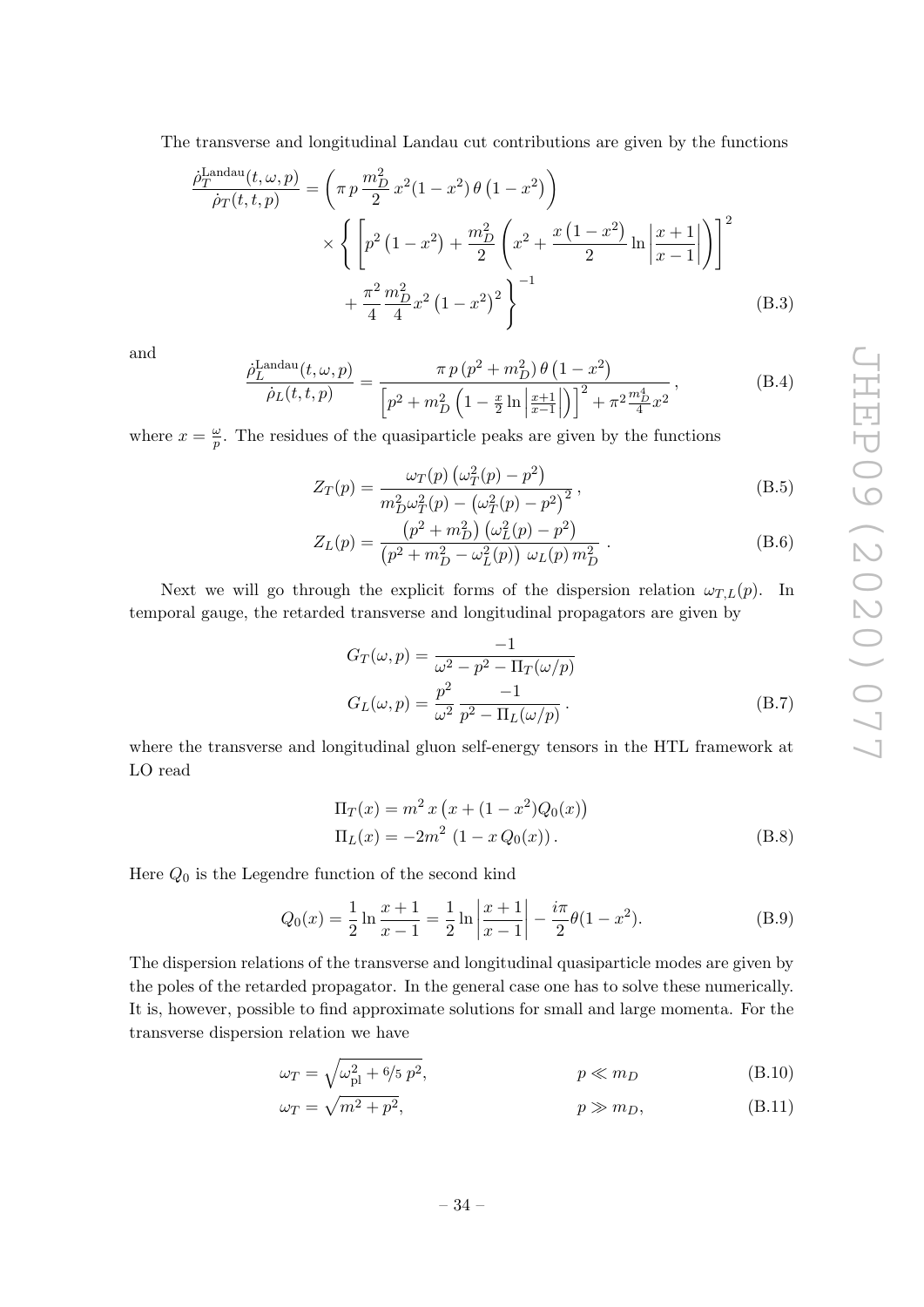while for the longitudinal dispersion relation the corresponding expressions are

$$
\omega_L = \sqrt{\omega_{\rm pl}^2 + \frac{3}{5}p^2}, \qquad p \ll m_D \tag{B.12}
$$

$$
\omega_L = p \left( 1 + 2 \exp \left( -\frac{p^2 + m^2}{m^2} \right) \right), \qquad p \gg m_D. \qquad (B.13)
$$

For the damping rates  $\gamma_{T,L}(p)$ , we parametrize the data we have previously extracted (see [\[72\]](#page-39-3), figure 9). Since we could not observe any differences between transverse and longitudinal damping, we use the same parametrization for both polarizations. In perturbation theory the damping rate is a next to leading order effect. Perturbatively it has been computed at  $p = 0$  [\[76\]](#page-39-7) and also for momenta of the order of the hard scale [\[82\]](#page-39-13).

Open Access. This article is distributed under the terms of the Creative Commons Attribution License [\(CC-BY 4.0\)](https://creativecommons.org/licenses/by/4.0/), which permits any use, distribution and reproduction in any medium, provided the original author(s) and source are credited.

## References

- <span id="page-35-0"></span>[1] P.B. Arnold, G.D. Moore and L.G. Yaffe, Transport coefficients in high temperature gauge theories. 1. Leading log results, JHEP  $11$  [\(2000\) 001](https://doi.org/10.1088/1126-6708/2000/11/001) [[hep-ph/0010177](https://arxiv.org/abs/hep-ph/0010177)] [IN[SPIRE](https://inspirehep.net/search?p=find+EPRINT%2Bhep-ph%2F0010177)].
- <span id="page-35-6"></span>[2] P.B. Arnold, G.D. Moore and L.G. Yaffe, Transport coefficients in high temperature gauge theories. 2. Beyond leading log, JHEP  $05$  [\(2003\) 051](https://doi.org/10.1088/1126-6708/2003/05/051) [[hep-ph/0302165](https://arxiv.org/abs/hep-ph/0302165)] [IN[SPIRE](https://inspirehep.net/search?p=find+EPRINT%2Bhep-ph%2F0302165)].
- <span id="page-35-1"></span>[3] A. Hosoya and K. Kajantie, *Transport coefficients of QCD matter, [Nucl. Phys. B](https://doi.org/10.1016/0550-3213(85)90499-7)* 250 (1985) [666](https://doi.org/10.1016/0550-3213(85)90499-7) [IN[SPIRE](https://inspirehep.net/search?p=find+J%20%22Nucl.Phys.%2CB250%2C666%22)].
- <span id="page-35-2"></span>[4] J. Ghiglieri, G.D. Moore and D. Teaney, *QCD shear viscosity at (almost) NLO*, *[JHEP](https://doi.org/10.1007/JHEP03(2018)179)* 03 [\(2018\) 179](https://doi.org/10.1007/JHEP03(2018)179) [[arXiv:1802.09535](https://arxiv.org/abs/1802.09535)] [IN[SPIRE](https://inspirehep.net/search?p=find+EPRINT%2BarXiv%3A1802.09535)].
- [5] J. Ghiglieri and D. Teaney, Parton energy loss and momentum broadening at NLO in high temperature QCD plasmas, [Int. J. Mod. Phys. E](https://doi.org/10.1142/S0218301315300131) 24 (2015) 1530013 [[arXiv:1502.03730](https://arxiv.org/abs/1502.03730)] [IN[SPIRE](https://inspirehep.net/search?p=find+EPRINT%2BarXiv%3A1502.03730)].
- [6] J. Ghiglieri, G.D. Moore and D. Teaney, Second-order hydrodynamics in next-to-leading-order QCD, [Phys. Rev. Lett.](https://doi.org/10.1103/PhysRevLett.121.052302) 121 (2018) 052302 [[arXiv:1805.02663](https://arxiv.org/abs/1805.02663)] [IN[SPIRE](https://inspirehep.net/search?p=find+EPRINT%2BarXiv%3A1805.02663)].
- [7] J. Ghiglieri, J. Hong, A. Kurkela, E. Lu, G.D. Moore and D. Teaney, Next-to-leading order thermal photon production in a weakly coupled quark-gluon plasma, JHEP  $05$  [\(2013\) 010](https://doi.org/10.1007/JHEP05(2013)010) [[arXiv:1302.5970](https://arxiv.org/abs/1302.5970)] [IN[SPIRE](https://inspirehep.net/search?p=find+EPRINT%2BarXiv%3A1302.5970)].
- <span id="page-35-3"></span>[8] J. Ghiglieri and H. Kim, Transverse momentum broadening and collinear radiation at NLO in the  $N = 4$  SYM plasma, JHEP 12 [\(2018\) 049](https://doi.org/10.1007/JHEP12(2018)049) [[arXiv:1809.01349](https://arxiv.org/abs/1809.01349)] [IN[SPIRE](https://inspirehep.net/search?p=find+EPRINT%2BarXiv%3A1809.01349)].
- <span id="page-35-4"></span>[9] G. Aarts, C. Allton, A. Amato, P. Giudice, S. Hands and J.-I. Skullerud, Electrical conductivity and charge diffusion in thermal QCD from the lattice, JHEP 02 [\(2015\) 186](https://doi.org/10.1007/JHEP02(2015)186) [[arXiv:1412.6411](https://arxiv.org/abs/1412.6411)] [IN[SPIRE](https://inspirehep.net/search?p=find+EPRINT%2BarXiv%3A1412.6411)].
- [10] G. Aarts, C. Allton, J. Foley, S. Hands and S. Kim, Spectral functions at small energies and the electrical conductivity in hot, quenched lattice QCD, [Phys. Rev. Lett.](https://doi.org/10.1103/PhysRevLett.99.022002) 99 (2007) 022002 [[hep-lat/0703008](https://arxiv.org/abs/hep-lat/0703008)] [IN[SPIRE](https://inspirehep.net/search?p=find+EPRINT%2Bhep-lat%2F0703008)].
- <span id="page-35-5"></span>[11] G. Aarts and J.M. Martinez Resco, *Transport coefficients, spectral functions and the lattice*, JHEP 04 [\(2002\) 053](https://doi.org/10.1088/1126-6708/2002/04/053) [[hep-ph/0203177](https://arxiv.org/abs/hep-ph/0203177)] [IN[SPIRE](https://inspirehep.net/search?p=find+EPRINT%2Bhep-ph%2F0203177)].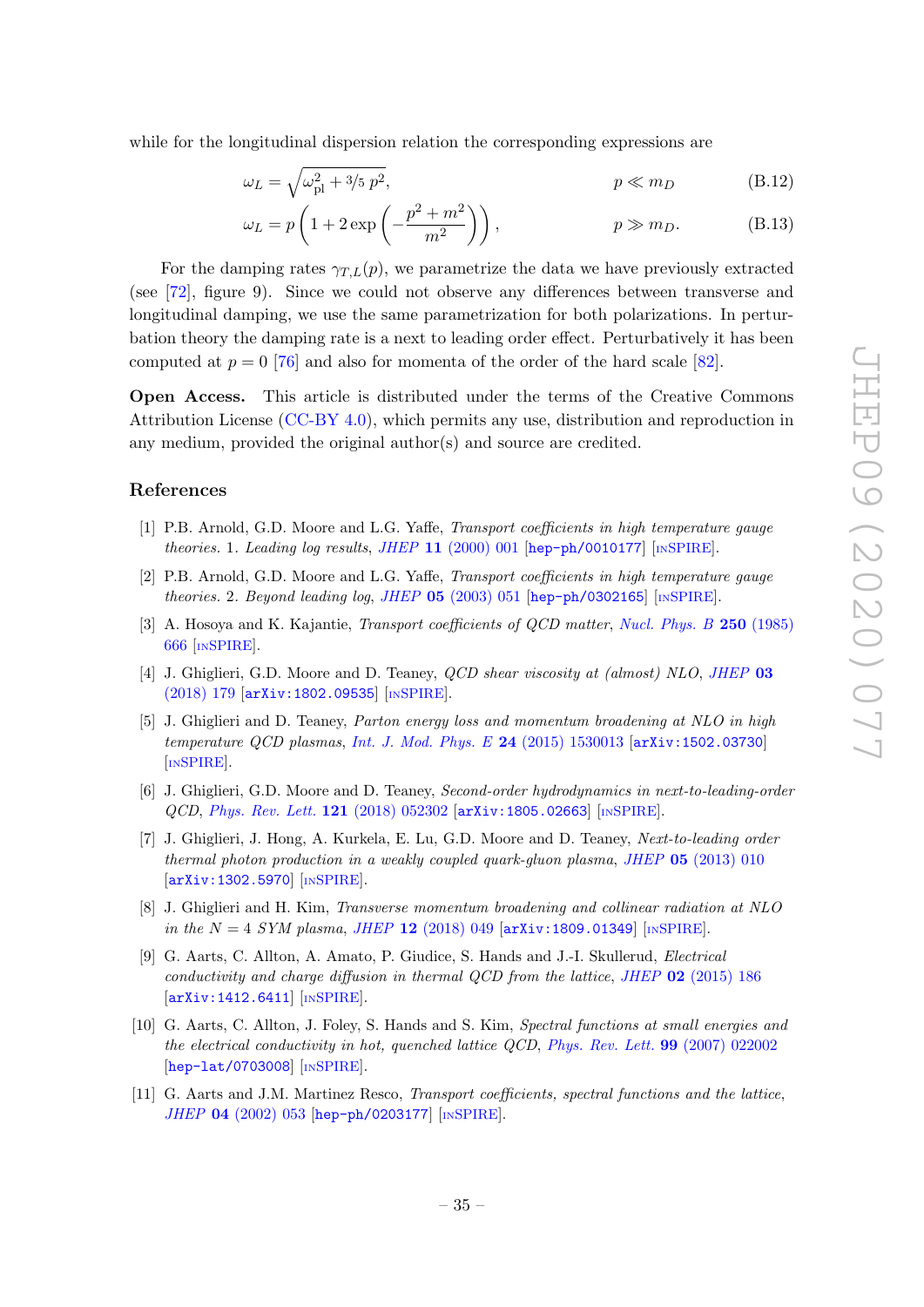- <span id="page-36-0"></span>[12] M.E. Carrington, A. Czajka and S. Mrowczynski, Heavy quarks embedded in glasma, [Nucl.](https://doi.org/10.1016/j.nuclphysa.2020.121914) Phys. A 1001 [\(2020\) 121914](https://doi.org/10.1016/j.nuclphysa.2020.121914) [[arXiv:2001.05074](https://arxiv.org/abs/2001.05074)] [IN[SPIRE](https://inspirehep.net/search?p=find+EPRINT%2BarXiv%3A2001.05074)].
- <span id="page-36-1"></span>[13] S. Mrowczynski, Heavy quarks in turbulent QCD plasmas, [Eur. Phys. J. A](https://doi.org/10.1140/epja/i2018-12478-5) 54 (2018) 43 [[arXiv:1706.03127](https://arxiv.org/abs/1706.03127)] [IN[SPIRE](https://inspirehep.net/search?p=find+EPRINT%2BarXiv%3A1706.03127)].
- <span id="page-36-2"></span>[14] S.K. Das, M. Ruggieri, F. Scardina, S. Plumari and V. Greco, Effect of pre-equilibrium phase on  $R_{AA}$  and  $v_2$  of heavy quarks in heavy ion collisions, J. Phys. G 44 [\(2017\) 095102](https://doi.org/10.1088/1361-6471/aa815a) [[arXiv:1701.05123](https://arxiv.org/abs/1701.05123)] [IN[SPIRE](https://inspirehep.net/search?p=find+EPRINT%2BarXiv%3A1701.05123)].
- <span id="page-36-3"></span>[15] T. Song, P. Moreau, J. Aichelin and E. Bratkovskaya, Exploring non-equilibrium quark-gluon plasma effects on charm transport coefficients, Phys. Rev. C 101 [\(2020\) 044901](https://doi.org/10.1103/PhysRevC.101.044901) [[arXiv:1910.09889](https://arxiv.org/abs/1910.09889)] [IN[SPIRE](https://inspirehep.net/search?p=find+EPRINT%2BarXiv%3A1910.09889)].
- <span id="page-36-4"></span>[16] A. Ipp, D.I. Müller and D. Schuh, Anisotropic momentum broadening in the  $2+1D$  glasma: analytic weak field approximation and lattice simulations, [arXiv:2001.10001](https://arxiv.org/abs/2001.10001) [IN[SPIRE](https://inspirehep.net/search?p=find+EPRINT%2BarXiv%3A2001.10001)].
- <span id="page-36-5"></span>[17] P.B. Arnold, G.D. Moore and L.G. Yaffe, Effective kinetic theory for high temperature gauge theories, JHEP 01 [\(2003\) 030](https://doi.org/10.1088/1126-6708/2003/01/030) [[hep-ph/0209353](https://arxiv.org/abs/hep-ph/0209353)] [IN[SPIRE](https://inspirehep.net/search?p=find+EPRINT%2Bhep-ph%2F0209353)].
- <span id="page-36-11"></span>[18] G.D. Moore and D. Teaney, *How much do heavy quarks thermalize in a heavy ion collision?*, Phys. Rev. C 71 [\(2005\) 064904](https://doi.org/10.1103/PhysRevC.71.064904) [[hep-ph/0412346](https://arxiv.org/abs/hep-ph/0412346)] [IN[SPIRE](https://inspirehep.net/search?p=find+EPRINT%2Bhep-ph%2F0412346)].
- <span id="page-36-12"></span>[19] S. Caron-Huot and G.D. Moore, Heavy quark diffusion in perturbative QCD at next-to-leading order, [Phys. Rev. Lett.](https://doi.org/10.1103/PhysRevLett.100.052301) 100 (2008) 052301 [[arXiv:0708.4232](https://arxiv.org/abs/0708.4232)] [IN[SPIRE](https://inspirehep.net/search?p=find+EPRINT%2BarXiv%3A0708.4232)].
- <span id="page-36-6"></span>[20] S. Caron-Huot and G.D. Moore, *Heavy quark diffusion in QCD and*  $N = 4$  *SYM at* next-to-leading order, JHEP 02 [\(2008\) 081](https://doi.org/10.1088/1126-6708/2008/02/081) [[arXiv:0801.2173](https://arxiv.org/abs/0801.2173)] [IN[SPIRE](https://inspirehep.net/search?p=find+EPRINT%2BarXiv%3A0801.2173)].
- <span id="page-36-7"></span>[21] P. Petreczky and D. Teaney, Heavy quark diffusion from the lattice, [Phys. Rev. D](https://doi.org/10.1103/PhysRevD.73.014508) 73 (2006) [014508](https://doi.org/10.1103/PhysRevD.73.014508) [[hep-ph/0507318](https://arxiv.org/abs/hep-ph/0507318)] [IN[SPIRE](https://inspirehep.net/search?p=find+EPRINT%2Bhep-ph%2F0507318)].
- [22] H.B. Meyer, The errant life of a heavy quark in the quark-gluon plasma, [New J. Phys.](https://doi.org/10.1088/1367-2630/13/3/035008) 13 [\(2011\) 035008](https://doi.org/10.1088/1367-2630/13/3/035008) [[arXiv:1012.0234](https://arxiv.org/abs/1012.0234)] [IN[SPIRE](https://inspirehep.net/search?p=find+EPRINT%2BarXiv%3A1012.0234)].
- [23] A. Francis, O. Kaczmarek, M. Laine and J. Langelage, Towards a non-perturbative measurement of the heavy quark momentum diffusion coefficient, [PoS\(LATTICE2011\)202](https://doi.org/10.22323/1.139.0202) (2011) [[arXiv:1109.3941](https://arxiv.org/abs/1109.3941)] [IN[SPIRE](https://inspirehep.net/search?p=find+EPRINT%2BarXiv%3A1109.3941)].
- [24] D. Banerjee, S. Datta, R. Gavai and P. Majumdar, Heavy quark momentum diffusion coefficient from lattice QCD, Phys. Rev. D  $85$  [\(2012\) 014510](https://doi.org/10.1103/PhysRevD.85.014510) [[arXiv:1109.5738](https://arxiv.org/abs/1109.5738)] [IN[SPIRE](https://inspirehep.net/search?p=find+EPRINT%2BarXiv%3A1109.5738)].
- [25] A. Francis, O. Kaczmarek, M. Laine, T. Neuhaus and H. Ohno, Nonperturbative estimate of the heavy quark momentum diffusion coefficient, Phys. Rev. D  $92$  [\(2015\) 116003](https://doi.org/10.1103/PhysRevD.92.116003) [[arXiv:1508.04543](https://arxiv.org/abs/1508.04543)] [IN[SPIRE](https://inspirehep.net/search?p=find+EPRINT%2BarXiv%3A1508.04543)].
- <span id="page-36-8"></span>[26] TUMQCD collaboration, Heavy quark momentum diffusion coefficient from the lattice, [PoS\(LATTICE2019\)108](https://doi.org/10.22323/1.363.0108) (2019) [[arXiv:1912.00689](https://arxiv.org/abs/1912.00689)] [IN[SPIRE](https://inspirehep.net/search?p=find+EPRINT%2BarXiv%3A1912.00689)].
- <span id="page-36-9"></span>[27] M. Laine, G.D. Moore, O. Philipsen and M. Tassler, Heavy quark thermalization in classical lattice gauge theory: lessons for strongly-coupled QCD, JHEP 05 [\(2009\) 014](https://doi.org/10.1088/1126-6708/2009/05/014) [[arXiv:0902.2856](https://arxiv.org/abs/0902.2856)] [IN[SPIRE](https://inspirehep.net/search?p=find+EPRINT%2BarXiv%3A0902.2856)].
- [28] M. Laine and A. Rothkopf, Light-cone Wilson loop in classical lattice gauge theory, [JHEP](https://doi.org/10.1007/JHEP07(2013)082) 07 [\(2013\) 082](https://doi.org/10.1007/JHEP07(2013)082) [[arXiv:1304.4443](https://arxiv.org/abs/1304.4443)] [IN[SPIRE](https://inspirehep.net/search?p=find+EPRINT%2BarXiv%3A1304.4443)].
- <span id="page-36-10"></span>[29] M. Panero, K. Rummukainen and A. Schäfer, *Lattice study of the jet quenching parameter*, [Phys. Rev. Lett.](https://doi.org/10.1103/PhysRevLett.112.162001) 112 (2014) 162001 [[arXiv:1307.5850](https://arxiv.org/abs/1307.5850)] [IN[SPIRE](https://inspirehep.net/search?p=find+EPRINT%2BarXiv%3A1307.5850)].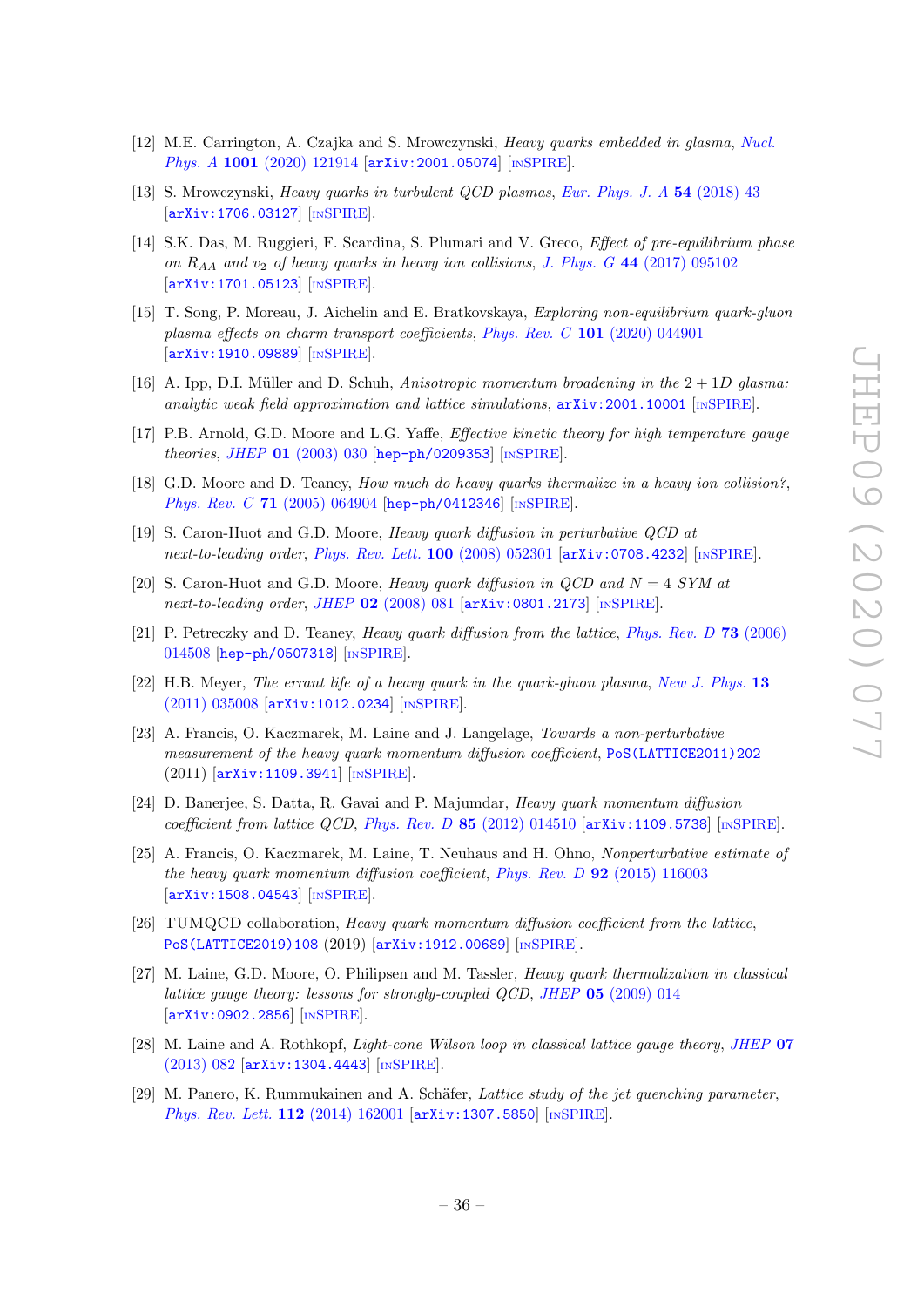- <span id="page-37-0"></span>[30] Y. Akamatsu, T. Hatsuda and T. Hirano, Heavy quark diffusion with relativistic Langevin dynamics in the quark-gluon fluid, Phys. Rev.  $C$  79 [\(2009\) 054907](https://doi.org/10.1103/PhysRevC.79.054907) [[arXiv:0809.1499](https://arxiv.org/abs/0809.1499)] [IN[SPIRE](https://inspirehep.net/search?p=find+EPRINT%2BarXiv%3A0809.1499)].
- [31] R. Rapp and H. van Hees, Heavy quarks in the quark-gluon plasma, in Quark-gluon plasma 4, [World Scientific,](https://doi.org/10.1142/9789814293297_0003) Singapore (2010), pg. 111 [[arXiv:0903.1096](https://arxiv.org/abs/0903.1096)] [IN[SPIRE](https://inspirehep.net/search?p=find+EPRINT%2BarXiv%3A0903.1096)].
- <span id="page-37-1"></span>[32] H. van Hees, V. Greco and R. Rapp, Heavy-quark probes of the quark-gluon plasma at RHIC, Phys. Rev. C 73 [\(2006\) 034913](https://doi.org/10.1103/PhysRevC.73.034913) [[nucl-th/0508055](https://arxiv.org/abs/nucl-th/0508055)] [IN[SPIRE](https://inspirehep.net/search?p=find+EPRINT%2Bnucl-th%2F0508055)].
- <span id="page-37-2"></span>[33] N. Brambilla, M.A. Escobedo, J. Soto and A. Vairo, Quarkonium suppression in heavy-ion collisions: an open quantum system approach, Phys. Rev. D 96 [\(2017\) 034021](https://doi.org/10.1103/PhysRevD.96.034021) [[arXiv:1612.07248](https://arxiv.org/abs/1612.07248)] [IN[SPIRE](https://inspirehep.net/search?p=find+EPRINT%2BarXiv%3A1612.07248)].
- [34] S. Kajimoto, Y. Akamatsu, M. Asakawa and A. Rothkopf, Dynamical dissociation of quarkonia by wave function decoherence, Phys. Rev. D 97 [\(2018\) 014003](https://doi.org/10.1103/PhysRevD.97.014003) [[arXiv:1705.03365](https://arxiv.org/abs/1705.03365)] [IN[SPIRE](https://inspirehep.net/search?p=find+EPRINT%2BarXiv%3A1705.03365)].
- [35] N. Brambilla, M.A. Escobedo, J. Soto and A. Vairo, Heavy quarkonium suppression in a fireball, Phys. Rev. D 97 [\(2018\) 074009](https://doi.org/10.1103/PhysRevD.97.074009) [[arXiv:1711.04515](https://arxiv.org/abs/1711.04515)] [IN[SPIRE](https://inspirehep.net/search?p=find+EPRINT%2BarXiv%3A1711.04515)].
- [36] Y. Akamatsu, M. Asakawa, S. Kajimoto and A. Rothkopf, Quantum dissipation of a heavy quark from a nonlinear stochastic Schrödinger equation, JHEP  $07$  [\(2018\) 029](https://doi.org/10.1007/JHEP07(2018)029) [[arXiv:1805.00167](https://arxiv.org/abs/1805.00167)] [IN[SPIRE](https://inspirehep.net/search?p=find+EPRINT%2BarXiv%3A1805.00167)].
- <span id="page-37-3"></span>[37] N. Brambilla, M.A. Escobedo, A. Vairo and P. Vander Griend, Transport coefficients from in medium quarkonium dynamics, Phys. Rev. D 100 [\(2019\) 054025](https://doi.org/10.1103/PhysRevD.100.054025) [[arXiv:1903.08063](https://arxiv.org/abs/1903.08063)] [IN[SPIRE](https://inspirehep.net/search?p=find+EPRINT%2BarXiv%3A1903.08063)].
- <span id="page-37-4"></span>[38] G. Lindblad, On the generators of quantum dynamical semigroups, [Commun. Math. Phys.](https://doi.org/10.1007/BF01608499) 48 [\(1976\) 119](https://doi.org/10.1007/BF01608499) [IN[SPIRE](https://inspirehep.net/search?p=find+J%20%22Commun.Math.Phys.%2C48%2C119%22)].
- <span id="page-37-5"></span>[39] V. Gorini, A. Kossakowski and E.C.G. Sudarshan, Completely positive dynamical semigroups of N level systems, [J. Math. Phys.](https://doi.org/10.1063/1.522979)  $17$  (1976) 821 [IN[SPIRE](https://inspirehep.net/search?p=find+J%20%22J.Math.Phys.%2C17%2C821%22)].
- <span id="page-37-6"></span>[40] T. Lappi and L. McLerran, Some features of the glasma, [Nucl. Phys. A](https://doi.org/10.1016/j.nuclphysa.2006.04.001) 772 (2006) 200 [[hep-ph/0602189](https://arxiv.org/abs/hep-ph/0602189)] [IN[SPIRE](https://inspirehep.net/search?p=find+EPRINT%2Bhep-ph%2F0602189)].
- <span id="page-37-7"></span>[41] F. Gelis, Initial state and thermalization in the color glass condensate framework, [Int. J.](https://doi.org/10.1142/S0218301315300088) Mod. Phys. E 24 [\(2015\) 1530008](https://doi.org/10.1142/S0218301315300088) [[arXiv:1508.07974](https://arxiv.org/abs/1508.07974)] [IN[SPIRE](https://inspirehep.net/search?p=find+EPRINT%2BarXiv%3A1508.07974)].
- <span id="page-37-8"></span>[42] A. Krasnitz and R. Venugopalan, Nonperturbative computation of gluon minijet production in nuclear collisions at very high-energies, [Nucl. Phys. B](https://doi.org/10.1016/S0550-3213(99)00366-1) 557 (1999) 237 [[hep-ph/9809433](https://arxiv.org/abs/hep-ph/9809433)] [IN[SPIRE](https://inspirehep.net/search?p=find+EPRINT%2Bhep-ph%2F9809433)].
- [43] A. Krasnitz and R. Venugopalan, The initial gluon multiplicity in heavy ion collisions, [Phys.](https://doi.org/10.1103/PhysRevLett.86.1717) Rev. Lett. 86 [\(2001\) 1717](https://doi.org/10.1103/PhysRevLett.86.1717) [[hep-ph/0007108](https://arxiv.org/abs/hep-ph/0007108)] [IN[SPIRE](https://inspirehep.net/search?p=find+EPRINT%2Bhep-ph%2F0007108)].
- [44] T. Lappi, Production of gluons in the classical field model for heavy ion collisions, [Phys. Rev.](https://doi.org/10.1103/PhysRevC.67.054903)  $C$  67 [\(2003\) 054903](https://doi.org/10.1103/PhysRevC.67.054903) [[hep-ph/0303076](https://arxiv.org/abs/hep-ph/0303076)] [IN[SPIRE](https://inspirehep.net/search?p=find+EPRINT%2Bhep-ph%2F0303076)].
- [45] P. Romatschke and R. Venugopalan, Collective non-Abelian instabilities in a melting color glass condensate, [Phys. Rev. Lett.](https://doi.org/10.1103/PhysRevLett.96.062302) 96 (2006) 062302 [[hep-ph/0510121](https://arxiv.org/abs/hep-ph/0510121)] [IN[SPIRE](https://inspirehep.net/search?p=find+EPRINT%2Bhep-ph%2F0510121)].
- [46] P. Romatschke and R. Venugopalan, The unstable glasma, Phys. Rev. D 74 [\(2006\) 045011](https://doi.org/10.1103/PhysRevD.74.045011) [[hep-ph/0605045](https://arxiv.org/abs/hep-ph/0605045)] [IN[SPIRE](https://inspirehep.net/search?p=find+EPRINT%2Bhep-ph%2F0605045)].
- [47] K. Fukushima and F. Gelis, *The evolving glasma*, *[Nucl. Phys. A](https://doi.org/10.1016/j.nuclphysa.2011.11.003)* 874 (2012) 108 [[arXiv:1106.1396](https://arxiv.org/abs/1106.1396)] [IN[SPIRE](https://inspirehep.net/search?p=find+EPRINT%2BarXiv%3A1106.1396)].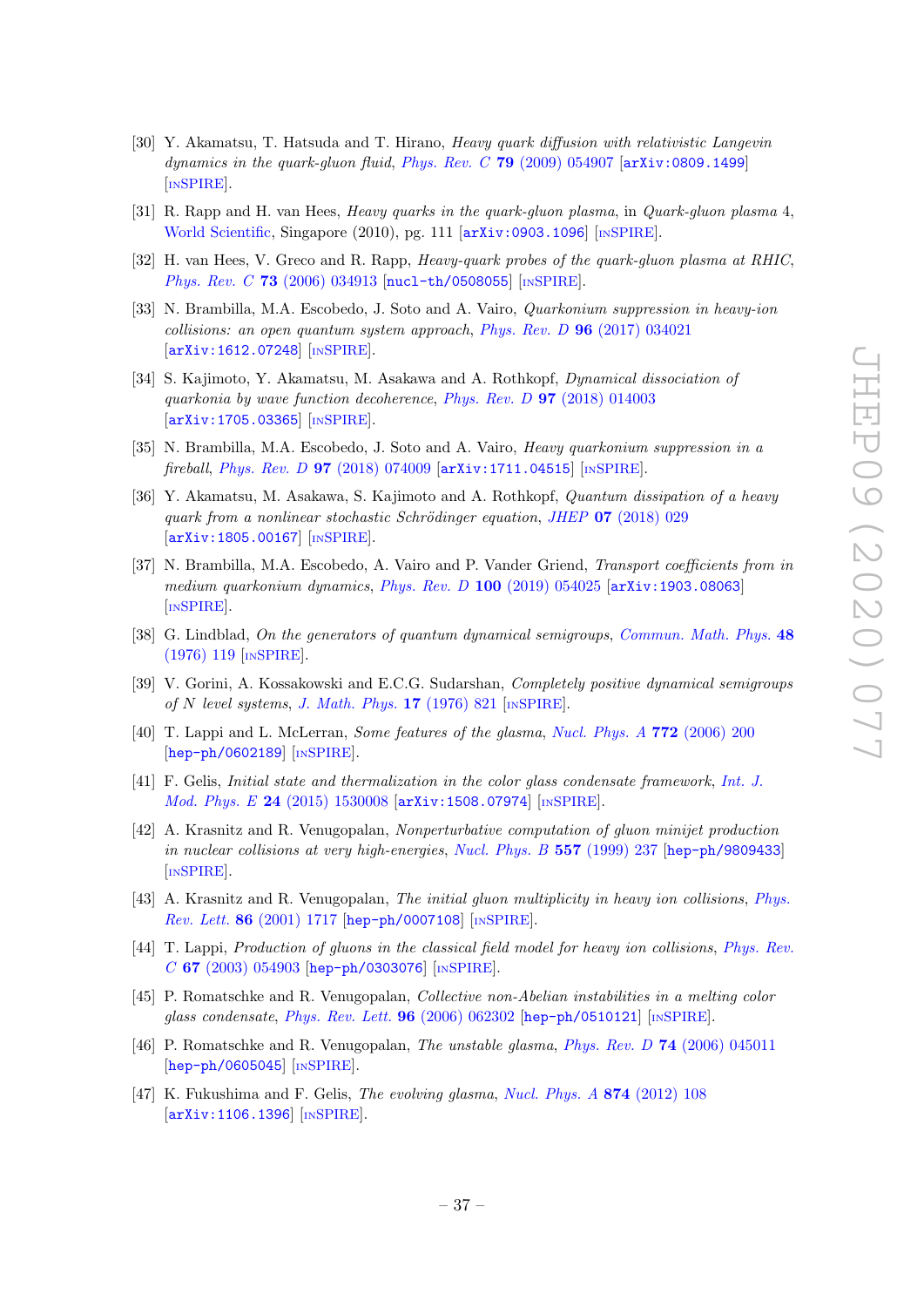- <span id="page-38-1"></span>[48] A. Kurkela and G.D. Moore, UV cascade in classical Yang-Mills theory, [Phys. Rev. D](https://doi.org/10.1103/PhysRevD.86.056008) 86 [\(2012\) 056008](https://doi.org/10.1103/PhysRevD.86.056008) [[arXiv:1207.1663](https://arxiv.org/abs/1207.1663)] [IN[SPIRE](https://inspirehep.net/search?p=find+EPRINT%2BarXiv%3A1207.1663)].
- [49] T. Epelbaum and F. Gelis, Pressure isotropization in high energy heavy ion collisions, [Phys.](https://doi.org/10.1103/PhysRevLett.111.232301) Rev. Lett. 111 [\(2013\) 232301](https://doi.org/10.1103/PhysRevLett.111.232301) [[arXiv:1307.2214](https://arxiv.org/abs/1307.2214)] [IN[SPIRE](https://inspirehep.net/search?p=find+EPRINT%2BarXiv%3A1307.2214)].
- [50] T. Lappi and J. Peuron, Plasmon mass scale in classical nonequilibrium gauge theory, [Phys.](https://doi.org/10.1103/PhysRevD.95.014025) Rev. D 95 [\(2017\) 014025](https://doi.org/10.1103/PhysRevD.95.014025) [[arXiv:1610.03711](https://arxiv.org/abs/1610.03711)] [IN[SPIRE](https://inspirehep.net/search?p=find+EPRINT%2BarXiv%3A1610.03711)].
- [51] T. Lappi and J. Peuron, Plasmon mass scale in two dimensional classical nonequilibrium *gauge theory, Phys. Rev. D* **97** [\(2018\) 034017](https://doi.org/10.1103/PhysRevD.97.034017)  $\left[$ [arXiv:1712.02194](https://arxiv.org/abs/1712.02194) $\right]$  [IN[SPIRE](https://inspirehep.net/search?p=find+EPRINT%2BarXiv%3A1712.02194)].
- [52] M. Mace, S. Schlichting and R. Venugopalan, Off-equilibrium sphaleron transitions in the glasma, Phys. Rev. D 93 [\(2016\) 074036](https://doi.org/10.1103/PhysRevD.93.074036) [[arXiv:1601.07342](https://arxiv.org/abs/1601.07342)] [IN[SPIRE](https://inspirehep.net/search?p=find+EPRINT%2BarXiv%3A1601.07342)].
- [53] M. Mace, N. Mueller, S. Schlichting and S. Sharma, Non-equilibrium study of the chiral magnetic effect from real-time simulations with dynamical fermions, [Phys. Rev. D](https://doi.org/10.1103/PhysRevD.95.036023) 95 (2017) [036023](https://doi.org/10.1103/PhysRevD.95.036023) [[arXiv:1612.02477](https://arxiv.org/abs/1612.02477)] [IN[SPIRE](https://inspirehep.net/search?p=find+EPRINT%2BarXiv%3A1612.02477)].
- [54] J. Berges, M. Mace and S. Schlichting, Universal self-similar scaling of spatial Wilson loops out of equilibrium, [Phys. Rev. Lett.](https://doi.org/10.1103/PhysRevLett.118.192005) 118 (2017) 192005 [[arXiv:1703.00697](https://arxiv.org/abs/1703.00697)] [IN[SPIRE](https://inspirehep.net/search?p=find+EPRINT%2BarXiv%3A1703.00697)].
- [55] J. Berges, K. Boguslavski, S. Schlichting and R. Venugopalan, Turbulent thermalization process in heavy-ion collisions at ultrarelativistic energies, Phys. Rev. D 89 [\(2014\) 074011](https://doi.org/10.1103/PhysRevD.89.074011) [[arXiv:1303.5650](https://arxiv.org/abs/1303.5650)] [IN[SPIRE](https://inspirehep.net/search?p=find+EPRINT%2BarXiv%3A1303.5650)].
- <span id="page-38-2"></span>[56] J. Berges, K. Boguslavski, S. Schlichting and R. Venugopalan, Universal attractor in a highly occupied non-Abelian plasma, Phys. Rev. D  $89$  [\(2014\) 114007](https://doi.org/10.1103/PhysRevD.89.114007)  $\left[$ [arXiv:1311.3005](https://arxiv.org/abs/1311.3005) $\right]$  [IN[SPIRE](https://inspirehep.net/search?p=find+EPRINT%2BarXiv%3A1311.3005)].
- <span id="page-38-5"></span>[57] J. Berges, S. Schlichting and D. Sexty, Over-populated gauge fields on the lattice, [Phys. Rev.](https://doi.org/10.1103/PhysRevD.86.074006) D 86 [\(2012\) 074006](https://doi.org/10.1103/PhysRevD.86.074006) [[arXiv:1203.4646](https://arxiv.org/abs/1203.4646)] [IN[SPIRE](https://inspirehep.net/search?p=find+EPRINT%2BarXiv%3A1203.4646)].
- <span id="page-38-4"></span>[58] S. Schlichting, Turbulent thermalization of weakly coupled non-Abelian plasmas, [Phys. Rev. D](https://doi.org/10.1103/PhysRevD.86.065008) 86 [\(2012\) 065008](https://doi.org/10.1103/PhysRevD.86.065008) [[arXiv:1207.1450](https://arxiv.org/abs/1207.1450)] [IN[SPIRE](https://inspirehep.net/search?p=find+EPRINT%2BarXiv%3A1207.1450)].
- [59] D. Gelfand, A. Ipp and D. Müller, Simulating collisions of thick nuclei in the color glass condensate framework, Phys. Rev. D  $94$  [\(2016\) 014020](https://doi.org/10.1103/PhysRevD.94.014020)  $\text{arXiv:1605.07184}$  $\text{arXiv:1605.07184}$  $\text{arXiv:1605.07184}$  [IN[SPIRE](https://inspirehep.net/search?p=find+EPRINT%2BarXiv%3A1605.07184)].
- [60] A. Ipp and D. Müller, *Broken boost invariance in the glasma via finite nuclei thickness*, *[Phys.](https://doi.org/10.1016/j.physletb.2017.05.032)* Lett. B 771 [\(2017\) 74](https://doi.org/10.1016/j.physletb.2017.05.032) [[arXiv:1703.00017](https://arxiv.org/abs/1703.00017)] [IN[SPIRE](https://inspirehep.net/search?p=find+EPRINT%2BarXiv%3A1703.00017)].
- [61] K. Boguslavski, A. Kurkela, T. Lappi and J. Peuron, *Highly occupied gauge theories in*  $2 + 1$ dimensions: a self-similar attractor, *Phys. Rev. D* 100 [\(2019\) 094022](https://doi.org/10.1103/PhysRevD.100.094022) [[arXiv:1907.05892](https://arxiv.org/abs/1907.05892)] [IN[SPIRE](https://inspirehep.net/search?p=find+EPRINT%2BarXiv%3A1907.05892)].
- [62] A. Ipp and D. Müller, Rapidity profiles from  $3 + 1D$  glasma simulations with finite longitudinal thickness,  $PoS(EPS-HEP2017)176 (2017)$  $PoS(EPS-HEP2017)176 (2017)$  [[arXiv:1710.01732](https://arxiv.org/abs/1710.01732)] [IN[SPIRE](https://inspirehep.net/search?p=find+EPRINT%2BarXiv%3A1710.01732)].
- [63] D. Müller, Simulations of the glasma in  $3 + 1D$ , Ph.D. thesis, TU Vienna, Vienna, Austria (2019) [[arXiv:1904.04267](https://arxiv.org/abs/1904.04267)] [IN[SPIRE](https://inspirehep.net/search?p=find+EPRINT%2BarXiv%3A1904.04267)].
- <span id="page-38-0"></span>[64] A. Ipp and D. Müller, *Implicit schemes for real-time lattice gauge theory, [Eur. Phys. J. C](https://doi.org/10.1140/epjc/s10052-018-6323-x)* 78 [\(2018\) 884](https://doi.org/10.1140/epjc/s10052-018-6323-x) [[arXiv:1804.01995](https://arxiv.org/abs/1804.01995)] [IN[SPIRE](https://inspirehep.net/search?p=find+EPRINT%2BarXiv%3A1804.01995)].
- <span id="page-38-3"></span>[65] A. Kurkela and G.D. Moore, *Thermalization in weakly coupled non-Abelian plasmas*, *[JHEP](https://doi.org/10.1007/JHEP12(2011)044)* 12 [\(2011\) 044](https://doi.org/10.1007/JHEP12(2011)044) [[arXiv:1107.5050](https://arxiv.org/abs/1107.5050)] [IN[SPIRE](https://inspirehep.net/search?p=find+EPRINT%2BarXiv%3A1107.5050)].
- [66] A. Piñeiro Orioli, K. Boguslavski and J. Berges, Universal self-similar dynamics of relativistic and nonrelativistic field theories near nonthermal fixed points, [Phys. Rev. D](https://doi.org/10.1103/PhysRevD.92.025041) 92 [\(2015\) 025041](https://doi.org/10.1103/PhysRevD.92.025041) [[arXiv:1503.02498](https://arxiv.org/abs/1503.02498)] [IN[SPIRE](https://inspirehep.net/search?p=find+EPRINT%2BarXiv%3A1503.02498)].